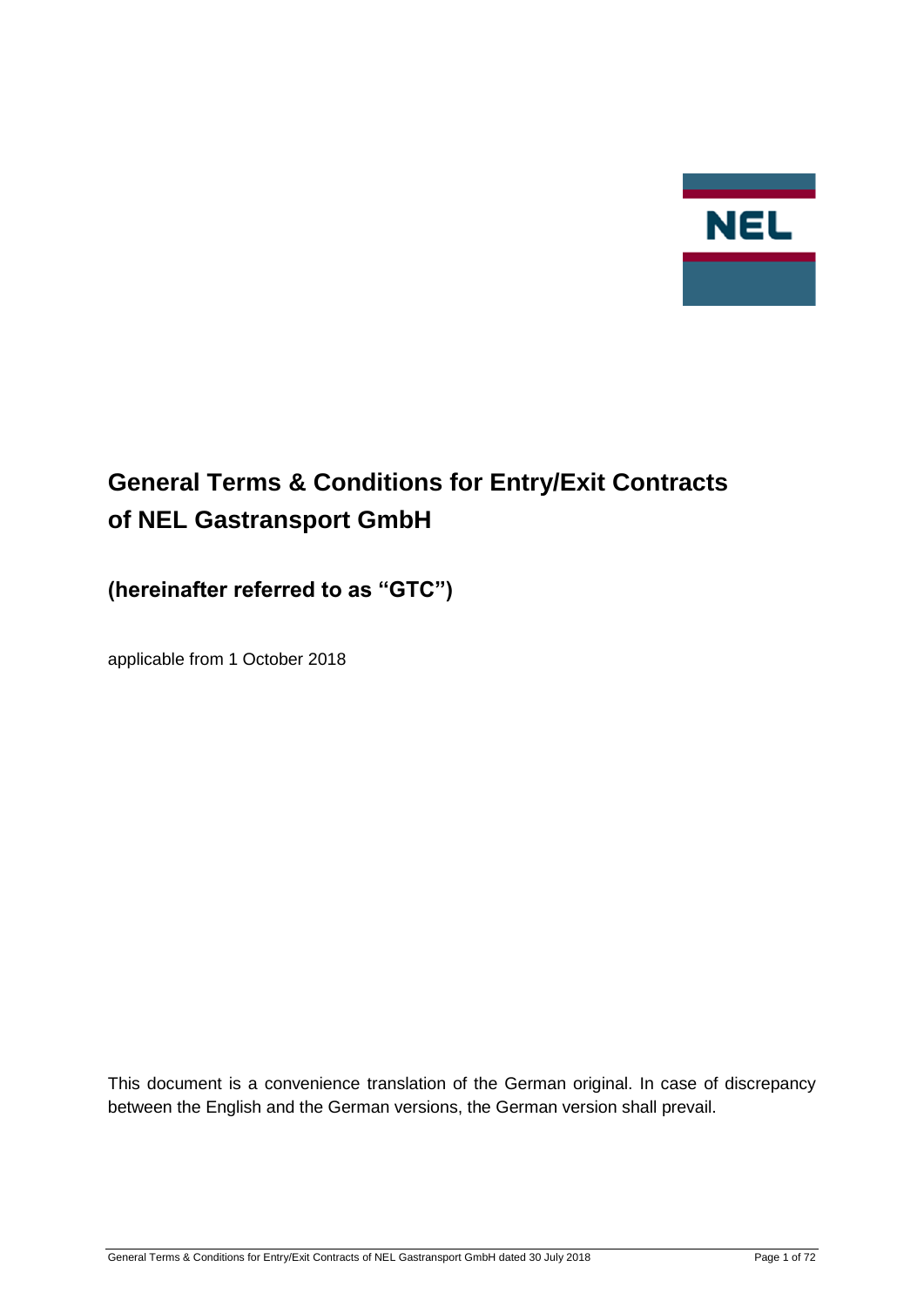

# **Table of contents**

| Section 1 Conclusion of contract                                                                                                             | 5              |
|----------------------------------------------------------------------------------------------------------------------------------------------|----------------|
| Section 2 Definition of terms                                                                                                                | $\overline{7}$ |
| Section 2a Admission to the capacity booking platform and to systems of the                                                                  |                |
| transmission system operator for processing network access                                                                                   | 10             |
| Section 2b Availability of the systems of the transmission system operator<br>for processing network access                                  | 11             |
| Section 3 Scope of the entry contract                                                                                                        | 12             |
| Section 4 Purpose of the exit contract                                                                                                       | 12             |
| Section 5 General entry and exit requirements                                                                                                | 13             |
| Section 6 Preconditions for use of booked capacity at market area interconnection<br>and cross- border interconnection points                | 13             |
| Section 7 Inclusion of entry and exit points in balancing groups                                                                             | 14             |
| Section 8 Bundled booking points                                                                                                             | 16             |
| Section 9 Capacity products                                                                                                                  | 17             |
| Section 10 Conversion of interruptible capacity or firm capacities with interruptible                                                        |                |
| elements                                                                                                                                     | 18             |
| Section 11 Registration and deregistration of network use for supply to end-consumers 19                                                     |                |
| Section 12 Nomination and renomination at market area interconnection points and<br>cross-border interconnection points                      | 19             |
| Section 13 Nomination and renomination                                                                                                       | 22             |
| Section 13a Operational processing of nominations                                                                                            | 24             |
| Section 13b Communication test                                                                                                               | 25             |
| Section 13c Alignment of nominations ("Matching")                                                                                            | 25             |
| Section 13d Over-nomination at market area interconnection points and<br>cross-border interconnection points and at storage facility points  | 26             |
| Section 14 Nomination replacement procedure                                                                                                  | 27             |
| Section 15 Technical feed in and offtake notices                                                                                             | 28             |
| Section 16 Surrender of capacity                                                                                                             | 28             |
| Section 17 Offering by transmission system operator of firm capacity left unused<br>at short notice in accordance with Section 16 (2) GasNZV | 29             |
| Section 18 Withdrawal of capacity left unused for a significant time in accordance<br>with Section 16 (3) and (4) GasNZV                     | 30             |
| Section 18a Withdrawal of capacities insufficiently used in the long term at market<br>area and cross border interconnection points          | 31             |
| Section 19 Secondary trading                                                                                                                 | 31             |
| Section 20 Technical requirements                                                                                                            | 32             |
| Section 21 Non-compliance with gas quality or pressure specification                                                                         | 34             |
| Section 22 Allocation of quantities                                                                                                          | 35             |
| Section 23 Meter operation                                                                                                                   | 35             |
| Section 24 SLP surplus and shortfall quantities                                                                                              | 38             |
| Section 25 Tariffs                                                                                                                           | 40             |
| Section 26 Invoicing and payment                                                                                                             | 42             |
| Section 27 Taxes                                                                                                                             | 43             |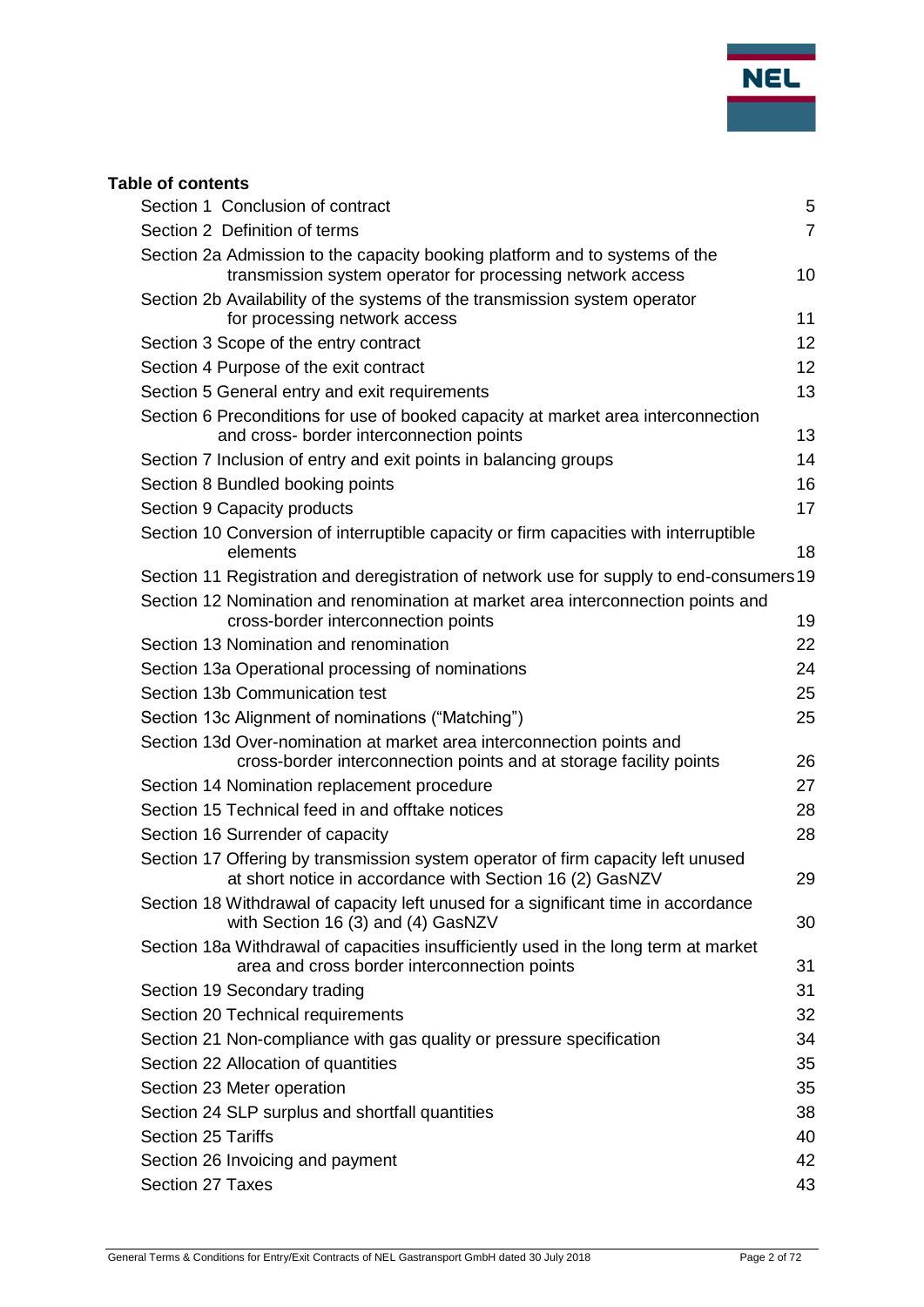|                      | Section 28 Maintenance                                                         | 44              |  |
|----------------------|--------------------------------------------------------------------------------|-----------------|--|
|                      | Section 29 Interruption of interruptible capacity                              | 45              |  |
|                      | Section 29a Reduction procedure for firm capacity nomination                   | 46              |  |
|                      | Section 30 Capacity overrun                                                    | 46              |  |
|                      | Section 31 Suspension or amendment of contractual obligations                  | 47              |  |
|                      | Section 32 Transmission System Operator's contact persons and availability     | 49              |  |
|                      | Section 33 Data transmission and data processing                               | 49              |  |
|                      | Section 34 Force majeure                                                       | 49              |  |
| Section 35 Liability |                                                                                | 50              |  |
| Section 36 Deposit   |                                                                                | 51              |  |
|                      | Section 36a Advance payment                                                    | 55              |  |
|                      | Section 37 Termination of contract                                             | 56              |  |
|                      | Section 38 Good faith clause                                                   | 57              |  |
|                      | Section 39 Confidentiality                                                     | 57              |  |
|                      | Section 40 Legal succession                                                    |                 |  |
|                      | Section 41 Contract amendments                                                 | 58              |  |
|                      | Section 42 Severability                                                        | 59              |  |
|                      | Section 43 Text form                                                           | 59              |  |
|                      | Section 44 Venue for disputes and applicable law                               | 59              |  |
|                      | Section 45 List of appendices                                                  | 60              |  |
|                      | Appendix GTC 1:§ 18 Low Pressure Connection Ordinance                          |                 |  |
|                      | (Niederdruckanschlussverordnung / NDAV)                                        | 61              |  |
|                      |                                                                                |                 |  |
|                      | Appendix GTC 2: Supplementary Terms & Conditions of NEL Gastransport GmbH      | 63              |  |
|                      | Section 1 Dynamically Allocable Capacity                                       | 63              |  |
|                      | Section 2 Allocation Procedure                                                 | 63              |  |
|                      | Section 3 Usage of IT-portals                                                  | 63              |  |
|                      | Section 4 Invoicing and Payment                                                | 63              |  |
|                      | Section 5 Over-nomination without capacity inclusion                           | 64              |  |
|                      | Appendix GTC 3: Supplementary Terms & Conditions of Business of                |                 |  |
|                      | NEL Gastransport GmbH for allocating new technical capacities                  |                 |  |
|                      | as of 06 March 2017                                                            | 65              |  |
| Article 1            | General, scope                                                                 | 65              |  |
| Article 2            | Marketing horizon                                                              | 66              |  |
|                      | Article 3 Conclusion of contracts                                              | 66              |  |
|                      | Article 4 Auction process                                                      | 67              |  |
| Article 5            | <b>Tariffs</b>                                                                 | 68              |  |
| Article 6            | Rights and obligations of the transmission system operator and the<br>customer | transport<br>69 |  |
| Article 7            | Special right of termination                                                   | 70              |  |
| Article 8            | List of appendices                                                             | 71              |  |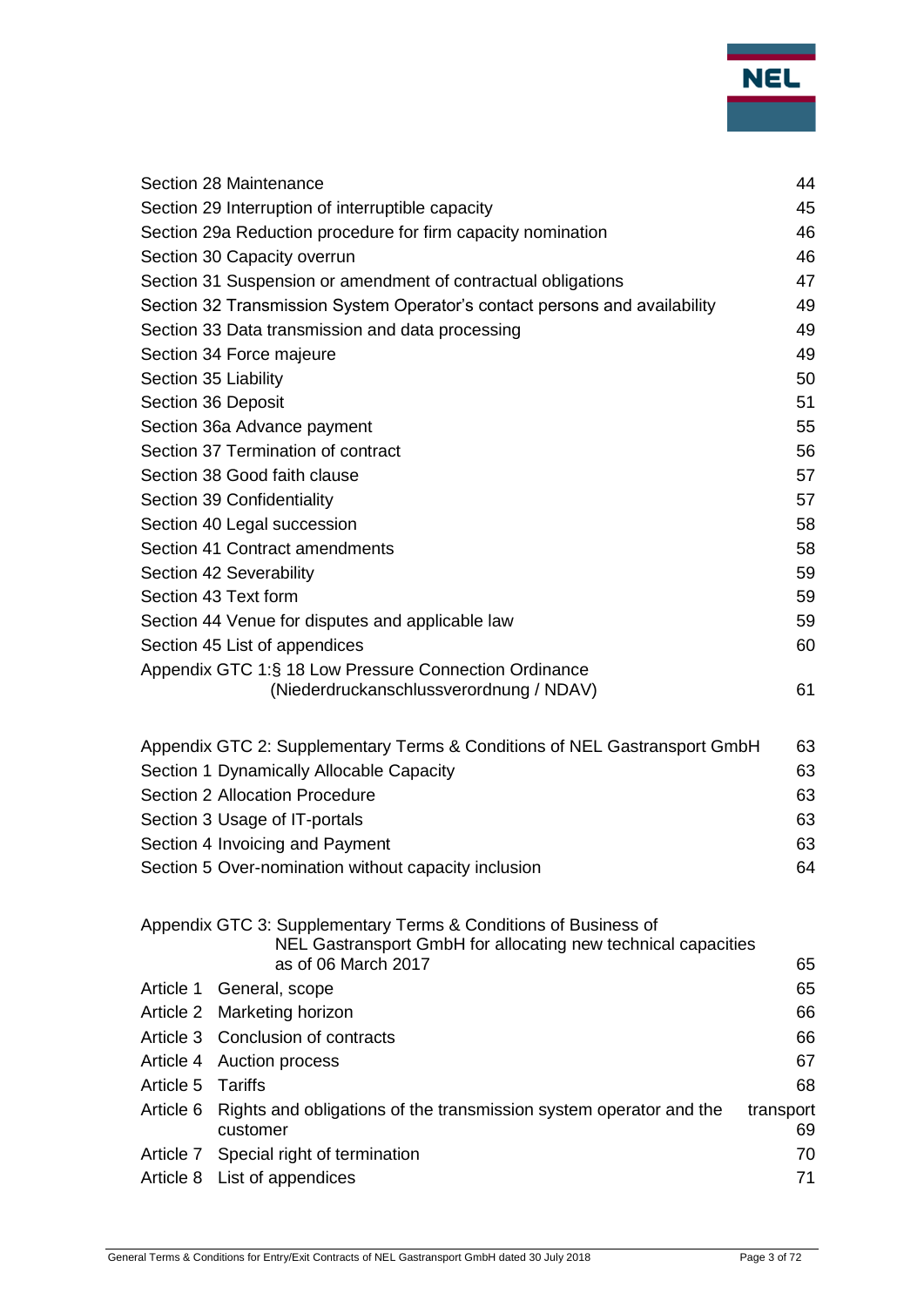

# [Appendix STC 1 for allocating technical capacity](#page-71-0) **72** T2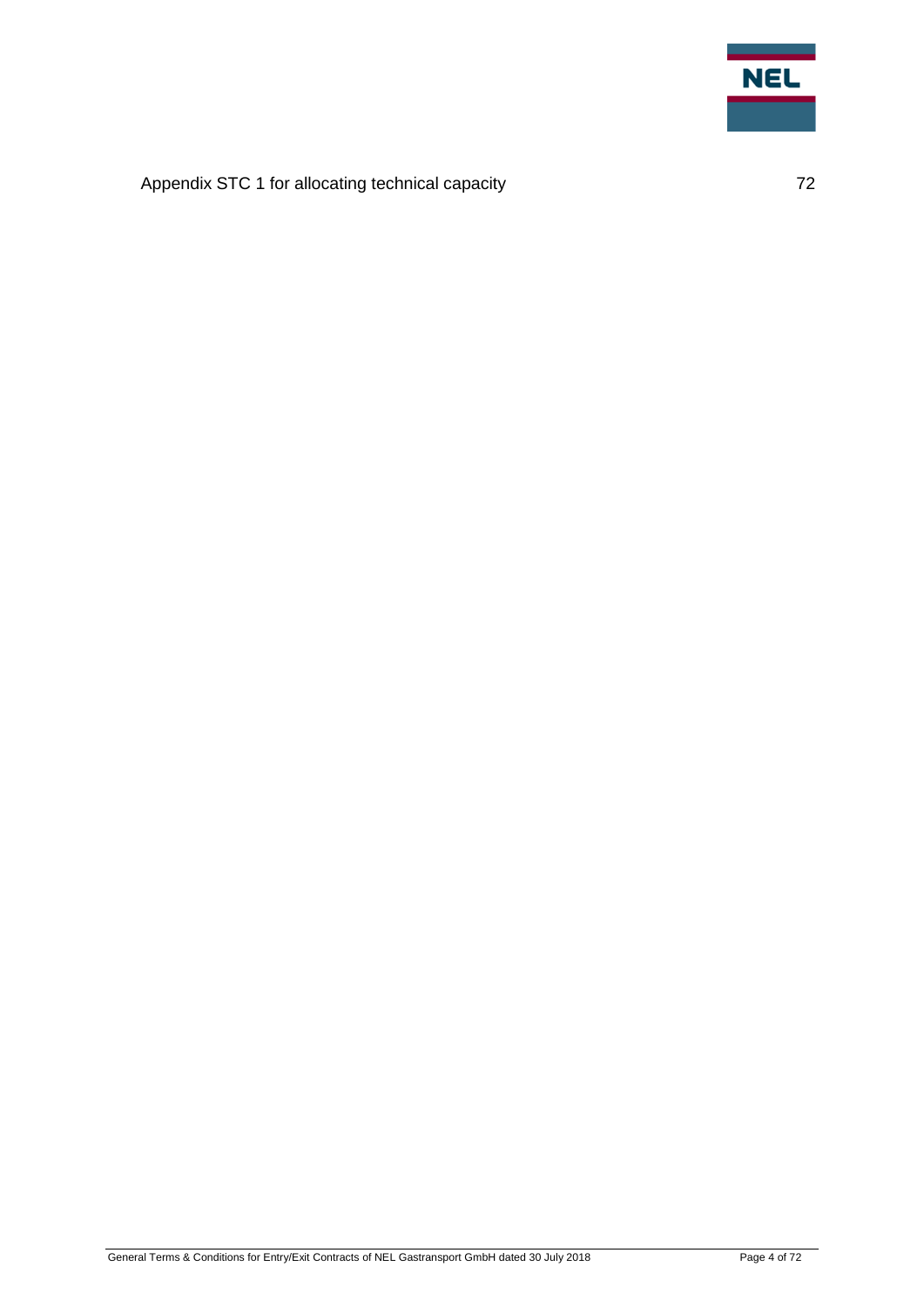

#### <span id="page-4-0"></span>**Section 1 Conclusion of contract**

- 1. The shipper concludes this entry/exit contract via the capacity booking platform jointly operated by the transmission system operators. The preconditions for contract conclusion are registration as shipper on the capacity booking platform and acceptance by the transmission system operator as a shipper pursuant to Section 2a. The registration on the capacity booking platform jointly operated by the transmission system operators in accordance with Section 6 of the Gas Network Access Ordinance (GasNZV) and the use of this platform shall be governed by the terms and conditions for the capacity booking platform published on the capacity booking platform operator's website. In the event of a failure of the capacity booking platform or the connected systems of the transmission system operators, booking requests for day-ahead capacity may be forwarded in text form direct to the transmission system operator. For this, the transmission system operator may offer alternative automated facilities. In this case, capacities shall be allocated at the regulated daily capacity tariff to the best of the transmission system operator's ability and without any guarantee on the basis of the chronological order in which binding requests are received.
- 2. The entry/exit contract for entry or exit capacity at market area interconnection points, storage points as well as at cross-border interconnection points shall be concluded upon the allocation of capacity at the end of the auction. Without prejudice to the foregoing clause, the entry or exit contract for interruptible within-day entry or exit capacities shall be concluded in the over-nomination procedure according to Section 13d hereinafter.
- 3. The following capacity types shall be allocated in the chronological order in which binding requests are received:
	- a) Exit capacity to end consumers,
	- b) Entry capacity from production and LNG facilities, and
	- c) Entry capacity from facilities within the meaning of Section 6 of GasNZV for biogas injection.

In these cases the contract shall be concluded upon receipt by the shipper of an electronic booking confirmation.

- 4. Entry/exit contracts in accordance with Paragraph 3 may be concluded as follows: with a term of
	- a) one year or longer at any time,
	- b) less than one year– a minimum of 3 months prior to commencement of the contract term,
	- c) less than one month a minimum of one month prior to commencement of the contract term,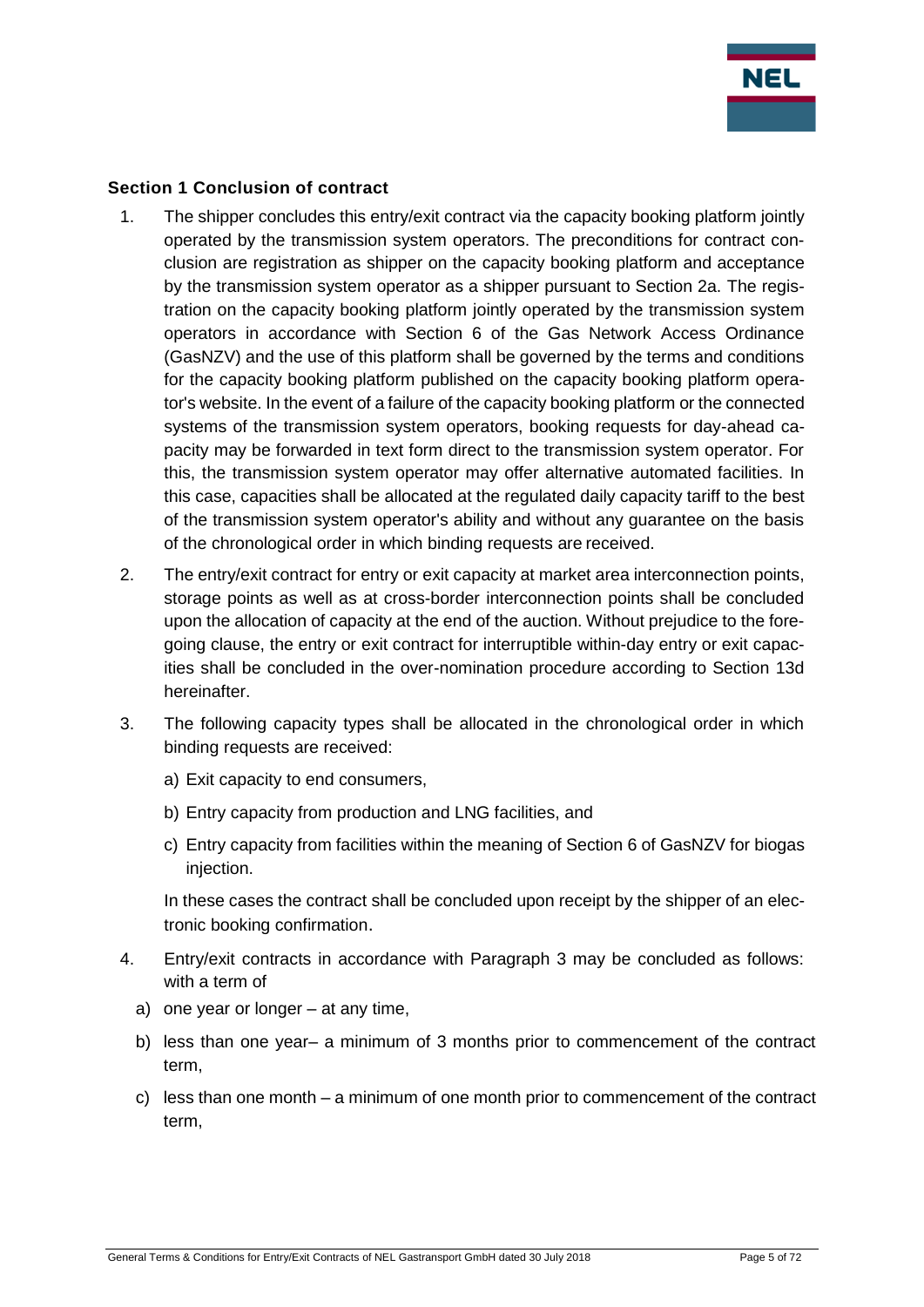

- d) less than one gas day– a minimum of 2 hours prior but, as subject to Paragraph 5, up to 1 hour latest to commencement of the contract term to the full hour. Entry/exit contracts in accordance with a) to c) can be concluded for whole gas days only.
- 5. The transmission system operator shall be entitled to enlarge the lead time according to Paragraph 4, from up to 1 hour to 3.5 hours to commencement of the contract term on the full hour, particularly for one or more of the following criteria for the sake of integrity of the network especially for end consumers with generally unpredictable, extremely high and volatile gas consumption at individual exit points:
	- a) capacity demand at the respective network point,
	- b) possibility, availability and lead time of a necessary line pack
	- c) characteristics of topology of the network like
		- aa. distance to the next facility for pressure provision,
		- ba. pipeline diameter,
		- ca. density of end consumer with unpredictable, extremely high and volatile gas consumption,
	- d) profile and predictability of the respective end consumer's load profile.

The extension of this lead time takes place in steps of 15 minutes and is to be justified by the transmission system operator for each of the respective exit points on his website with a reasonable publishing time in advance. The lead time according to Paragraph 4 sub-item d from up to 2 hours shall extend respectively.

The right of the transmission system operator to stipulate technical offtake notices as well as compliance with technical restrictions regarding article 8 section 5 GasNZV shall remain unaffected.

6. The supplementary terms and conditions of the respective transmission system operator in the version applicable at the time of entry/exit contract conclusion shall be an integral part of this contract. In the event of conflict between the provisions of the entry/exit contract and the respective transmission system operator's supplementary terms and conditions, the terms of this entry/exit contract shall have precedence over said supplementary terms and conditions. Deviations from this entry/exit contract are possible to provide bundling at cross-border interconnection points.

For the allocation of incremental capacities pursuant to Article 3 (1) of Regulation (EU) No. 2017/459 of the Commission dated 16 March 2017 establishing a network code on capacity allocation mechanisms in gas transmission systems and repealing Regulation (EU) No. 984/2013 as at the time these general terms and conditions take effect, the transmission system operators may specify additional and/or deviating provisions in respect of this entry/exit contract in the supplementary terms and conditions of the transmission system operator. These supplementary and/or divergent provisions in the supplementary terms and conditions of the transmission system operator repre-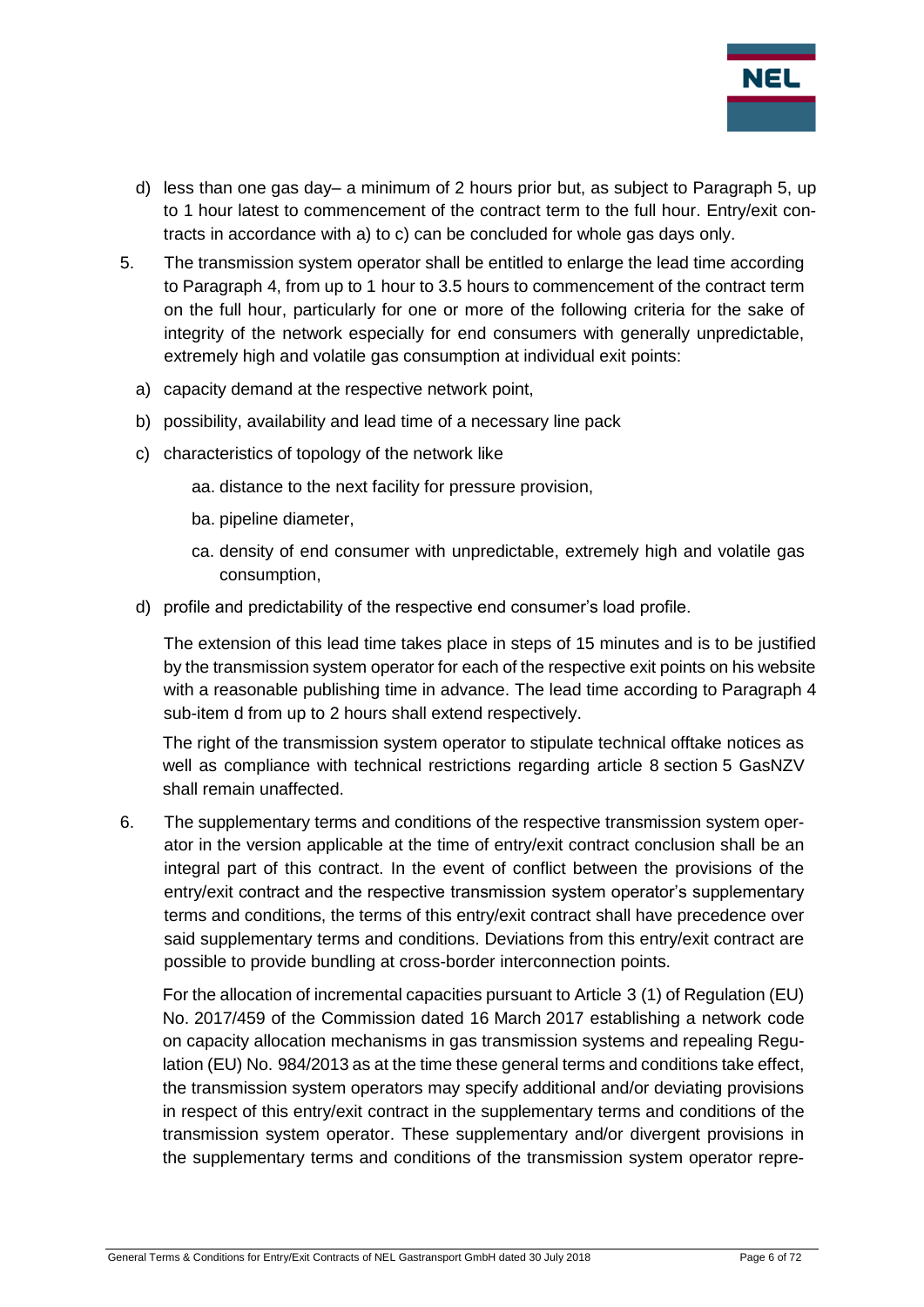

sent the general terms and conditions pursuant to Article 27 Paragraph 3(e) and Article 28 Paragraph 1(b) of Regulation (EU) No. 2017/459 which a shipper has to accept to take part in the process for the binding allocation of incremental capacity and to gain access to capacity including possible deposits and specifications thereto how possible delays to capacity provision or disruption of the project are contractually stipulated. Supplementary terms and conditions of the transmission system operator for the allocation of new additional technical capacities at market area and cross-border interconnection points pursuant to Article 2 (3) of Regulation (EU) No. 984/2013 of the Commission dated 14 October 2013 as amended on 1 October 2016 will remain unaffected by this general terms and conditions. The supplementary terms and conditions referred to in the previous sentence shall prevail for concluded entry and exit contracts at the effective date of this general terms and conditions.

The transmission system operator and the shipper may agree on provisions deviating from this contract to realize projects pursuant to § 39, GasNZV.

<span id="page-6-0"></span>7. The inclusion of any general terms and conditions of the shipper is contradicted.

#### **Section 2 Definition of terms**

The following definitions of terms shall apply here. Terms used in the singular also imply the plural.

1. Active Balancing group manager

Balancing group manager with booked bundled capacity from the active transmission system operator included in his balancing group

2. Active transmission system operator

Transmission system operator who was designated at a certain market area or cross border interconnection point from the connected transmission system operators to receive the bundled nomination and to forward it to passive transmission system operator.

3. Connection user

In accordance with Section 1 (3) NDAV (Ordinance Concerning General Conditions for Network Connection), shall also apply to medium and high-pressure networks.

4. Exit network operator

Network operator with whom the shipper concludes an exit/withdrawal contract in accordance with Section 3 (1) sentence 1 GasNZV, also in the form of a supplier framework agreement.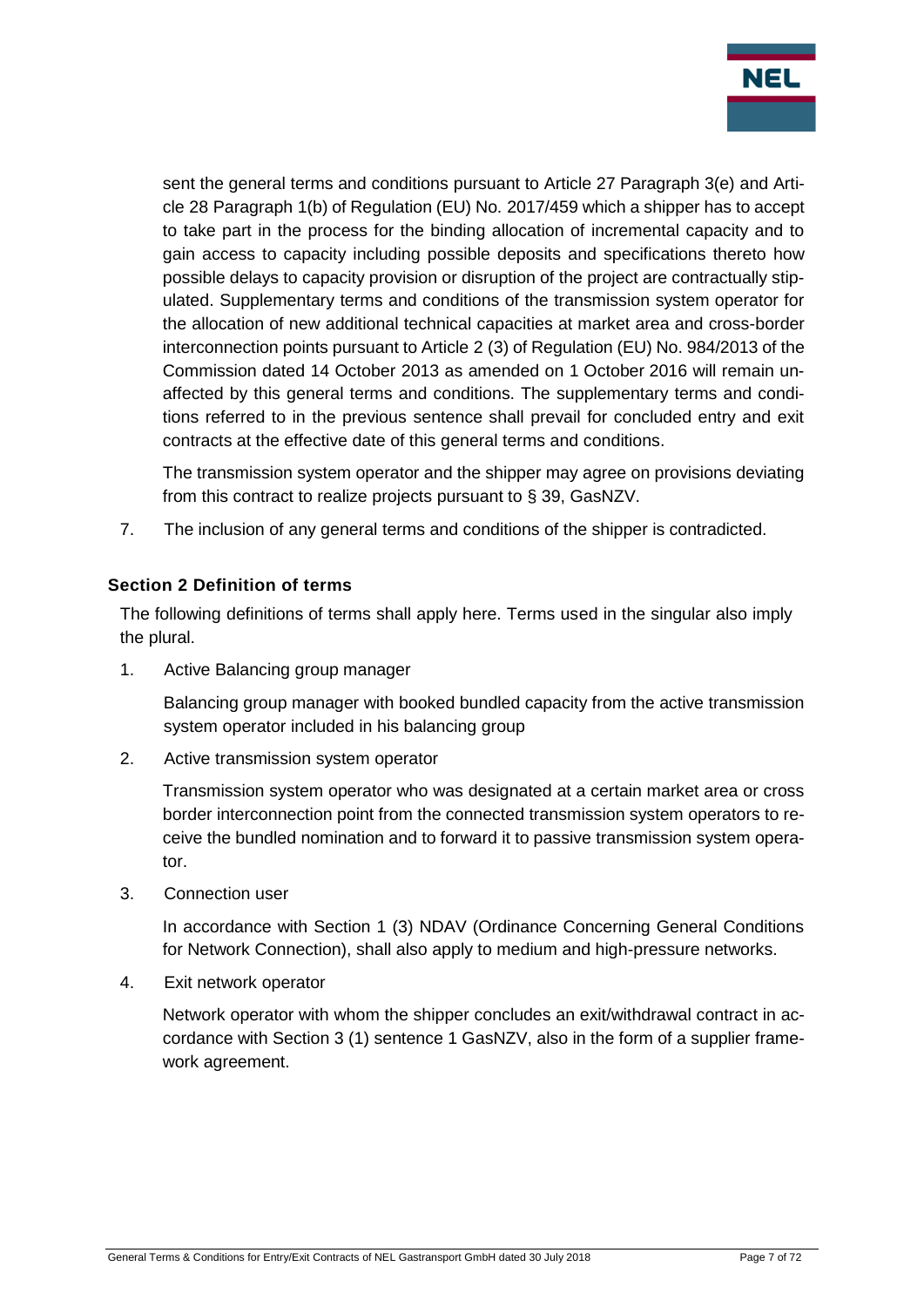

5. Exit point

A point within a market area where gas can be withdrawn by a shipper from a network operator's network to supply end consumers or for injection into storage, or for transfer at market area boundaries and national borders. Several exit points grouped together within a zone in accordance with Section 11 (2) GasNZV shall also be deemed to be an exit point.

6. BEATE

Decision by the Federal Network Agency on provisions for the conversion of annual demand charges to demand charges for capacity rights of less than one year and for the proper determining of transport tariffs according to Section 15 (2) to (7) GasNEV of 24 March 2015 (Ref. BK9-14/608).

7. Balancing calorific value

Balancing calorific value is an advance estimate of an invoicing gross calorific value in a given calorific value area. It is subject to monthly review if necessary. A calorific value area is a network area in which a single invoicing gross calorific value is applied.

8. Balancing group number

A unique number assigned by the market area coordinator for a balancing group that principally serves the identification of gas quantity nominations/renominations.

9. Day ahead capacity

Capacity which can be booked on the day before the transporting gas day.

10. Entry network operator

Network operator with whom the shipper concludes an entry/injection contract in accordance with Section 3 (1) sentence 1 GasNZV.

11. Entry point

A point within a market area where a shipper can transfer gas into the network operator's network from national borders, market area boundaries, domestic sources and production plants, LNG plants, biogas plants and storage facilities. Several entry points grouped together within a zone in accordance with Section 11 (2) GasNZV shall also be deemed to constitute an entry point.

12. Gas business year

The period starting 1 October, 06:00 a.m. of a given calendar year until 1 October, 06:00 a.m. of the following calendar year.

13. Bundled nomination

Uniform nomination on a bundled booking point.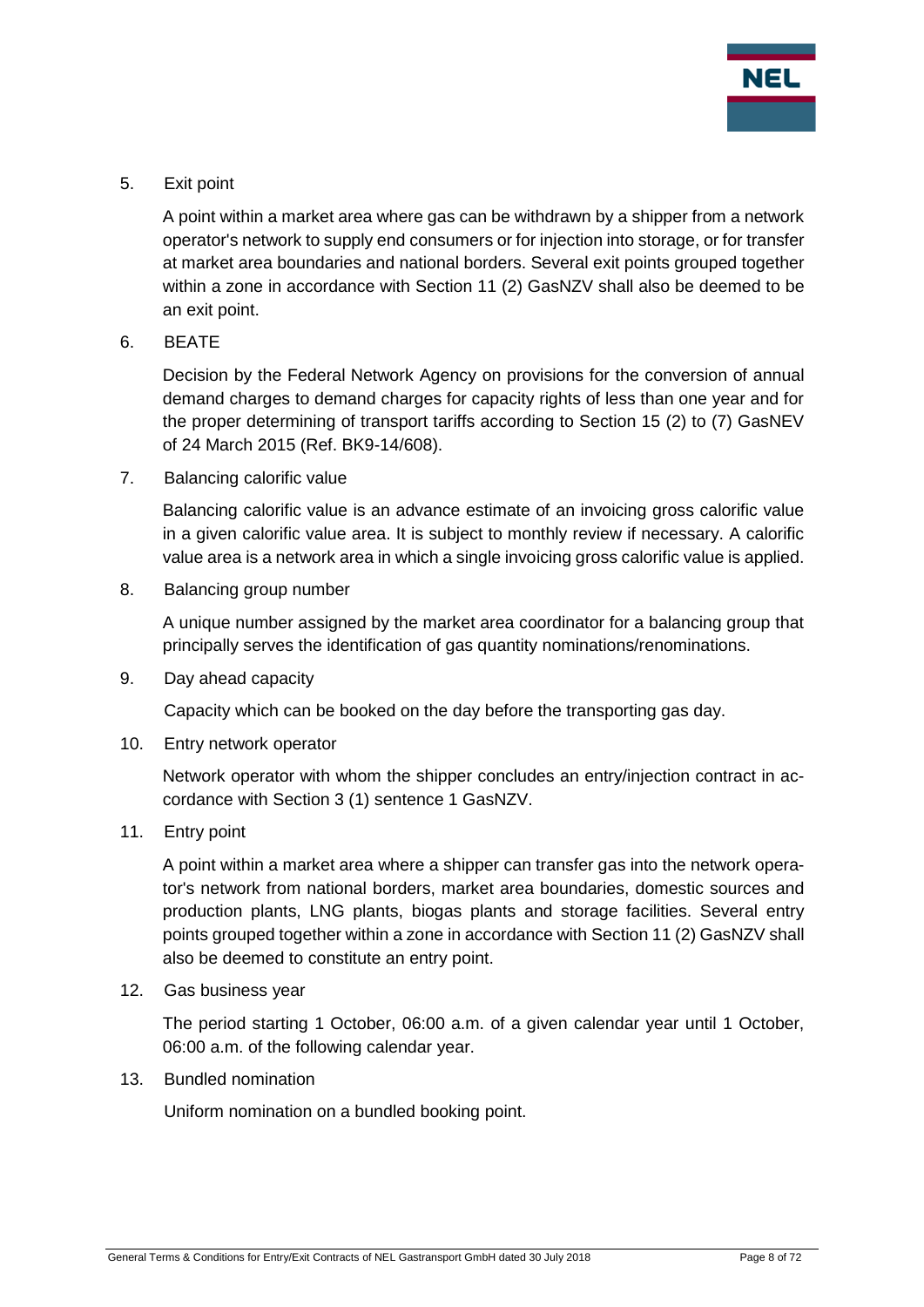

14. Bundled capacity

Exit and the corresponding entry capacity which can be booked as bundle by a shipper.

15. Bundled booking point

Summary of a bookable exit point and a bookable entry point between two domestic or a domestic and foreign market areas on which shippers may book a bundled capacity.

16. GeLi Gas (supplier business processes)

Uniform business processes and data formats determined by the Federal Network Agency (doc. no. BK7-06-067) dated 20 August 2007, or any directive replacing or amending this determination of the Federal Network Agency.

17. Capacity

Maximum hourly flow rate at an entry or exit point, expressed in kWh/h.

18. KARLA Gas

Determination in the matter of Capacity Management and Auction Proceedings in the Gas Sector issued by the Federal Network Agency (BNetzA) (Reference BK7-10-001) dated 24 February 2011 or a BNetzA determination which supplements or supersedes that determination.

19. Flow commitment

The contractual agreements outlined under Section 9 (3) sentence 2 no. 1 GasNZV.

20. Month M

Month M is the delivery month. The delivery month corresponds to the period from day 1, 06:00 hours of the delivery month until day 1, 06:00 hours of the following month.

21. Passive balancing group manager

Balancing group manager with booked bundled capacity from the passive transmission system operator included in his balancing group

22. Passive transmission system operator

Transmission system operator who receives the forwarded bundled nomination from the active transmission system operator.

23. Capacity booking platform

Common booking platform jointly operated by the transmission system operators.

24. Sub-balancing account

Sub-balancing accounts are accounts assigned to a balancing group that allow entry and exit quantities to be assigned to shippers and/or partial quantities to be clearly tracked.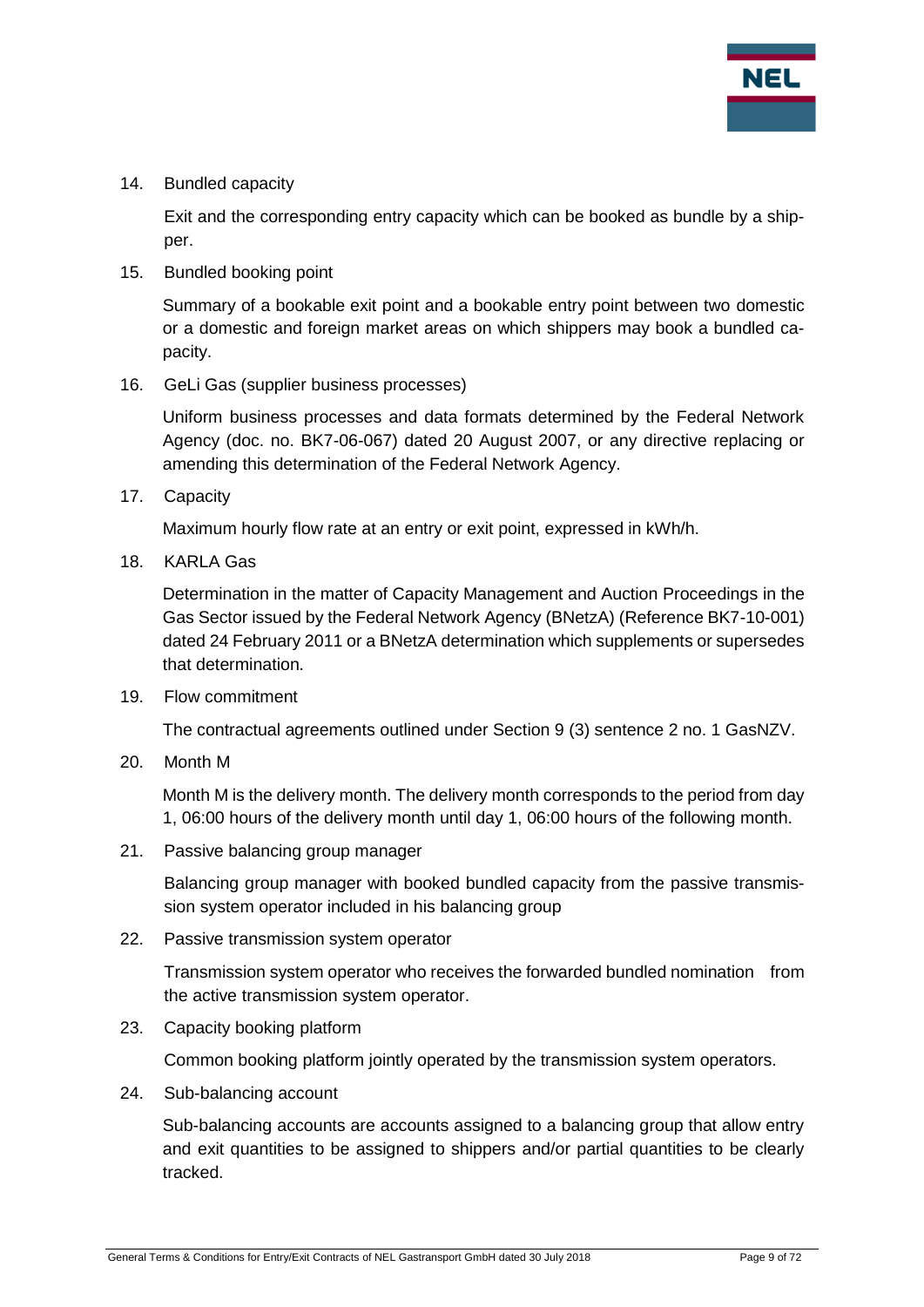

#### 25. Day D

Day D is the delivery day, which commences at 06:00 hours and ends on the following day at 06:00 hours

26. Within-day capacity

Capacity pursuant to Section 2 No. 13a GasNZV which, after the end of the day ahead auction, is offered and allocated for the respective gas day from the first full hour of booking to the end of said gas day.

27. Interruptible capacity

Capacity offered by the transmission system operator on an interruptible basis. The transmission system operator may interrupt the use of interruptible capacity.

28. Business days

In deviation from the definition of business days given in Section 2 no. 16 GasNZV, 'business days', with reference to deadlines, shall include every day except Saturdays, Sundays and public holidays. Any day recognized as a public holiday in any German Federal State shall be deemed to be a public holiday. 24 and 31 December shall always be deemed to be public holidays.

For all time indications, the official German time (Central European Time or Central European Summer Time (CET/CEST), as the case may be) shall apply.

29. Time format

For all time indications, the official German time (Central European Time or Central European Summer Time (CET/CEST) shall apply.

# <span id="page-9-0"></span>**Section 2a Admission to the capacity booking platform and to systems of the transmission system operator for processing network access**

- 1. The transmission system operator may request from the shipper a copy of its entry in the register of companies or, in the case of foreign shippers, equivalent documents to provide substantiation of authority to act on behalf of the company. The form provided via the capacity booking platform shall be completed and signed by a person or persons authorized to act on behalf of the shipper, in accordance with sentence 1 of this Paragraph 1. The name of at least one person authorized to represent the shipper as a user of the capacity booking platform shall be stated in the form. Sentence 2 of this Paragraph shall also apply to any user who may be added after the completion of admission.
- 2. The transmission system operator shall be entitled not to admit the shipper to use the capacity booking platform if there are justified grounds for requesting a deposit in accordance with Section 36 or an advance payment in accordance with Section 36a and the shipper does not provide security or make an advance payment in due time.
- 3. The transmission system operator shall admit the shipper to the use of the capacity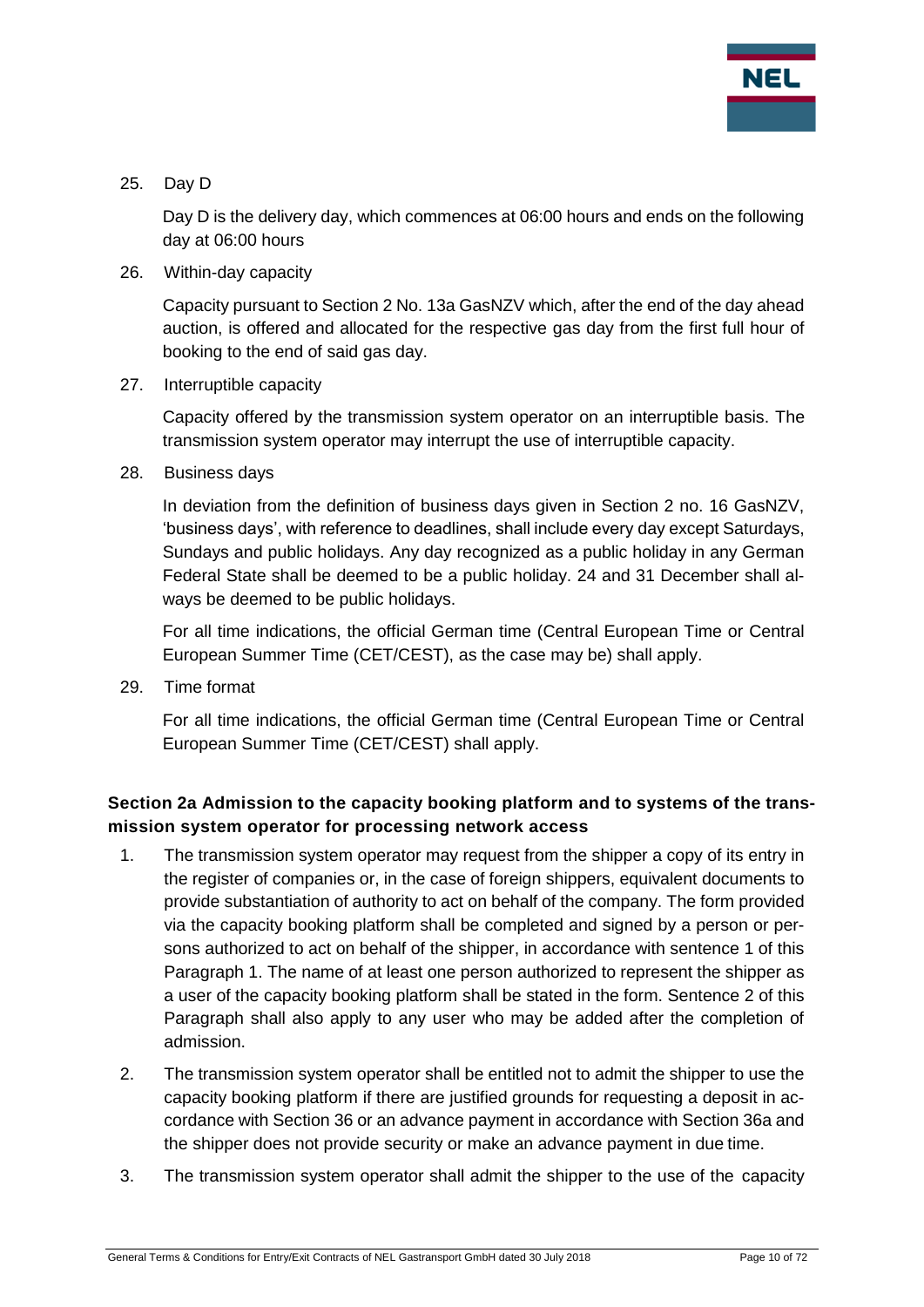

booking platform immediately, but no later than 10 business days after receipt of the complete admission request in accordance with Paragraph 1 of this Section 2a, provided that the conditions for admission stated in Paragraphs 1 and 2 of this Section 2a have been met.

- 4. The shipper shall be obligated to notify the transmission system operator promptly of any changes relevant for admission, including the loss of a user. If the transmission system operator finds that the conditions for admission stated in Paragraphs 1 and 2 of this Section 2a are no longer met or are only met in part, the transmission system operator shall promptly notify the shipper thereof. The shipper shall be obligated to meet the missing conditions for admission stated in Paragraphs 1 and 2 of this Section 2a within 10 business days.
- 5. The shipper shall be obligated to use the access data provided to him with due care. Without limitation this includes protecting the access data from unauthorised use by third parties. The shipper shall promptly notify the transmission system operator if the access data have gone astray or if there is reasonable suspicion that they are in the possession of unauthorized third parties. All actions by the user confer rights and impose obligations upon the shipper.
- 6. The transmission system operator shall be entitled to withdraw any admission granted in the cases provided for in Sections 36 (9) and 37 and in the event of missing conditions for admission. The transmission system operator shall guarantee the performance of existing contracts, in particular with respect to the surrender of capacities under Section 16. In addition, the transmission system operator shall be entitled to deactivate the use of the capacity booking platform by individual users of the shipper for reasonable cause. The transmission system operator shall inform the shipper thereof promptly. The deactivation of the shipper or of individual users pursuant to the present paragraph shall entail the deactivation of the shipper and/or users for all systems of the transmission system operator. The shipper may apply for re-admission under the conditions stated above at any time.
- 7. When admitting the shipper to the capacity booking platform the transmission system operator shall also admit the shipper to the systems of the transmission system operator which are necessary for network access, and provide the shipper with the necessary access data. The provisions in Paragraphs 1-6 of this Section 2a apply mutatis mutandis to the use of said systems.

# <span id="page-10-0"></span>**Section 2b Availability of the systems of the transmission system operator for processing network access**

1. The right to use the systems of the transmission system operator for processing network access exists solely to the extent that the state of the art and the technical availability of said systems will allow. The transmission system operator may temporarily limit the service scope of the systems of the transmission system operator for processing network access if and to the extent that this is necessary to guarantee the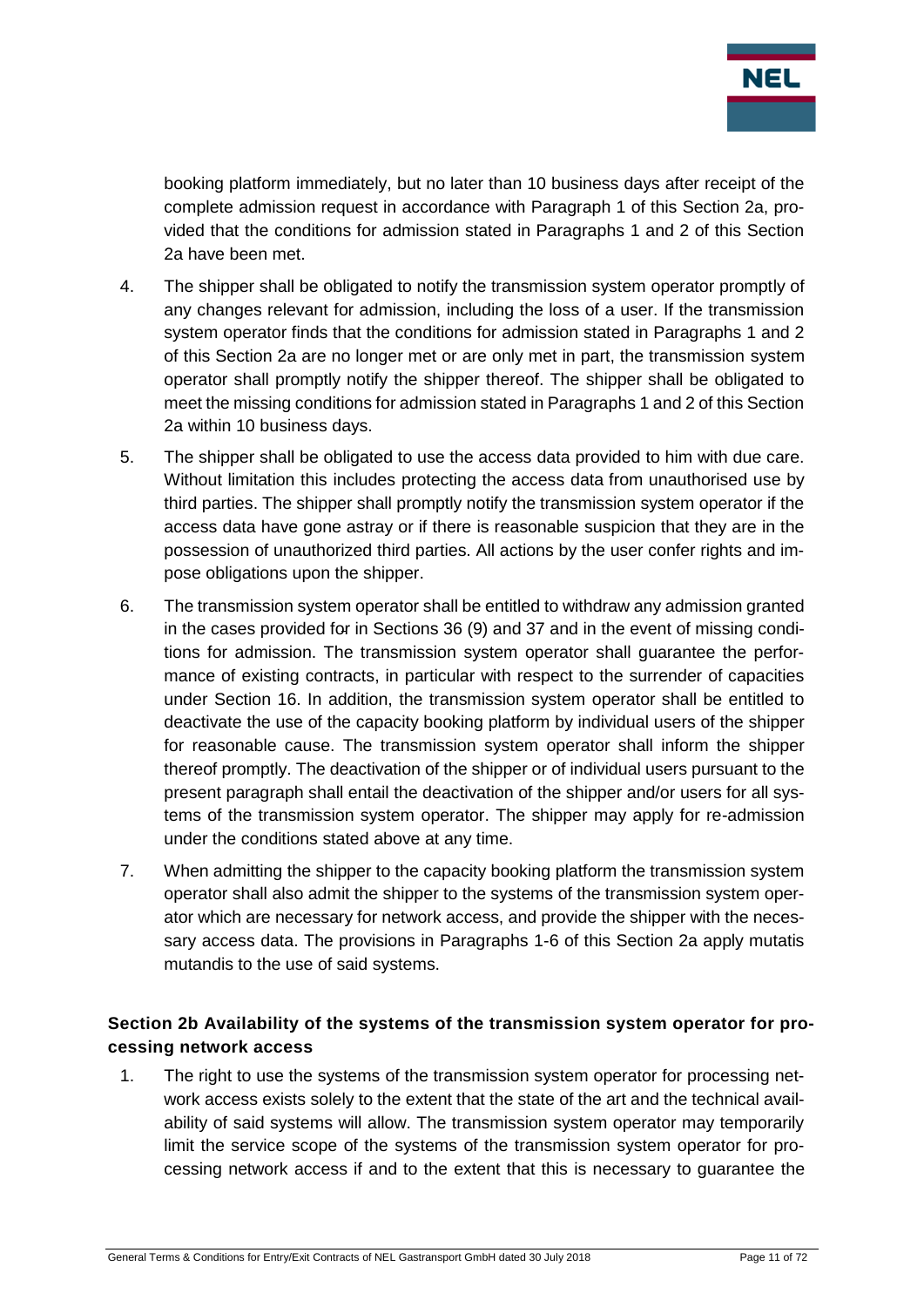

security and integrity of said systems or to implement technical measures required to provide the services. The same applies in case of faults which are unforeseen or which, without limitation, are due to a power supply failure or to hardware and/or software faults and which result in a total or partial outage of the systems of the transmission system operator for processing network access. In such cases, there shall be no right to use the systems of the transmission system operator for processing network access. The transmission system operator shall in such cases promptly notify the shippers affected in an appropriate manner, minimize the impact on the shippers so far as possible and without undue delay restore the availability of the systems of the transmission system operator for processing network access so far as it is commercially reasonable.

- 2. The use of the systems of the transmission system operator for processing network access is accordingly restricted or not possible for the duration of the restricted availability or non-availability as described in Paragraph 1 of this Section 2b. Ongoing processes will be aborted. The transmission system operator shall notify the shippers if said processes can be recovered at a later time.
- 3. In case of a restriction or failure of the system(s) the transmission system operator shall offer an alternative communication path – as a minimum by data portal, email or fax – for nominations and renominations.

## <span id="page-11-0"></span>**Section 3 Scope of the entry contract**

- 1. Upon the conclusion of an entry contract, the entry transmission system operator shall be obligated to make available the booked capacity at the respective entry points of the transmission system operator's network for the shipper in accordance with the entry contract.
- 2. The entry contract entitles the shipper to use the network from the entry point up to the virtual trading point of the respective market area.
- 3. The shipper shall be obligated to provide the gas quantities to be transported in accordance with Sections 12, 13 and 14 at the booked entry point and deliver them to the entry transmission system operator. The entry transmission system operator shall be obligated to take delivery from the shipper of the gas quantity in accordance with sentence 1.
- 4. It is not necessary to ensure the physical identity of the gas. Gas quantities may be provided and off taken together with other gas quantities in a commingled stream.

## <span id="page-11-1"></span>**Section 4 Purpose of the exit contract**

1. Upon the conclusion of an exit contract, the exit transmission system operator shall be obligated to make available the booked capacity at the respective exit points of the transmission system operator's network for the shipper in accordance with the exit contract.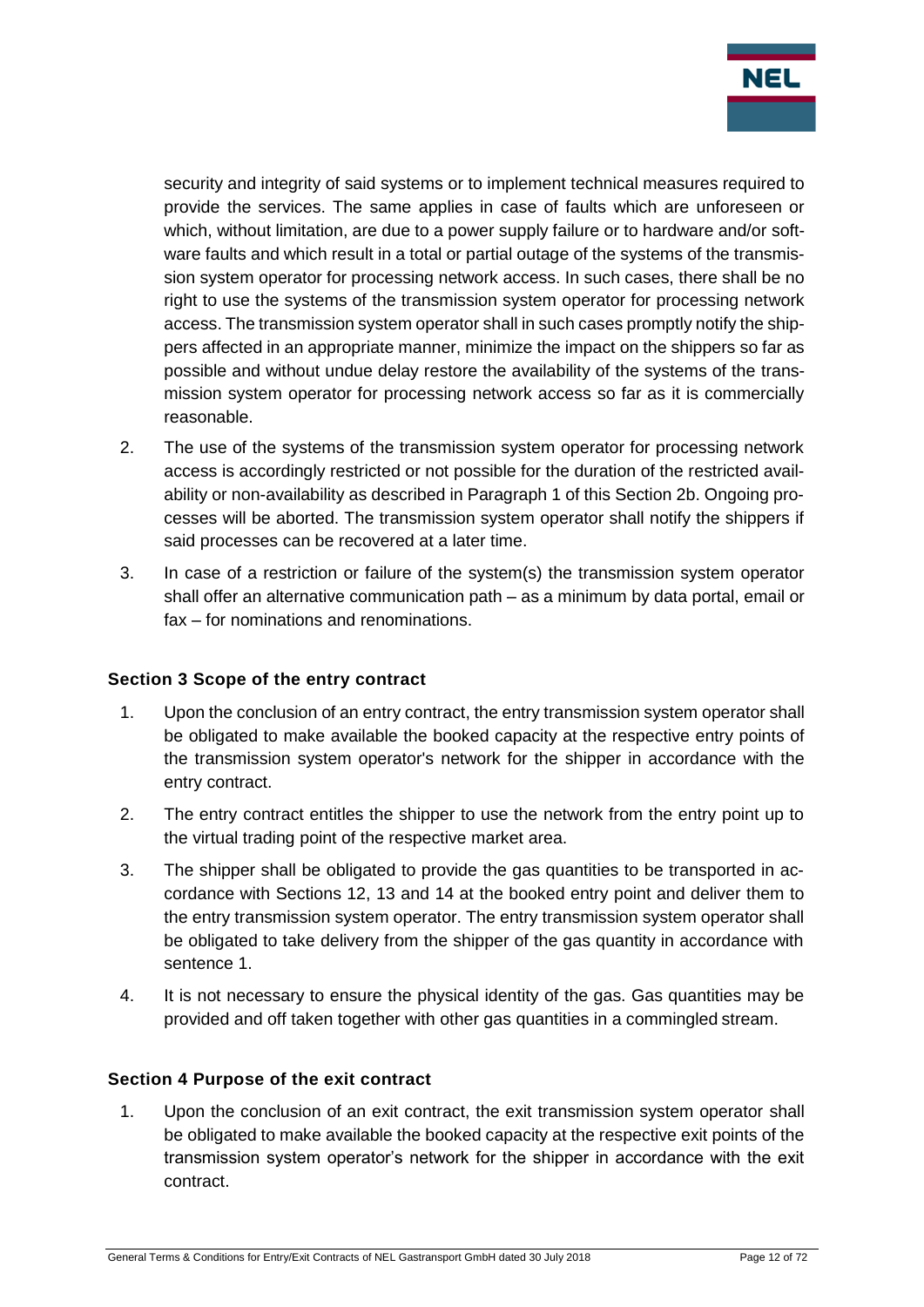

- 2. The exit contract entitles the shipper to use the network from the virtual trading point up to the exit point of the respective market area.
- 3. The exit transmission system operator shall be obligated to deliver to the shipper the gas quantities to be transported in accordance with Sections 12, 13 and 14 at the booked exit point. The shipper shall be obliged to take delivery from the exit network operator of the gas quantity in accordance with sentence 1 at the booked exit point.
- 4. It is not necessary to ensure the physical identity of the gas. Gas quantities may be received or provided together with other gas quantities in a commingled stream.

#### <span id="page-12-0"></span>**Section 5 General entry and exit requirements**

- 1. The shipper may feed gas to or offtake gas from the system if a balancing group contract is in place, the booked entry or exit point is included in a balancing group or subbalancing account and the entry or exit gas quantity has been nominated if nomination requirements apply under Section 12 or 13.
- 2. Biogas quantities may be included in a separate biogas balancing group in accordance with Section 35 GasNZV. Subject to the exception pursuant to Section 29 Paragraph 4 Sentence 4, the priority transport of biogas can be ensured only if the biogas quantities concerned have been included in a separate biogas balancing group.
- 3. Booked capacity may only be used subject to any applicable capacity allocation restrictions and capacity usage restrictions.

# <span id="page-12-1"></span>**Section 6 Preconditions for use of booked capacity at market area interconnection and cross- border interconnection points**

- 1. Bundled capacity may be used only if the bundled booking point in the sense of Article 19 (3) of Regulation (EU) 2017/459 is included as an exit point in the delivering market area, and as an entry point in the receiving market area within the respective balancing groups formed.
- 2. Capacity may be used only subject to the prior conclusion of a balancing group contract or, in the case of bundled capacity, the prior conclusion of balancing group contracts and prior compliance with technical requirements (especially communications testing) for the use of the capacity.
- 3. The shipper shall, promptly, but no later than 18:00 hours on the day before delivery day, include in the balancing groups the bundled or non-bundled booking point at which it has acquired bundled or non-bundled day-ahead capacity. For firm within-day capacity, this inclusion shall be effected promptly after the end of the respective auction. For this purpose, the shipper shall notify the respective transmission system operators of the balancing group and/or sub-balancing account number during dayahead and/or within- day booking. To make this inclusion possible, the shipper shall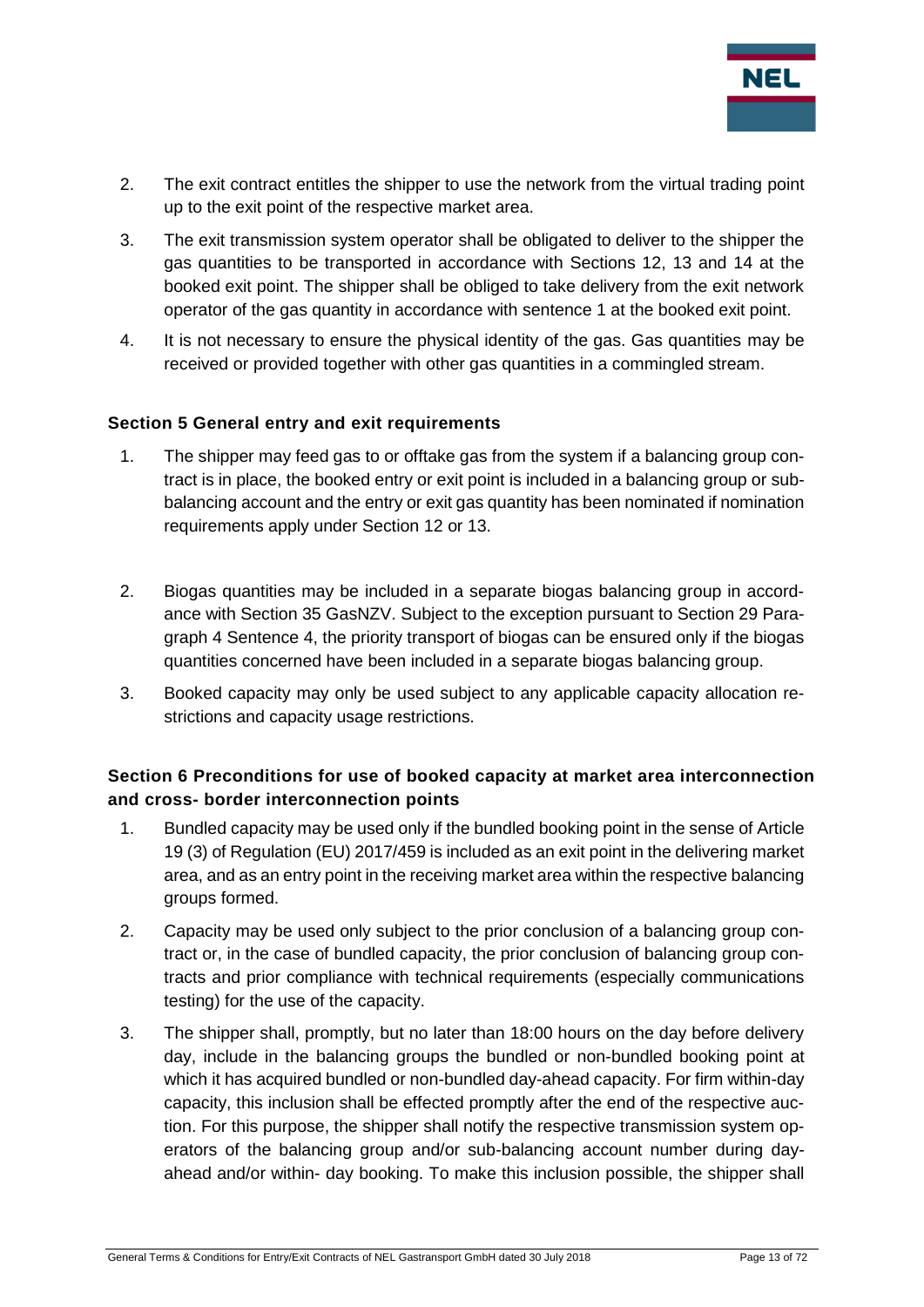

provide the transmission system operator with the selectable balancing group or subbalancing account numbers once before their first-time use no later than 12:00 hours on the last business day prior to the booking. Inclusion in good time will only be possible if a communication test has been successfully completed in advance between the transmission system operator and the designated balancing group manager in accordance with Section 13b, and the authorization required by Section 12 (1) has been submitted on one occasion.

- 4. A bundled booking point may be included in several balancing groups. Should the shipper wish to divide the bundled capacity booked by him at this point between several balancing groups/sub-balancing accounts, the shipper shall notify the respective transmission system operators of such division per bundled booking point. Paragraph 3 of this Section 6 shall apply mutatis mutandis. Sentences 1 and 2 shall not apply to bundled day-ahead or bundled within-day capacity.
- 5. Booked capacity may only be used subject to any applicable capacity allocation restrictions and capacity usage restrictions.
- 6. If several shippers include their bundled capacity in the same balancing group, or a single shipper or several shippers include bundled capacity in a balancing group in which non- bundled capacity has already been included, they are required to agree on the appointment of one balancing group manager who shall submit a consistent nomination for all capacities in accordance with Section 12 (1) herein below.

## <span id="page-13-0"></span>**Section 7 Inclusion of entry and exit points in balancing groups**

- 1. The shipper may include an entry or exit point in several balancing groups/sub-balancing accounts. In such case the shipper shall notify the transmission system operators of the capacity quantities include in the respective balancing group/sub-balancing account at that point. Exit points to end consumers and entry points at biogas plants may only be booked by one shipper, and only included in one balancing group.
- 2. Entry and exit points may only be included in balancing groups or sub-balancing accounts with identical gas quality (H or L-gas).
- 3. The shipper shall include the entry or exit point where it has acquired non-bundled day- ahead capacity in accordance with Section 6 (3).

Any bundled or non-bundled capacity products with the exception of dayahead and within-day capacity products shall be included no later than 12:00 hours on the business day preceding the delivery day. These capacity products can be included over the capacity booking platform or over the corresponding system of the transmission system operator for processing network access as part of the booking process. If the transmission system operator does not offer such a system the capacity products can be included by email or by fax.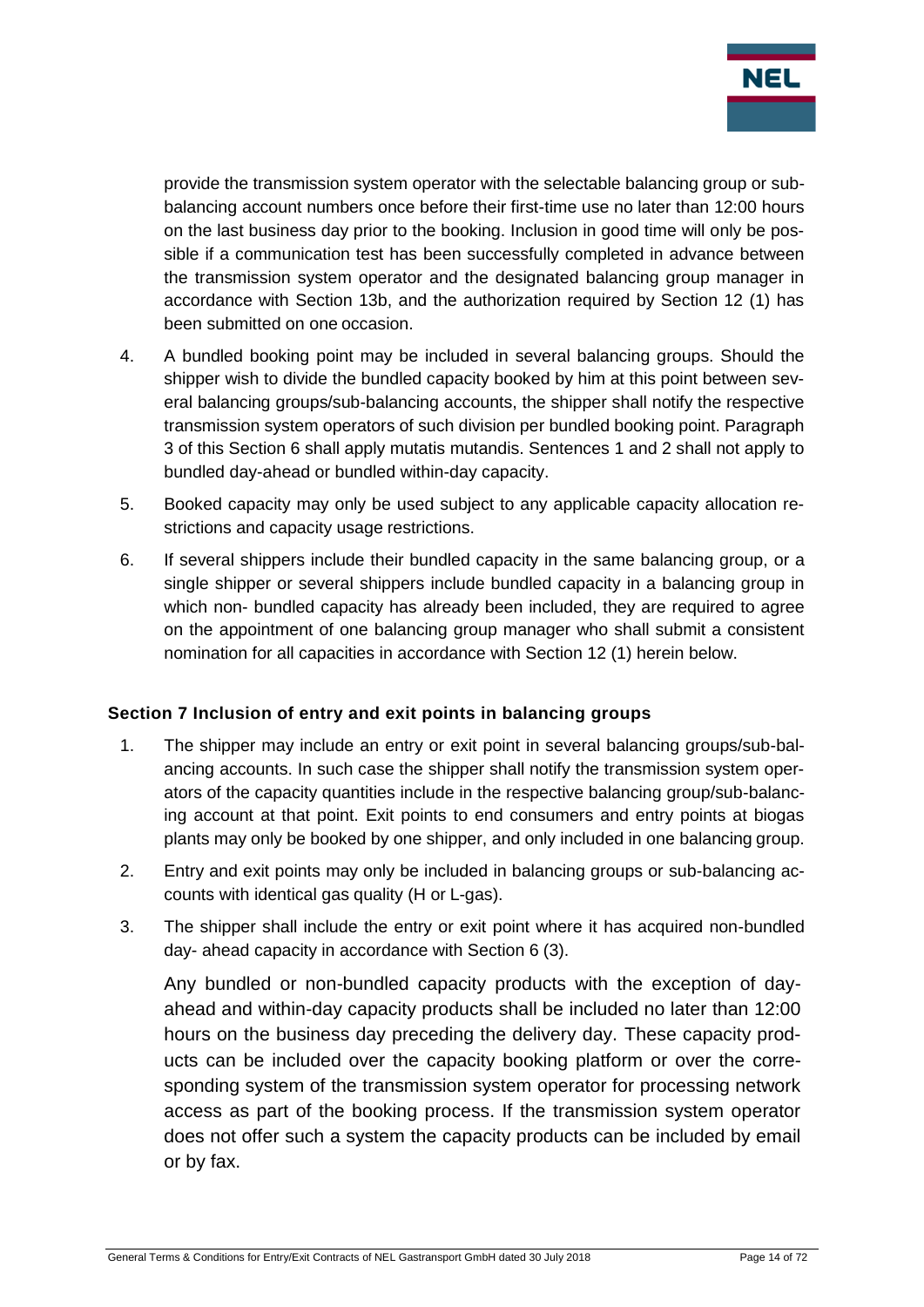

- 4. To make this inclusion possible over the capacity booking platform or the system of the transmission system operator, the shipper shall provide the transmission system operator with the selectable balancing group or sub-balancing account numbers once before their first-time use no later than 12:00 hours on the last business day prior to the booking. The transmission system operator may waive the requirements of sentence 1 for his system.
- 5. The shipper shall warrant that it has been authorized by the balancing group manager to include on behalf of the balancing group manager entry or exit points in a balancing group or a sub-balancing account. If the shipper itself is not the balancing group manager, the transmission system operator reserves the right to require the shipper to submit a power of attorney documenting such authorization in justified individual instances. The shipper shall indemnify the transmission system operator against claims by third parties as a result of the shipper not holding the legally valid authorization by the balancing group manager warranted by the shipper.
- 6. Paragraphs 7 and 8 of this Section 7 only apply to entry/exit points to/from gas storage facilities that give the storage customers access to another market area or to the market of a neighboring country.
- 7. Entry and exit points at gas storage facilities at which the shipper has booked capacity which is not priced at a discounted transportation tariff in accordance with the provisions of Paragraph 2 lit. d) of the operative provisions of BEATE (hereinafter referred to as "non- discounted capacity") may be included up to the level of the booking of the non- discounted capacity
	- in one or several specially designated balancing groups/sub-balancing accounts for non-discounted capacity, or
	- in any one or several other balancing groups/sub-balancing accounts without any special designation for non-discounted capacity.

The transmission system operator shall be entitled to specify in its supplementary terms and conditions that the allocation to the relevant account (discount account or non- discount account) may instead be made via different shipper codes.

8. Entry and exit points at gas storage facilities at which the shipper has booked capacity which is priced at a discounted transportation tariff in accordance with the provisions of Paragraph 2 lit. d) of the operative provisions of BEATE (hereinafter referred to as "discounted capacity") may be included up to the level of the booking of the discounted capacity only in one or several balancing groups/sub-balancing accounts without any special designation for non-discounted capacity.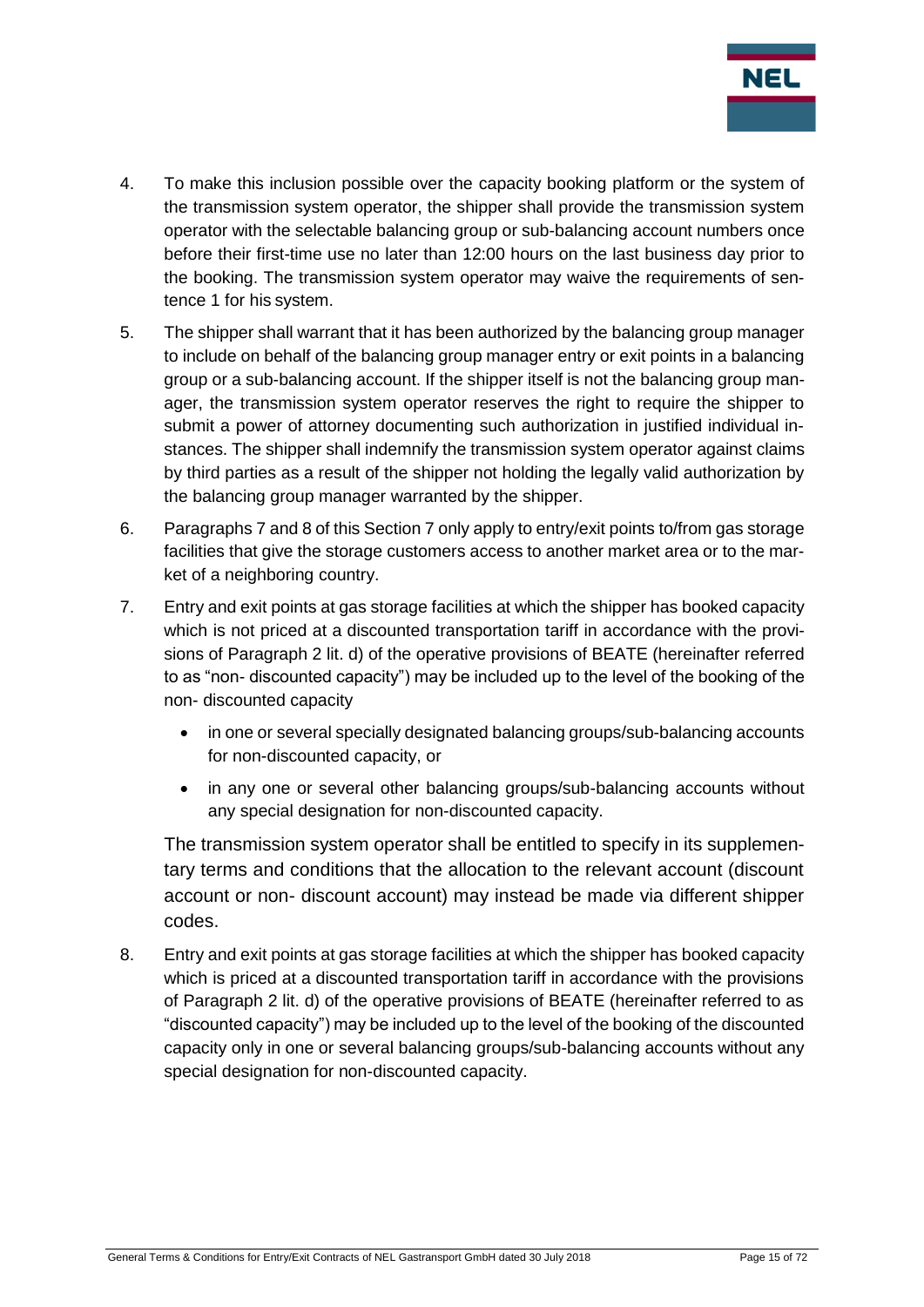

#### <span id="page-15-0"></span>**Section 8 Bundled booking points**

- 1. Market area interconnection points and cross-border interconnection points connecting transmission networks with each other shall be consolidated to form a single booking point for each flow direction. Capacities will only be bundled if the neighboring foreign transmission system operator facilitates the bundling. If the neighboring foreign transmission system operator does not facilitate the bundling then the provisions governing bundled capacities do not apply to the cross-border interconnection point concerned.
- 2. Shippers may book bundled capacity at bundled booking points on a firm basis. Booking enables the shipper to handle transport via a bundled booking using a bundled nomination provided the neighboring foreign transmission system operator facilitates the nomination. This arrangement applies to new contracts. Old contracts (contracts concluded on or before 31 July 2011) shall not be affected unless shippers holding exit and corresponding entry capacity contracts request the amendment of these contracts. Where there is still an old contract on one booking side, non-bundled capacity may only be sold on the other booking side until expiry of the contract at the latest.
- 3. At bundled and non-bundled booking points, transmission system operators may also offer bundled and non-bundled capacity with capacity allocation restrictions and capacity delivery restrictions.
- 4. Bundling in accordance with Paragraph 1 of this Section 8 shall be carried out between the relevant individual booking points of the transmission system operators.
- 5. In the event of the marketing of bundled capacity pursuant to Section 1 (2), the auction surcharge shall be split between the adjacent transmission system operators and shall be indicated to the shipper via the booking confirmation. The respective transmission system operator shall invoice the shipper for its share of the auction surcharge. The transmission system operator shall be entitled to change its share in the auction surcharge for the future by agreement with the adjacent transmission system operator.
- 6. The parties to the contract shall be entitled and obligated to terminate the entry or exit contract when the corresponding contract at the bundled booking point is terminated. Accordingly, the parties shall be entitled to amend the contract if the corresponding contract is amended. The rights and obligations under the entry or exit contract at the bundled booking point shall be suspended for such time as the performance obligations under the corresponding contract at the bundled booking point are suspended or the corresponding contract is not yet effective.
- 7. Holders of firm unbundled capacity at market area interconnection points and cross border interconnection points may convert such capacity into firm bundled capacity of the same capacity product within the auction of firm annual, quarterly or monthly capacity products at the respective market area interconnection point or cross border interconnection point. The conversion may only be carried out up to the amount and term of the bundled capacity and up to the amount and term of the unbundled capacity. Unbundled capacity may also be converted partially with respect to amount and term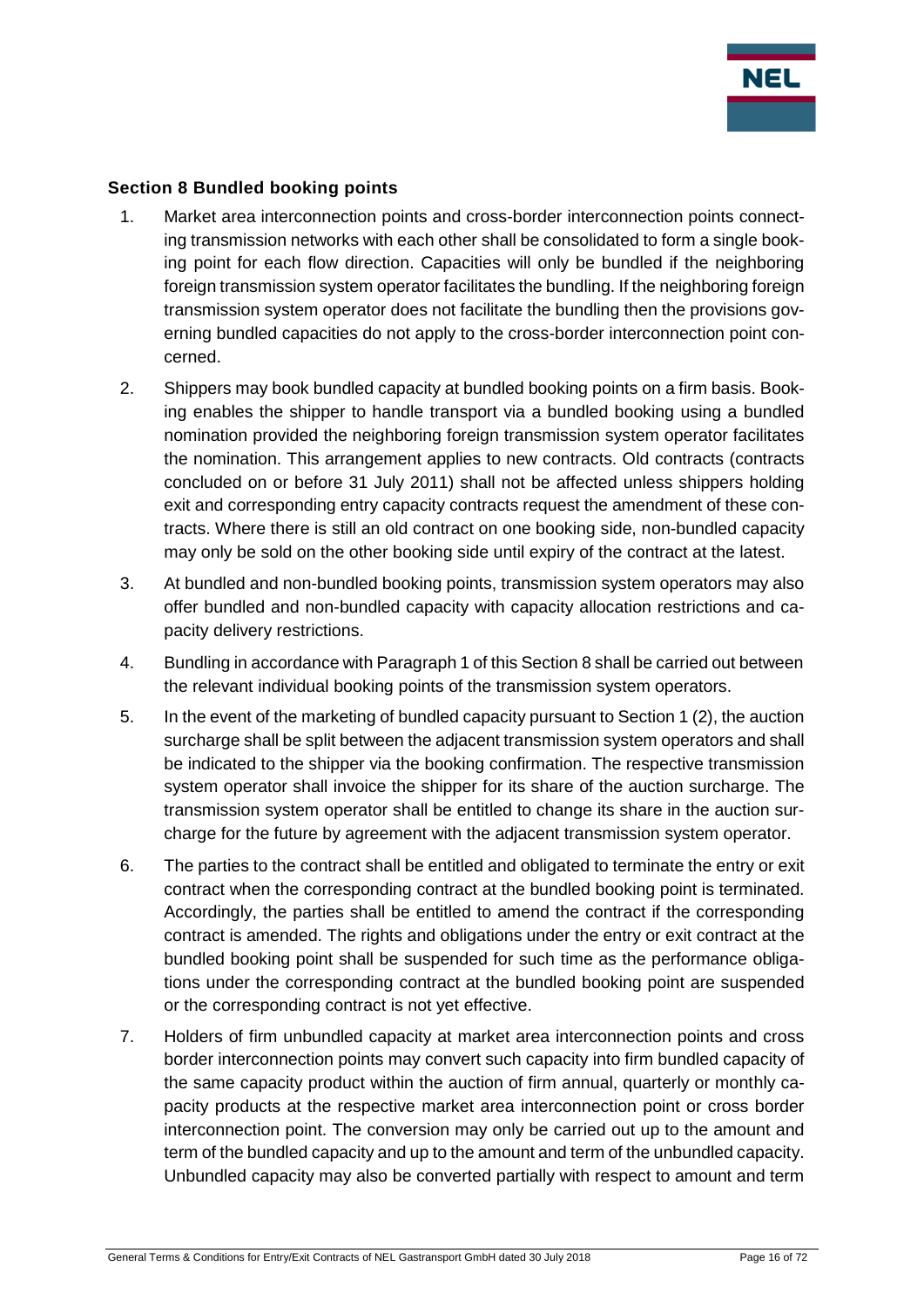

provided that the conversion comprises at least one calendar month. To the extent unbundled capacity is converted, the shipper shall pay for the converted now bundled capacity the transportation tariffs as defined by Section 25 of the entry and exit contract for unbundled capacity plus any auction premium for the converted unbundled capacity. In addition, the shipper shall pay for such part of the converted capacity any auction premium resulting from the auction where the shipper booked the bundled capacity. The unbundled capacity held by the shipper shall be reduced by the capacity converted by the shipper in accordance with Sentence 1 of this Paragraph 7.

## <span id="page-16-0"></span>**Section 9 Capacity products**

- 1. Without limitation, the capacity products listed below may be offered on a firm basis in accordance with Section 1 via the capacity booking platform:
	- a) Freely allocable entry capacity: Allows network use from the booked entry point to the virtual trading point of the market area where the booking was made (Section 3 (3) GasNZV).
	- b) Freely allocable exit capacity: Allows network use from the virtual trading point to the booked exit point of the market area where the booking was made (Section 3 (3) GasNZV).
	- c) Freely allocable entry capacity for biogas: Allows the same use as with a., but is only permitted for feeding biogas to the system.
	- d) Freely allocable exit capacity for biogas: Allows the same use as with b., but is only permitted for off taking biogas.
	- e) Restricted allocable capacity: Allows use of the network of the booked entry point to one or more defined exit points or the use of the booked exit point from one or several defined entry points. Use of the virtual trading point is excluded.

The transmission system operator shall offer the products in accordance with subparagraphs a) - d) on the basis of a procedure which is transparent, non-discriminatory, and standardized between the transmission system operators, also on an interruptible basis. The transmission system operator shall only offer interruptible capacity at market area and cross-border interconnection points and at storage facilities with a term of more than one day if the corresponding firm capacity on a monthly, quarterly or annual basis has been sold at an auction surcharge, sold in full or has not been offered. The transmission system operator shall be entitled to offer interruptible dayahead capacities at market area points, cross-border interconnection points and at storage facilities, as well as interruptible capacities with any other contract term at other points only if the firm capacities for the following day have been sold in full or have not been offered.

In their supplementary terms and conditions, transmission system operators may offer additional capacity products, including particularly capacity products with capacity allocation restrictions and capacity delivery restrictions as well as services related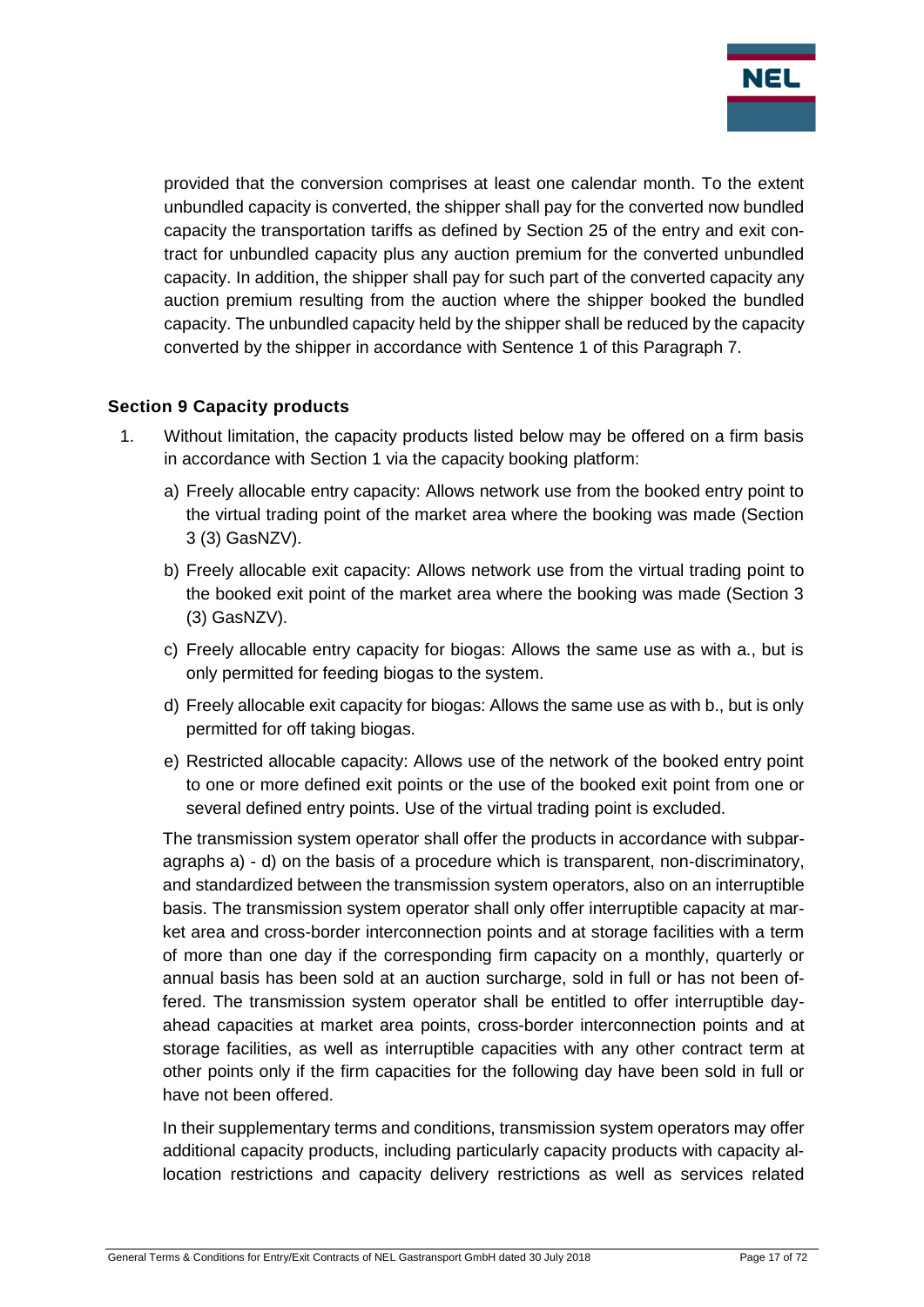

thereto. Transmission system operators shall publish capacity allocation restrictions and capacity delivery restrictions affecting individual entry or exit points on the capacity booking platform.

- 2. Yearly capacity products for market area and cross-border interconnection points as well as at storage facilities shall always begin on 1 October of a given year; quarterly products shall begin on 1 January, 1 April, 1 July or 1 October of a given year, and monthly products shall begin on the first day of the month.
- 3. The transmission system operator shall market available capacity on a firm basis in the following order:
	- a) Free capacity
	- b) Capacity released as a result of renomination restrictions under Section 17
	- c) Surrendered capacity under Section 16
	- d) Withdrawn capacity under Section 18.
- 4. The transmission system operator may offer reverse flow capacities at cross-border and market area interconnection points. Normally, reverse flow capacities may only be booked on an interruptible basis. Nevertheless, the transmission system operator may offer reverse flow capacities on a firm basis.
- <span id="page-17-0"></span>5. Capacity products shall begin and end at the beginning and end of a gas day.

# **Section 10 Conversion of interruptible capacity or firm capacities with interruptible elements**

Holders of interruptible capacity or firm capacities with interruptible elements at market area interconnection points or cross-border interconnection points as well as at storage facility points may submit bids at an auction of firm capacities to convert their capacities into firm capacities or firm capacity products with less interruptible elements (Section 13 (2) GasNZV). The shipper may specify in a binding bid whether his interruptible capacity or capacity with interruptible elements is to be replaced in whole or in part by firm capacity or capacity with less interruptible elements. Both the partial conversion and the conversion of multiple interruptible capacities may be implemented in such manner that the transmission system operator permits separate bids to be made via the capacity booking platform.

1. Holders of interruptible capacity or firm capacity with interruptible elements may convert interruptible capacity into firm capacity or capacity with less interruptible elements if they make a binding declaration at the time of booking firm capacity or capacity with interruptible elements that their interruptible capacity is to be replaced in whole or in part by firm capacity or capacity with interruptible elements. Both partial conversion and the conversion of multiple interruptible capacities may be implemented in such manner that the transmission system operator permits separate bids to be made by the capacity booking platform.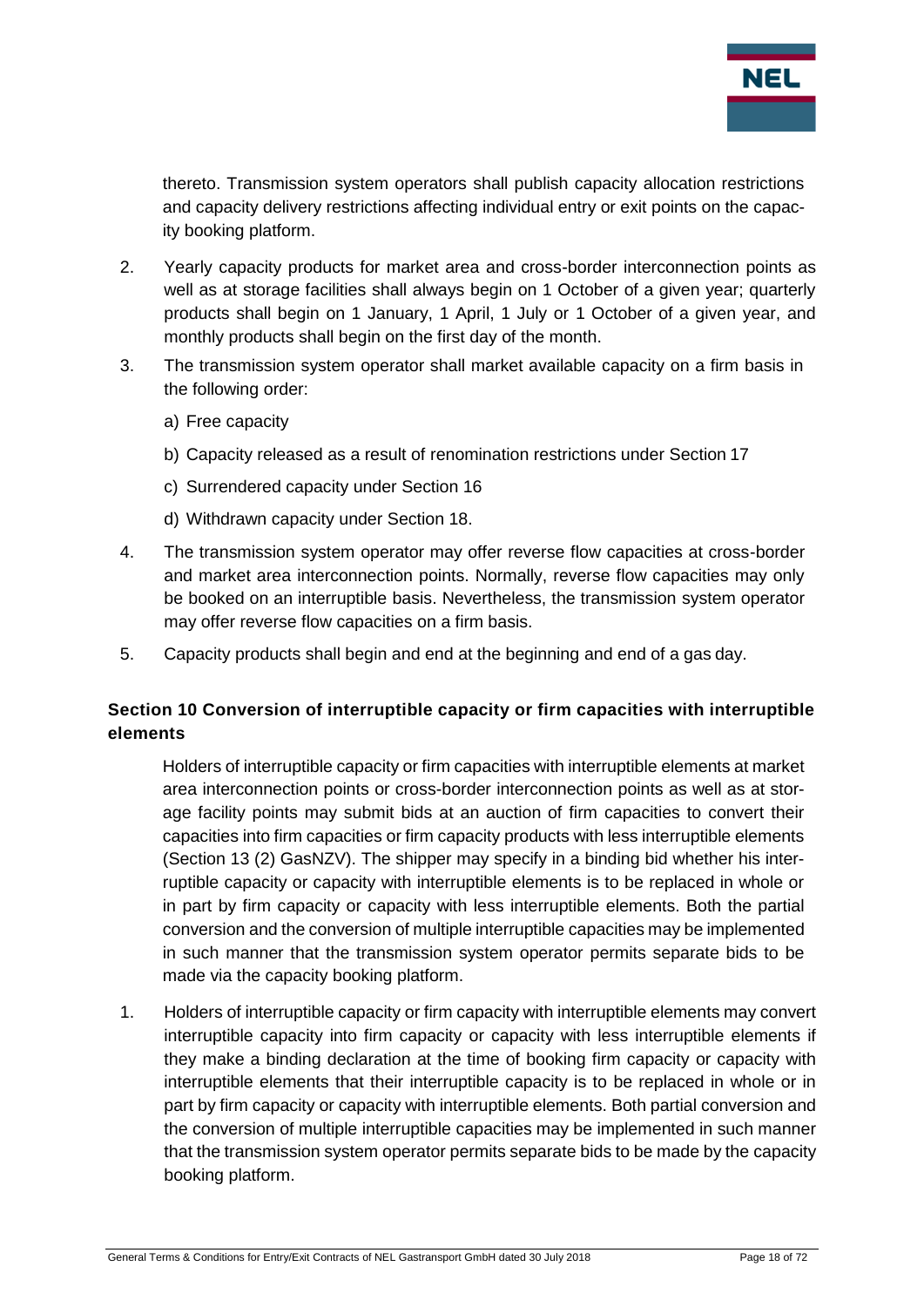

- 2. If the shipper's capacity is converted in accordance with Paragraphs 1 or 2 of this Section 10, the shipper shall pay the applicable charges determined in the respective auction for firm capacity or capacity with interruptible elements (Paragraph 1) or published by the transmission system operator for firm capacity or capacity with interruptible elements (Paragraph 2). In addition, the shipper shall pay a possible auction surcharge, which arises when the capacity to be converted is booked. The interruptible capacity held by the shipper shall be reduced by the capacity or capacity with interruptible elements converted by the shipper in accordance with Paragraph 1 or 2 of this Section 10.
- 3. With the within-day conversion of interruptible capacity or capacity with interruptible elements to firm capacity or capacity with less interruptible elements, the shipper shall only pay the daily transportation tariffs for firm capacity or capacity with less interruptible elements to the extent of the conversion and irrespective of the time of conversion.

# <span id="page-18-0"></span>**Section 11 Registration and deregistration of network use for supply to end-consumers**

- 1. The processing of supply to end-consumers at exit points is governed by the Federal Network Agency determination on uniform business processes and data formats dated August 20, 2007 (doc. no. BK7-06-067), or any determination replacing or amending the determination issued by the Federal Network Agency (GeLi Gas).
- 2. The booking of available capacities (e.g. subsequent bookings or additional bookings of capacities previously not booked) for supply to end-consumers that are directly connected to the transmission system of the transmission system operator shall not result in the initiation of registration or deregistration in accordance with GeLi Gas as stated in Paragraph 1 of this Section 11.
- 3. The shipper warrants that it is authorized by the balancing group manager and on behalf of the latter to carry out case-group changes for RLM exit points in accordance with GeLi Gas by making balancing-relevant changes to master data or by notifying the start of delivery. If the shipper itself is not the balancing group manager, the transmission system operator reserves the right to require the shipper to submit a power of attorney documenting such authorization in justified individual instances. The transmission of a copy of the power of attorney as an electronic document is usually acceptable for this purpose. The shipper shall indemnify the transmission system operator against claims by third parties as a result of the shipper not holding the legally valid authorization by the balancing group manager warranted by the shipper.

# <span id="page-18-1"></span>**Section 12 Nomination and renomination at market area interconnection points and cross-border interconnection points**

1. The balancing group manager appointed by the shipper for this purpose shall be responsible for nomination and renomination. The active balancing group manager shall be responsible for bundled nominations and bundled renominations. Bundled nominations and bundled renominations are governed by the "Business Requirements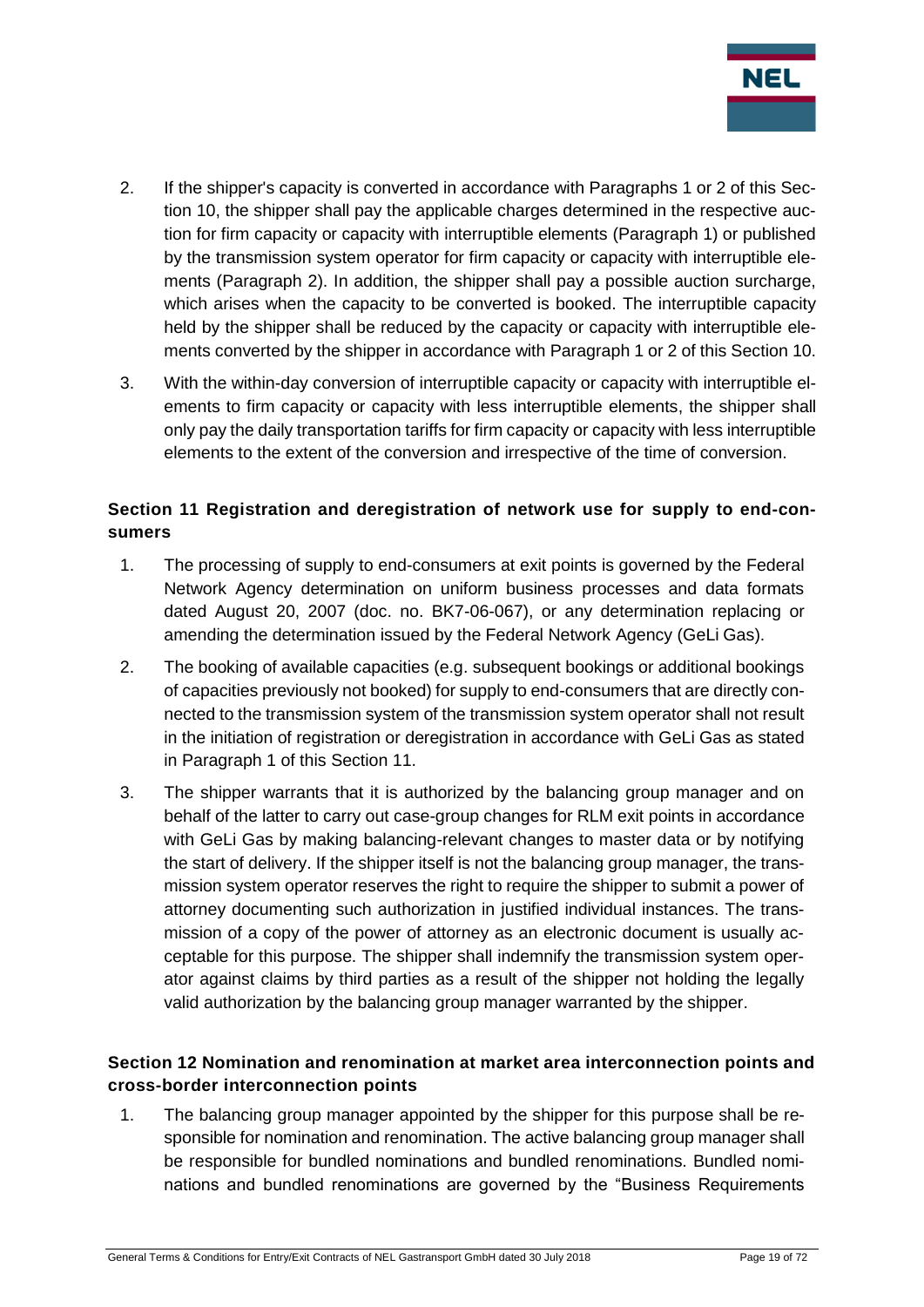

Specification for the Nomination and Matching Procedures in Gas Transmission Systems" (NOM BRS) as amended, published at [www.entsog.eu.](http://www.entsog.eu/) The active balancing group manager must have been authorized by the passive balancing group manager to submit a bundled nomination in accordance with NOM BRS to the relevant transmission system operator. The respective active transmission system operator at the booking point concerned is named on the relevant transmission system operator's website.

- 2. The balancing group manager shall nominate the gas quantities to be transported in connection with the use of firm capacity at a booking point by 14:00 hours of the day prior to the delivery day. This initial nomination shall be accepted if it is received by the transmission system operator by 14:00 hours. The nominated value in respect of the initial nomination shall otherwise be zero, unless the parties have agreed otherwise.
- 3. The nominating balancing group manager may replace his initial nomination by a renomination no later than two hours prior to the hour concerned. Renomination is permitted up to 90% of the capacity booked by the shipper at the booking point, subject to a minimum of 10% of the booked capacity. In the case of initial nominations of a minimum of 80% of the booked capacity, upward re-nomination of up to half of the non-nominated booked capacity shall be permitted. In the case of initial nominations of no more than 20% of the booked capacity, downward renomination of up to half of the nominated booked capacity shall be permitted. Allowable renomination amounts shall be rounded to whole kilowatt hours per hour using commercial rounding principles.
- 4. Nominations shall be first allocated to firm capacity products, and then to interruptible capacity products.
- 5. Renominations for firm capacity exceeding the amount permitted in accordance with Paragraph 3 of this Section 12 shall be accepted only up to the amount of total booked capacity. That part of the renomination which exceeds the quantity permitted shall be treated as a nomination of interruptible capacity, and shall be interrupted first.
- 6. Renomination of firm capacity falling below the quantity permitted by Paragraph 3 of this Section 12 shall be accepted. If interruption in the reverse flow direction is necessary, the renomination amount shall be raised to the minimum allowable renomination value.
- 7. The renomination restriction shall not apply to shippers that have booked less than 10% of the reported yearly technical capacity at the booking point on a firm basis.
- 8. If several shippers include a booking point in the same balancing group, the balancing group manager may set up a sub-balancing account for every shipper in the balancing group. In such case, the responsible balancing group manager shall nominate gas quantities to the corresponding sub-balancing account for each individual shipper. In such cases, the renomination limits stated in Paragraphs 3 and 7 of this Section 12 shall apply to the total capacity of the shipper included in sub-balancing accounts at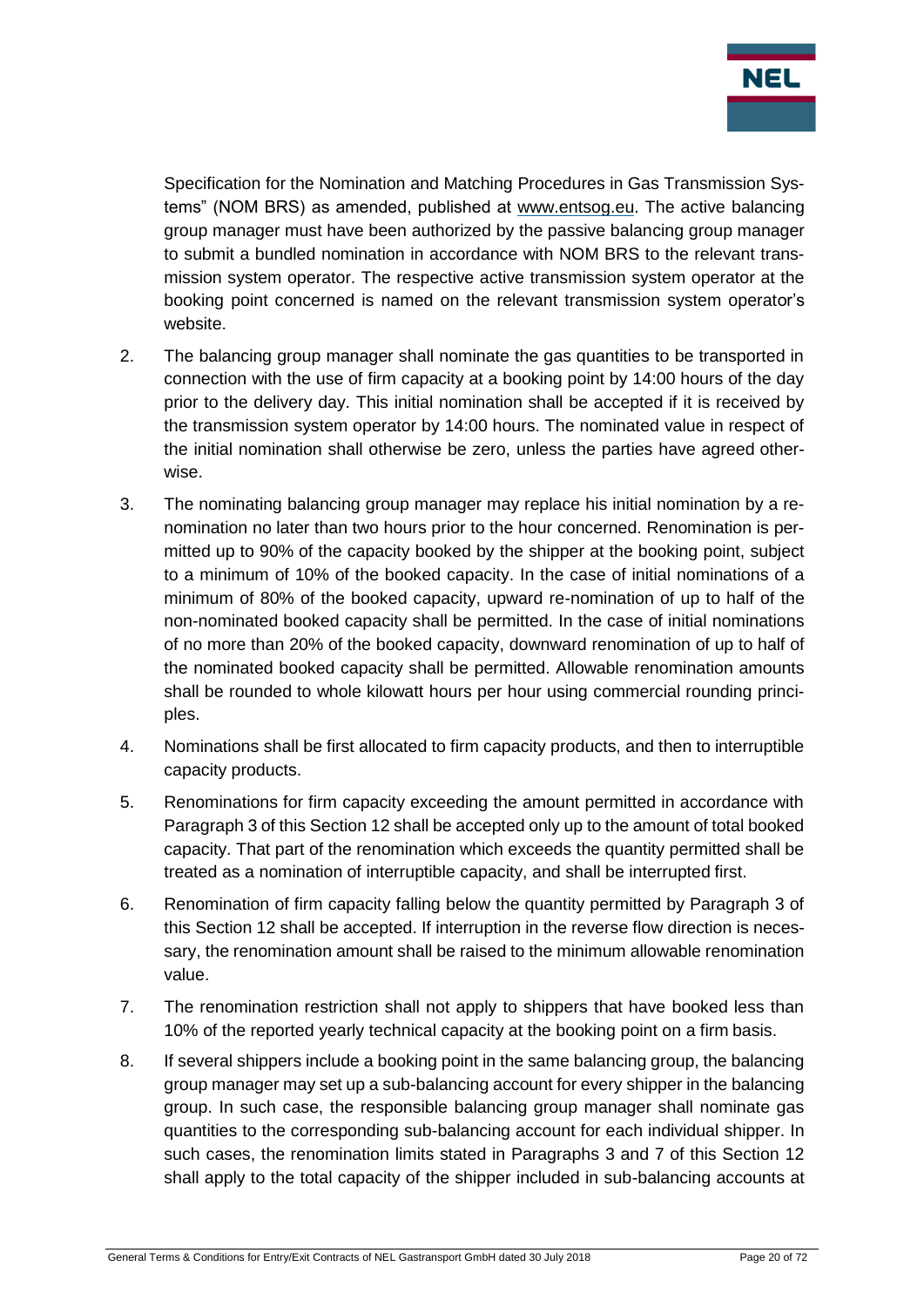

the respective booking point. In the event that sub-balancing accounts are not set up, the renomination limits shall apply to the total capacities at the booking point in a balancing group.

- 9. Nominations shall be submitted individually for each flow direction. Bundled capacity shall be nominated by submitting a bundled nomination. Bundled nominations shall be made by stating the point, direction of flow and balancing group code pairs in accordance with NOM BRS.
- 10. Day-ahead capacity and within-day capacity shall be disregarded when determining the permissible renomination range in accordance with Paragraph 3 of this Section 12.
- 11. The amount of booked capacity and the renomination limits calculated from such capacity in accordance with Paragraph 3 of this Section 12 shall be determined after 14:00 hours on the basis of the capacity booked under the entry or exit contract or the capacity included in the balancing group less capacity surrendered to the balancing group by 14:00 hours.
- 12. The amount of yearly technical capacity for each marketable capacity product as required in accordance with Paragraph 7 of this Section 12 shall be published via the capacity booking platform by the transmission system operators in March each year for the following gas year. As far as a market area interconnection point is affected, the transmission system operators concerned shall jointly agree on the amount of the technical capacity to be published. If there is a competing capacity allocation in several bookable network points, the publishing TSO will divide the totally available capacity amount for each marketable capacity product, using a proper and objective method, on all competing network points, but only for the purpose of the publication obligation stated in the first sentence of this paragraph.
- 13. Transmission system operator will base their operational planning/steering and balancing energy demand on the received nominations. To secure a reliable planning, the transmission system operators require nominations, which include the planned hourly time series for the whole gas day and predicted best as possible. The balancing group manager will therefore secure that every sent nomination will have a predictive accuracy and was created with the utmost care. If there is an incomprehensible nomination behavior re-occurring or the transmission system operator is concerned about lacking due diligence, the balancing group is asked by the transmission system operator on its request to give a written explanation of the reasons and necessity behind such a nomination behavior. If such a nomination behavior is permanently disadvantageous for the operational planning and steering and objectively observed cannot be proved to be properly justified, then the transmission system operator has the right to invoice the resulting damages, occurred by such a contractually non-conform nomination behavior to the shipper respectively the balancing group manager.
- 14. The active balancing group manager shall send the bundled nominations in accordance with Paragraph 9, sentence 2 to the active transmission system operator. The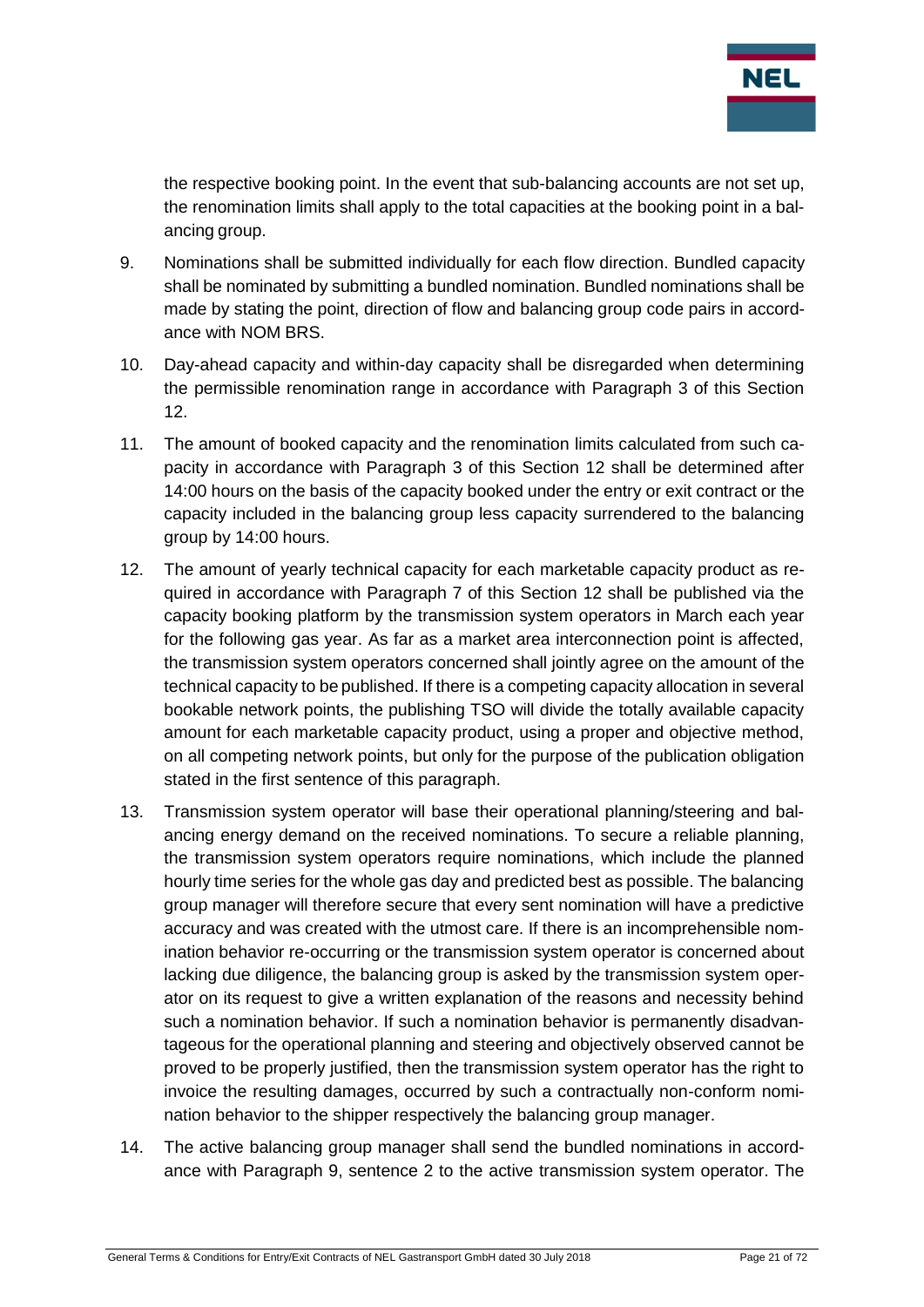

active balancing group manager shall send the bundled nomination also on behalf of the passive balancing group manager. The active transmission system operator shall forward the bundled nomination to the adjacent passive transmission system operator as the matching partner. The passive transmission system operator shall check whether the authorisation of the passive balancing group manager in accordance with Paragraph 1 has been granted. At the end of the relevant matching cycle the relevant nomination confirmation shall be sent by the active transmission system operator to the active balancing group manager and by the passive transmission system operator to the passive balancing group manager.

- 15. Firm within-day capacity at market area interconnection points and cross-border interconnection points and at storage facility points can be nominated 45 minutes after the end of the auction. Transmission system operators may also accept an earlier nomination.
- 16. The transmission system operator should notify the balancing group manager by 18:30 hours each day of the portfolio of capacities within its balancing group per point for the following gas day as follows:
	- Designation of the point,
	- Point ID (preferably the DVGW Energy Identification Code),
	- Flow direction (entry or exit),
	- Capacity product, provided that this is allowed by the agreed EDIFACT data format,
	- Total firm capacity included,
	- Information as to whether a renomination restriction applies and, if so, lower and higher renomination limits in accordance with Paragraph 3 of this Section 12,
	- Total interruptible capacity included,
	- Firm and interruptible shares of temperature related and restricted capacity products included, if such products are offered.

The transmission system operator shall use its best efforts to supply complete and correct information.

Within-day capacities are not shown in the capacity portfolio report.

The transmission system operator shall be entitled to send the information listed above in up to two transmissions. The shipper hereby consents to the forwarding of such data to the balancing group manager. The transmission system operator shall transmit the capacity portfolio report using the EDIFACT data format. The parties may agree on alternative arrangements.

## <span id="page-21-0"></span>**Section 13 Nomination and renomination**

1. The shipper shall nominate to the entry network operator the entry quantities to be fed in at each entry point included in the shipper's balancing group. Exit nominations shall be submitted in the cases defined in Paragraphs 3 and 4 of this Section 13. It is not necessary to nominate physical biogas entry quantities. The respective transmission system operator may express a requirement for a technical entry notification in the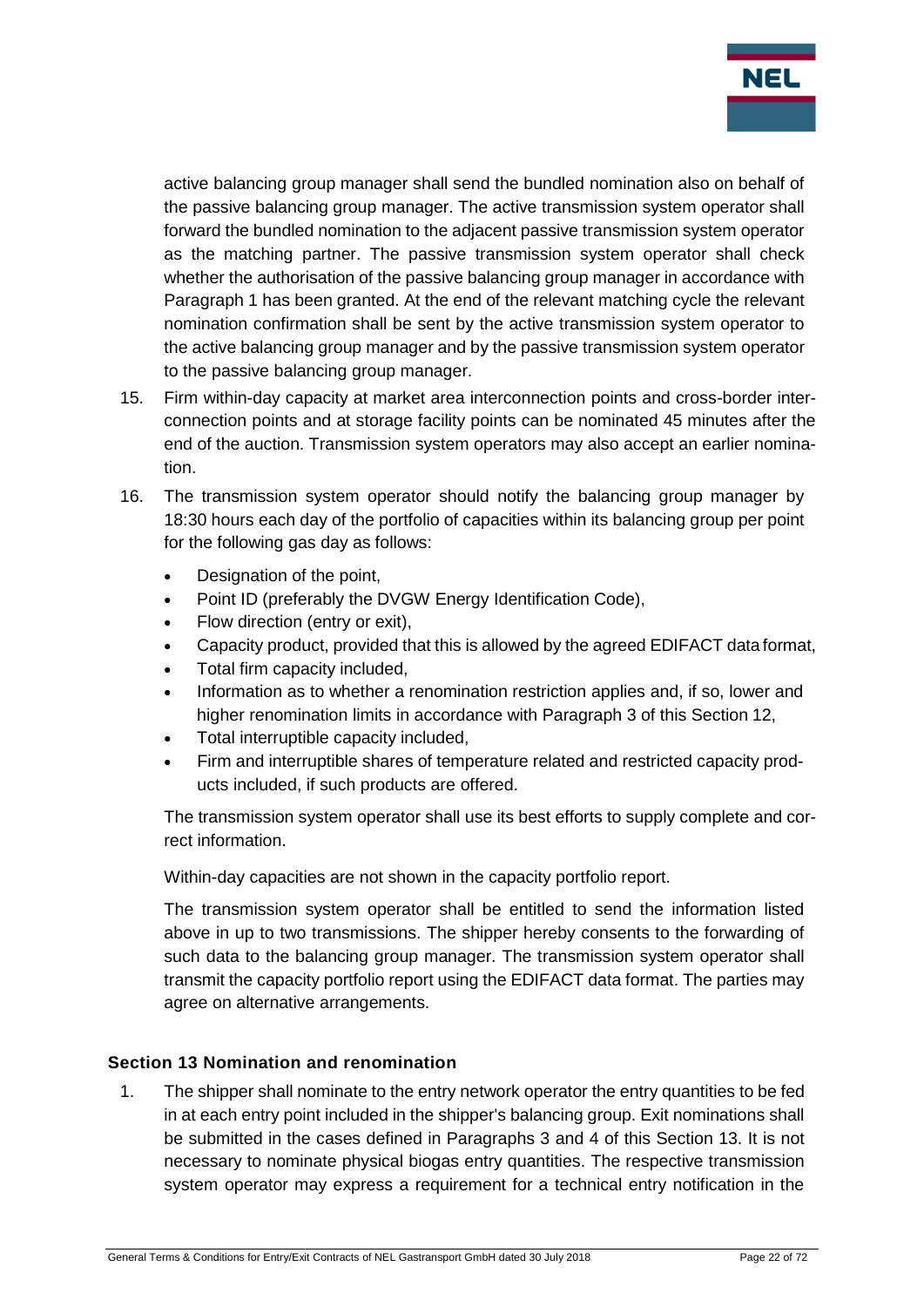

event of an entry according to sentence 3. The transmission system operator may waive nominations at entry points defined by itself.

Nominations shall first be allocated to firm capacity products, then to interruptible capacity products. Nominations shall be submitted individually for each flow direction. Nomination of balancing groups or sub-balancing accounts with dayahead capacities shall be made from 18:30 hours. Transmission system operators may accept nominations before 18:30 hours to the best of their ability. Renomination rights remain unaffected.

- 2. Shippers may authorize a third party (e.g. the balancing group manager) to make nominations. This third party shall make nominations to the transmission system operator on behalf of the contracting shipper. The balancing group manager shall be authorized to submit combined nominations for several shippers in the event that the shippers have designated the same balancing group for the inclusion of their entry or exit points. If the balancing group manager does not submit a combined nomination as described above or a shipper submits a nomination directly, the capacities concerned shall be included in sub- balancing accounts.
- 3. At exit points that are not exit points to end-consumers the shipper shall nominate to the exit network operator the exit quantities to be off taken at the respective exit point. The transmission system operator shall be entitled to include provisions concerning such nominations in its supplementary terms and conditions.
- 4. If several shippers have booked capacities at the same exit point and included this exit point in different balancing groups, the respective shippers shall submit nominations to the exit network operator. This shall not apply if nomination is not required on the basis of allocation rules. Nomination obligations shall also apply if a shipper has included the same exit point in different balancing groups.
- 5. For operational handling of transport nomination and renomination and in the event of an amendment of the allocation rules resulting in a nomination obligation, the initial setup of communication processes between entry/exit network operators or infrastructure plant operators and shippers or the shipper's third-party contractor, if nomination is required at entry and exit points, is required, with an implementation period of a maximum 10 business days. This also applies to the active balancing manager and the passive balancing manager.
- 6. If a communication process for the requested booking point has already been set up in accordance with Paragraph 5 of this section 13 and the point concerned is not a complex point, the implementation period shall not exceed 10 business days. The transmission system operator shall use its best efforts to allow implementation within a shorter period. Without limitation, any points where specific services for the matching process are provided by third parties, manual processes for the implementation of matching are required for at least one party, foreign network operators are concerned or at least at one side of an interconnection point a pipeline owned jointly by several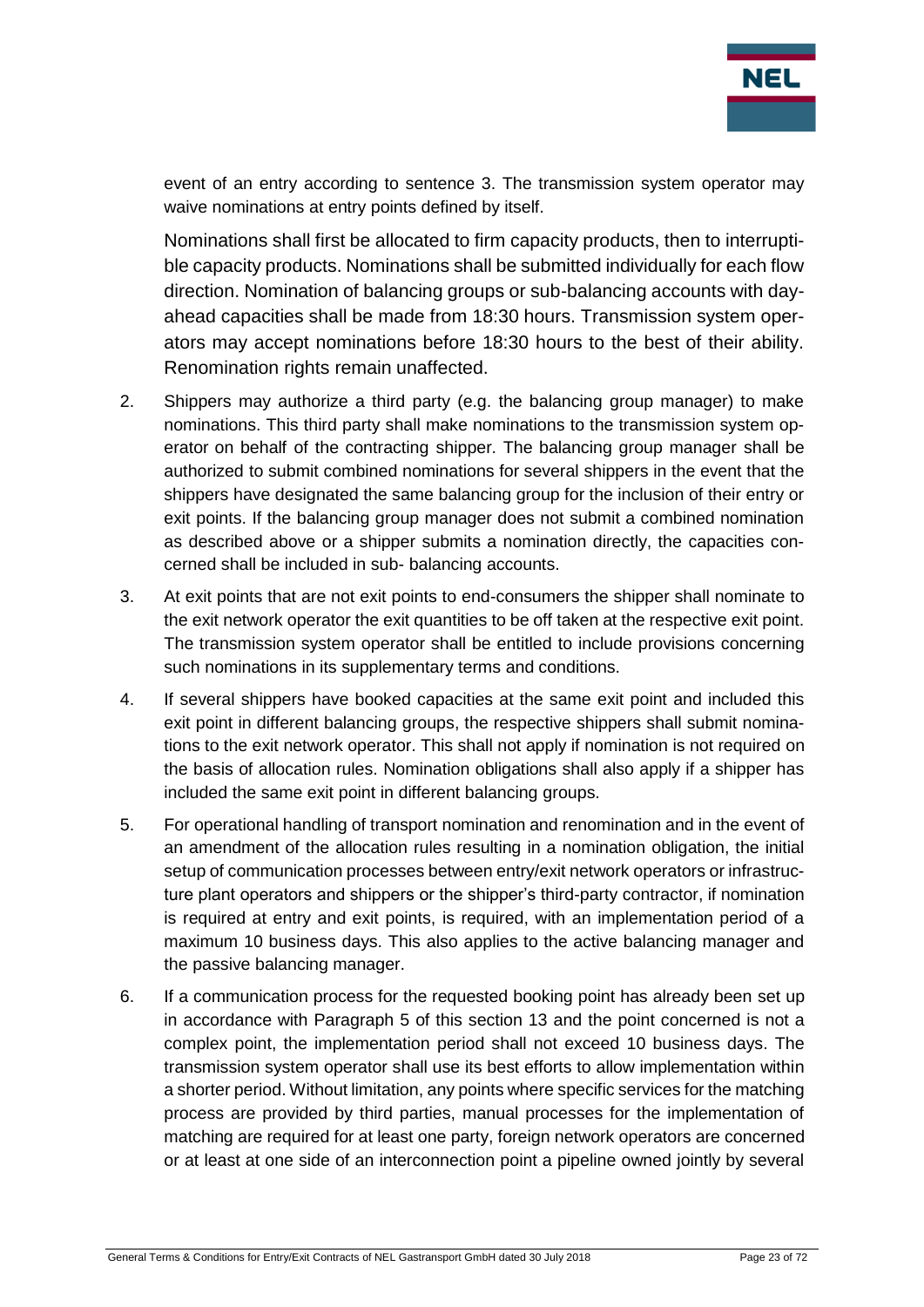

network operators ("Bruchteilseigentum") is concerned, shall be deemed to be a complex point. The transmission system operators shall indicate these complex points on the capacity booking platform.

- 7. If a communication process for the requested booking point has already been set up in accordance with Paragraph 5 of this Section 13 and if a complex point in accordance with Paragraph 6 of this Section 13 is not concerned, the implementation period shall not exceed one business day.
- 8. For entry/exit points implemented in accordance with Paragraphs 5 to 7 of this Section 13, no special implementation periods apply in the event of implemented balancing group numbers or shipper code combinations.
- 9. The applicable provisions outlined in Common Business Practice "CBP Harmonisation of the Nomination and Matching Process" in its current version, posted on the transmission system operator's website, shall apply to nominations and renominations. A deviation from the provisions mentioned in sentence 1 is allowed in the event that the adjacent transmission system operator at a cross-border interconnection point does not apply the provisions outlined in Common Business Practice CBP.
- 10. Except as otherwise provided for in Section 12, Section 13 shall also apply to nomination and renomination at market area interconnection points and cross-border interconnection points.

## <span id="page-23-0"></span>**Section 13a Operational processing of nominations**

- 1. The transmission system operator and the shipper as the nominating party undertake to be available for 24 hours on each gas day. Accessibility shall be ensured via one single phone number and via a further communication channel (email or fax). Furthermore, the nominating party and the transmission system operator shall at all times be able to receive, to send and to process the data required for the handling of nominations.
- 2. Data in connection with nomination shall be exchanged consistently in machine-readable and appropriate form on the basis of whole numbers of units of energy [kWh / h] on an hourly basis. Any deviation from this procedure shall be agreed with the transmission system operator. For the exchange of all data and messages necessary for the nomination process, the transmission system operator and the nominating party agree to use the standard nomination modes using the Edig@s data format via an AS 4 link. If the transmission system operator keeps an AS 2 link ready, the transmission system operator may offer this AS 2 link for receiving nominations but only on network points, which are not included in the relevant definition of Article 3 (2) of Regulation (EU) No. 2017/459 of the Commission dated 16 March 2017. If these communication channels, stated in sentence 3 or 4, are not available, then nomination data shall be exchanged over an alternative communication channel specified by the transmission system operator.
- 3. The nominating party shall notify the transmission system operator promptly of any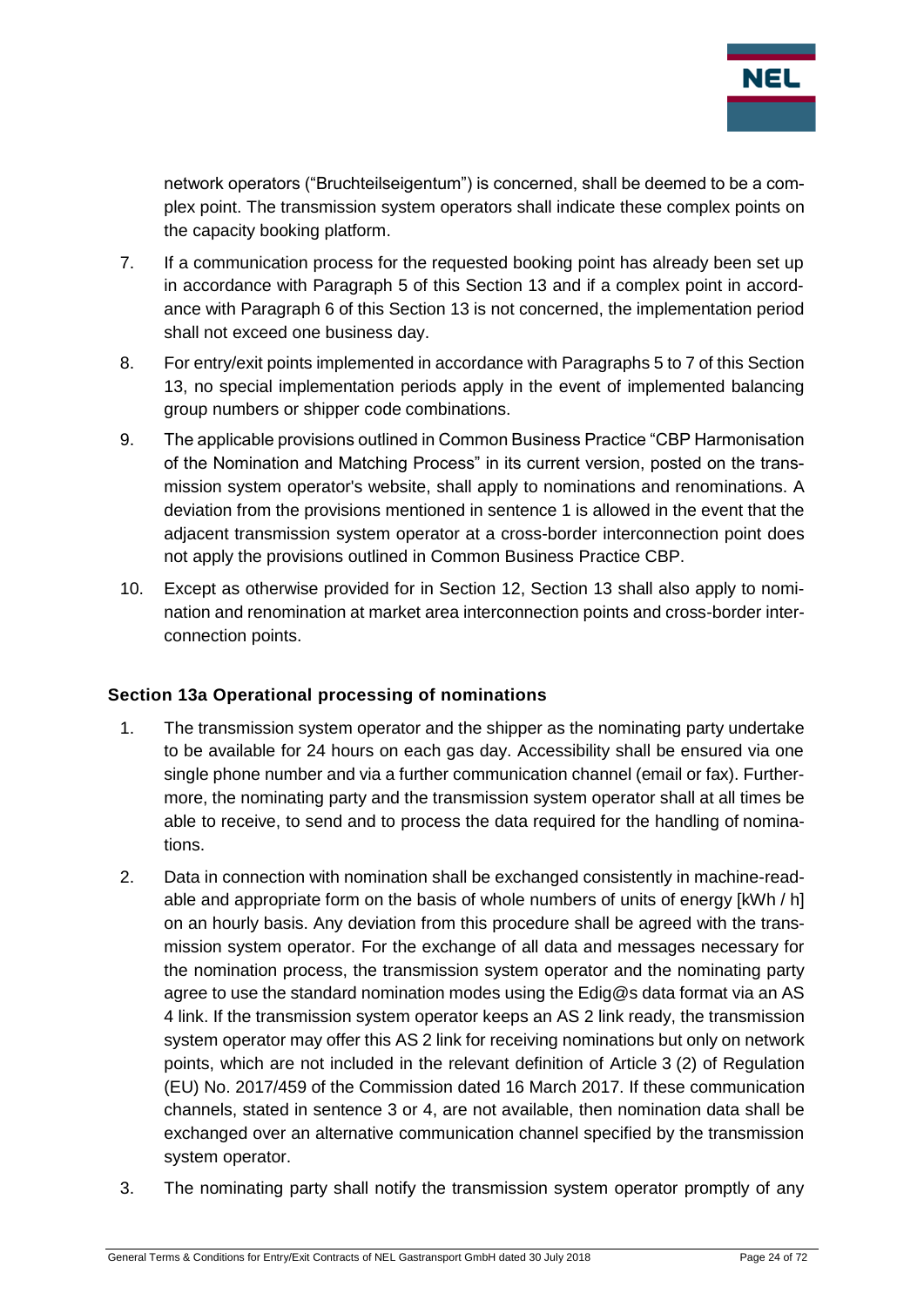

obstacles to the establishment or use of interfaces as defined in Sections 13a to 13c, to mutual cooperation or to the procedures.

- 4. In the event that nominations are required, the data formats defined pursuant to Edig@s shall apply. These requirements shall apply mutatis mutandis to renominations. The nominating party shall ensure that congruent nominations for all points requiring nomination are presented to the parties affected by the nominating process, and that the nomination is transmitted in due time. Only the nomination values confirmed by the transmission system operator shall be authoritative.
- 5. The transmission system operator may refuse the nomination if any contractual terms are not met or if the nomination is incomplete. If the amount of the nomination exceeds the amount of the capacity included in the balancing group or sub-balancing account, the transmission system operator may limit the nomination to this amount. In this case, the shipper shall be deemed to have submitted a nomination with such limited amount. The further auxiliary conditions and/or capacity limitation rights for capacity products of the transmission system operator pursuant to the supplementary terms and conditions shall remain unaffected. Nominations for bookings of interruptible within-day capacity subject to the requirements of Section 13d may not be limited according to sentence 2 of this Paragraph 5.

#### <span id="page-24-0"></span>**Section 13b Communication test**

- 1. The transmission system operator shall perform a communication test with the nominating party. During the communication test the transmission system operator checks whether the shipper or shipper's authorized contractor is able to transmit notices and communications concerning the processing of the contracts using the agreed nomination modes and agreed data formats to the transmission system operator, and receive such notices and communications from the transmission system operator. The transmission system operator shall advise the shipper of the specific requirements for the communication test. The shipper or its authorized contractor shall give advance notice of any changes affecting compliance with the communication requirements.
- 2. The transmission system operator shall have the right to repeat a communication test at any time during the term of the respective entry and exit contract.
- 3. For such time as the nominating party does not successfully complete the communication test pursuant to the criteria defined by the transmission system operator for reasons for which the nominating party is responsible, the transmission system operator may set all the nominations by the nominating party for the following gas days after the date when the communication test was not successfully completed to zero (0), using a standardized method of the respective transmission system operator.

## <span id="page-24-1"></span>**Section 13c Alignment of nominations ("Matching")**

1. The nominating party shall ensure that it submits nominations for the entry points and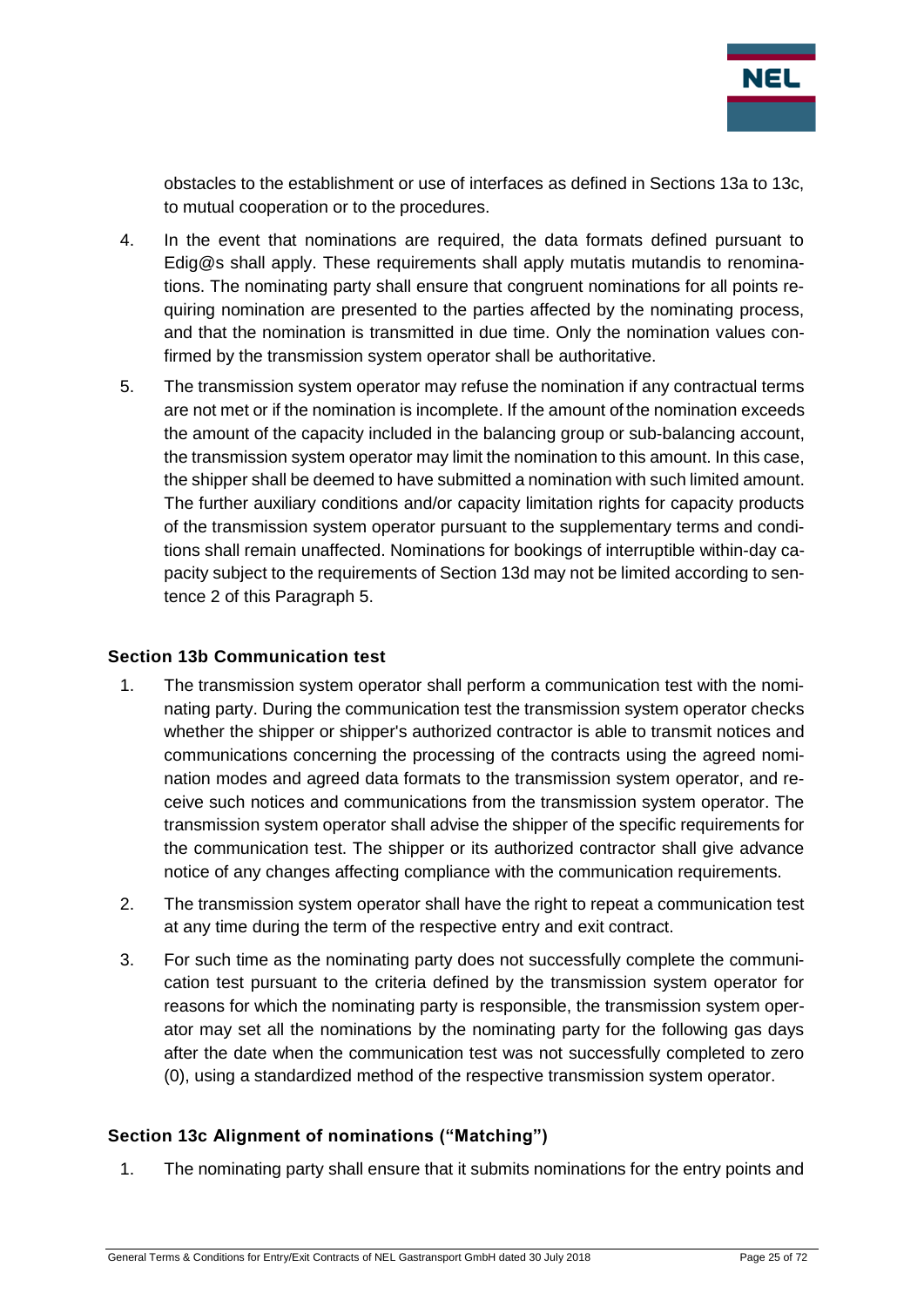

exit points of the balancing group which require nomination to the respective network or plant operator.

- 2. At all points where nomination is required, the transmission system operator shall carry out matching with the adjacent grid or plant operators and synchronize all the nominations received with the adjacent system operators affected in each case, taking into account the lesser rule in accordance with the provisions of the Common Business Practice (CBP). The restriction for renominations pursuant to Paragraph 5, sentence 2 and Paragraph 6, sentence 2 of Section 12 hereinabove shall be taken into account, unless they are invalidated at a booking point by the aforementioned lesser rule.
- 3. If the respective pair of balancing group numbers or sub-balancing account numbers do not agree upon matching, or are unknown on either side, the nomination or renomination for the gas day shall be set to zero (0). The same shall apply to cross-border interconnection points if the shipper codes do not match.

# <span id="page-25-0"></span>**Section 13d Over-nomination at market area interconnection points and cross-border interconnection points and at storage facility points**

- 1. Booking interruptible within-day capacity through over-nomination is only possible if the firm capacity is marketed in full at the respective booking point or if interruptible capacity only is offered.
- 2. If the total nominations by the balancing group manager exceed the capacity included by the shipper in the balancing group or sub-balancing account for the particular combination of booking point and direction, then that proportion of the nomination shall be deemed an offer to book interruptible within-day capacity provided the requirements of Paragraph 1 are satisfied. The contract is concluded without any explicit declaration of acceptance by the transmission system operator. The transmission system operator shall inform the shipper that the interruptible within-day capacity has been booked.
- 3. Interruptible within-day capacity through over-nomination at a booking point may be used by the shipper on an interruptible basis subject to a lead time of two hours provided that booking point already has a balancing group or sub-balancing account in which the shipper has included capacity for the relevant gas day. If several shippers have included capacity in the same balancing group or the same sub-balancing account for the relevant gas day, then the over-nomination shall be distributed among the respective shippers pro rata the capacity which they have respectively included. The over-nomination shall be rejected if no capacity has been included in the balancing group or the sub-balancing account for the relevant gas day. In their supplementary terms and conditions the transmission system operators may make provision for the over-nomination option irrespective of whether capacity is included or not.
- 4. If interruptible intra-day capacity is booked via over-nomination at an entry or exit point at a gas storage facility using a specially designated balancing group/sub-balancing account for non-discounted capacity, this capacity shall be priced as non-discounted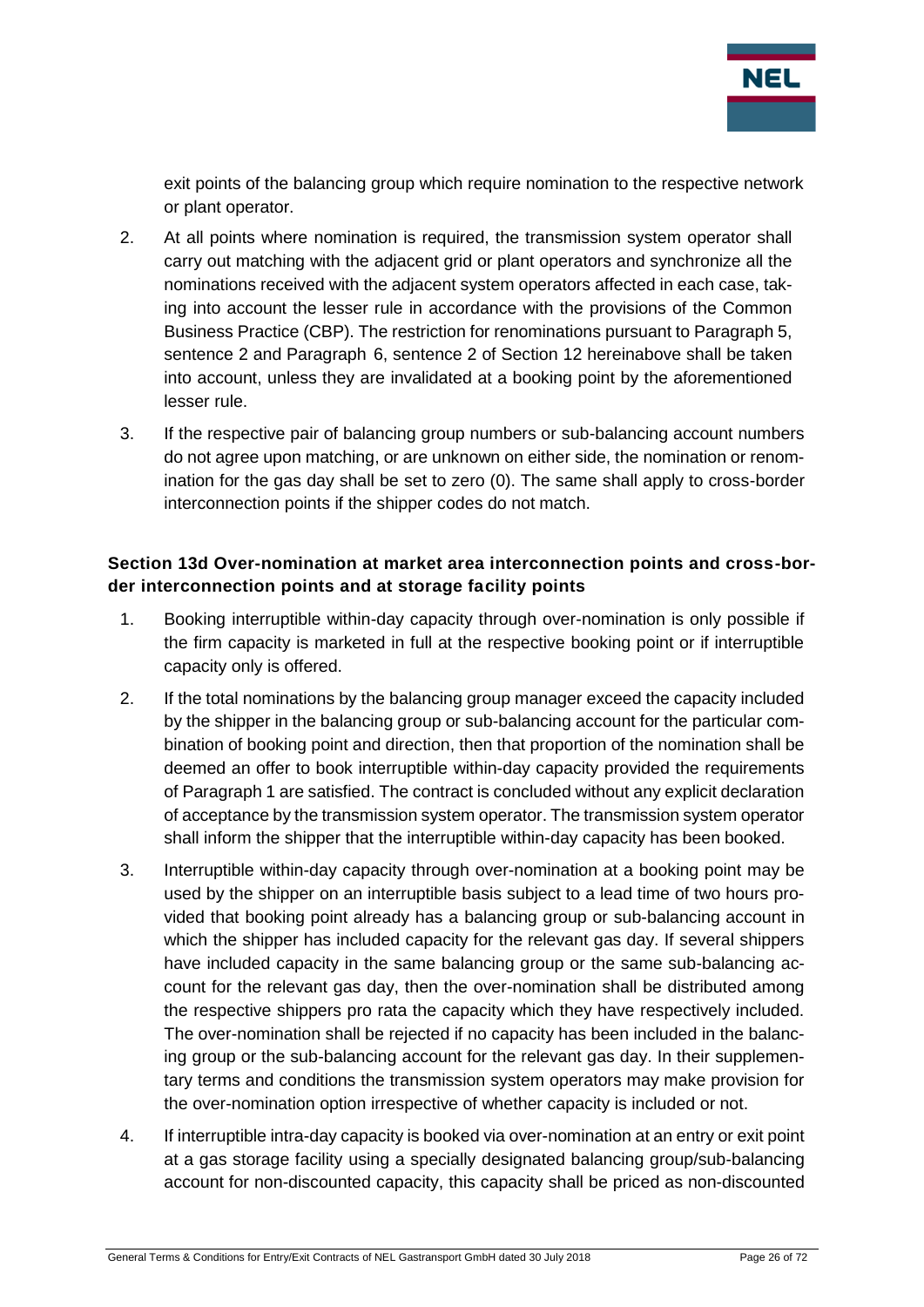

capacity. If interruptible intra-day capacity is booked via over-nomination at an entry or exit point at a gas storage facility using a balancing group/sub-balancing account without any special designation for non-discounted capacity, this capacity shall be priced as discounted capacity.

5. The nomination replacement procedure according to Section 14 shall not apply to over- nomination.

#### <span id="page-26-0"></span>**Section 14 Nomination replacement procedure**

- 1. Transmission system operators shall offer a nomination replacement procedure if technically feasible and economically viable. This requires the transmission system operator and shipper to conclude a separate contract. The transmission system operator shall indicate on its website whether a nomination replacement procedure is offered. If a nomination replacement procedure is offered, the conditions for such procedure shall be published on the transmission system operator's website.
- 2. The nomination replacement procedure may be agreed to begin or end on the first day of a month. An implementation deadline of 10 business days applies to the conclusion and termination of contracts for such procedures. When initially applying the procedure, the shipper shall notify the entry or exit network operator of the entry or exit points whose metering data are to be utilised in the nomination replacement method, in addition to concluding the agreement 20 business days before the nomination replacement procedure agreed with the entry network operator is applied. Sentence 3 shall apply mutatis mutandis to notice of termination of application of the nomination replacement procedure.
- 3. The nomination replacement procedure shall be applied only if sufficient firm capacity is booked for the respective points in an entry or exit contract. A nomination replacement procedure shall not be applied to capacity booked as interruptible.
- 4. If the transmission system operator offers an online flow control or time lag method, the prerequisite for use is the availability of a flexible flow source to which the transmission system operator with whom the shipper has concluded a nomination replacement procedure agreement has access. The virtual trading point is not a flexible flow source, but may connect a flexible flow source with entry or exit points whose metering data are utilised in the nomination replacement procedure. The transmission system operator with whom the shipper has concluded the nomination replacement procedure agreement shall also be responsible for controlling the entry quantities at the agreed entry point. This is based on metering data from one or more entry or exit points. The shipper shall make the metering data available. With the time-lag method, the hourly metered value shall be deemed to be a nomination for the entry point; the maximum time lag shall be 4 hours.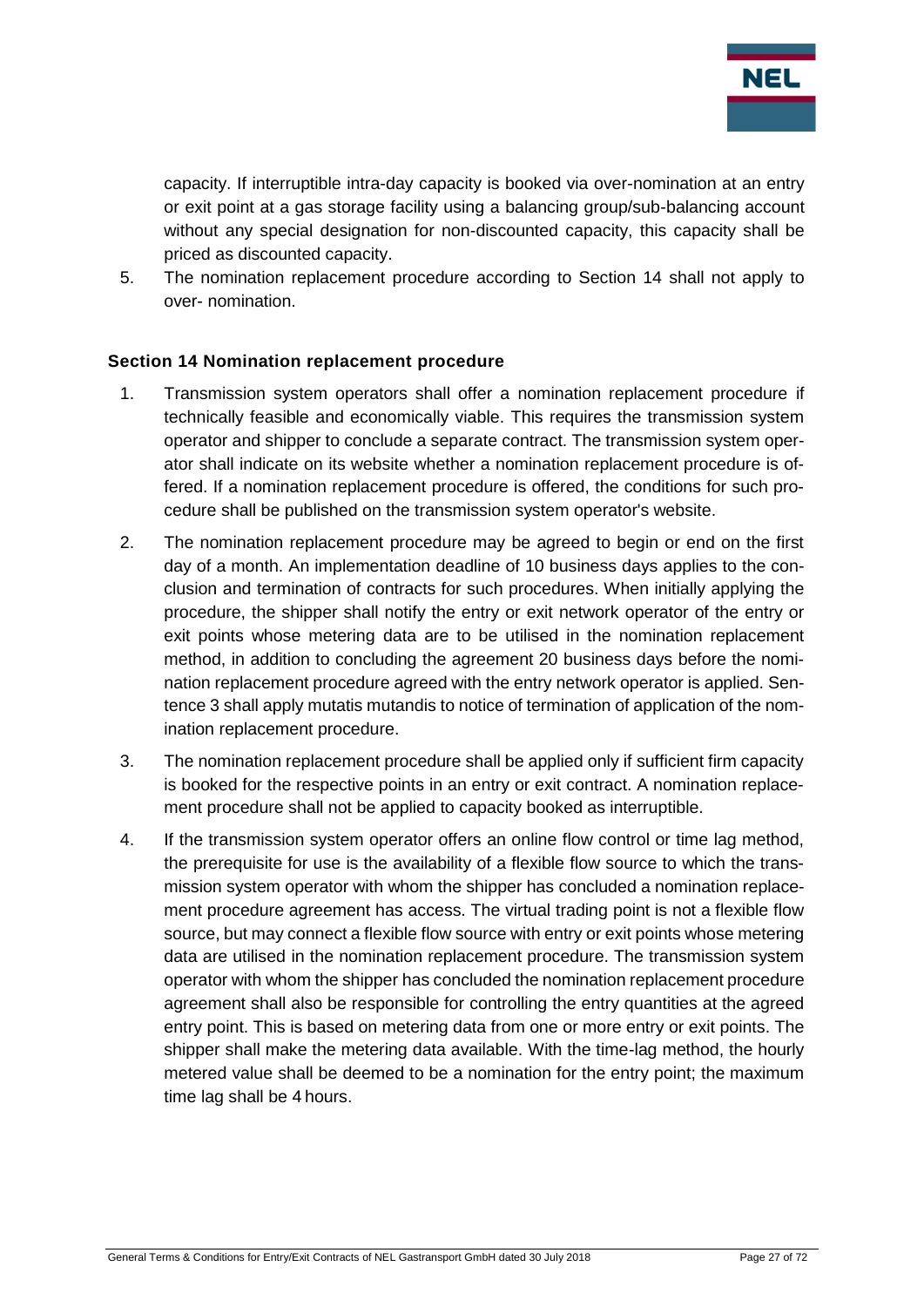

#### <span id="page-27-0"></span>**Section 15 Technical feed in and offtake notices**

- 1. For end-consumers with recording demand metering and generally unpredictable, extremely high and volatile gas consumption, the exit network operator may require prior technical offtake notice and compliance with the technical limits stated in Section 8 (5) GasNZV, where this is necessary for maintaining system integrity on the network. In any such case, the exit network operator shall publish the relevant metering point. In addition, the exit network operator shall notify the shipper in writing under an existing contract in advance of retroactive introduction of the obligation to submit technical offtake notices in advance.
- 2. If the exit network operator requires offtake notices in accordance with Paragraph 1 of this section 15, EDIG@s-messages shall be used. If the shipper is not able to generate EDIG@s-messages, the parties may agree on another format on a transitional basis. For this purpose, the parties shall agree on the type, extent, technical details of provision and documentation of data.
- 3. The procedure stated hereinabove shall apply mutatis mutandis to technical feed in notices in accordance with Section 13 (1).

#### <span id="page-27-1"></span>**Section 16 Surrender of capacity**

- 1. The shipper shall be entitled to surrender booked firm capacity in whole or in part, with respect to the booking period and quantity, to the transmission system operators via the joint booking platform (capacity booking platform) at any time up to 14:00 hours on the day before delivery day. Any subsequent primary use or secondary marketing of the surrendered capacities by the shipper is excluded, except as provided for in Paragraph 8 of this Section 16.
- 2. Bundled firm capacity may be surrendered in bundled form only.
- 3. Confirmation of capacity surrender shall be given to the shipper via the joint booking platform with a time stamp. This confirmation shall not release the shipper from its payment obligation.
- 4. Capacity may be surrendered for any day or days in the future and for any proportion of the capacity originally booked.
- 5. The transmission system operators shall market surrendered capacities as primary capacity under the applicable rules. They may combine surrendered capacities and any primary capacity that is still available to offer products of longer duration. Surrendered capacity shall be marketed subordinated to primary capacity available for the period in question. If a shipper surrenders capacity by 09:00 hours on the 7th calendar day prior to the day of the notification of the amount of the capacity offered in an annual, quarterly or monthly auction, said surrendered capacity shall be taken into account for the calculation of the marketable capacity for the relevant auction. The foregoing cannot be guaranteed for capacity surrendered after the above deadline. If the capacity is not taken into account for the calculation as described above, it will be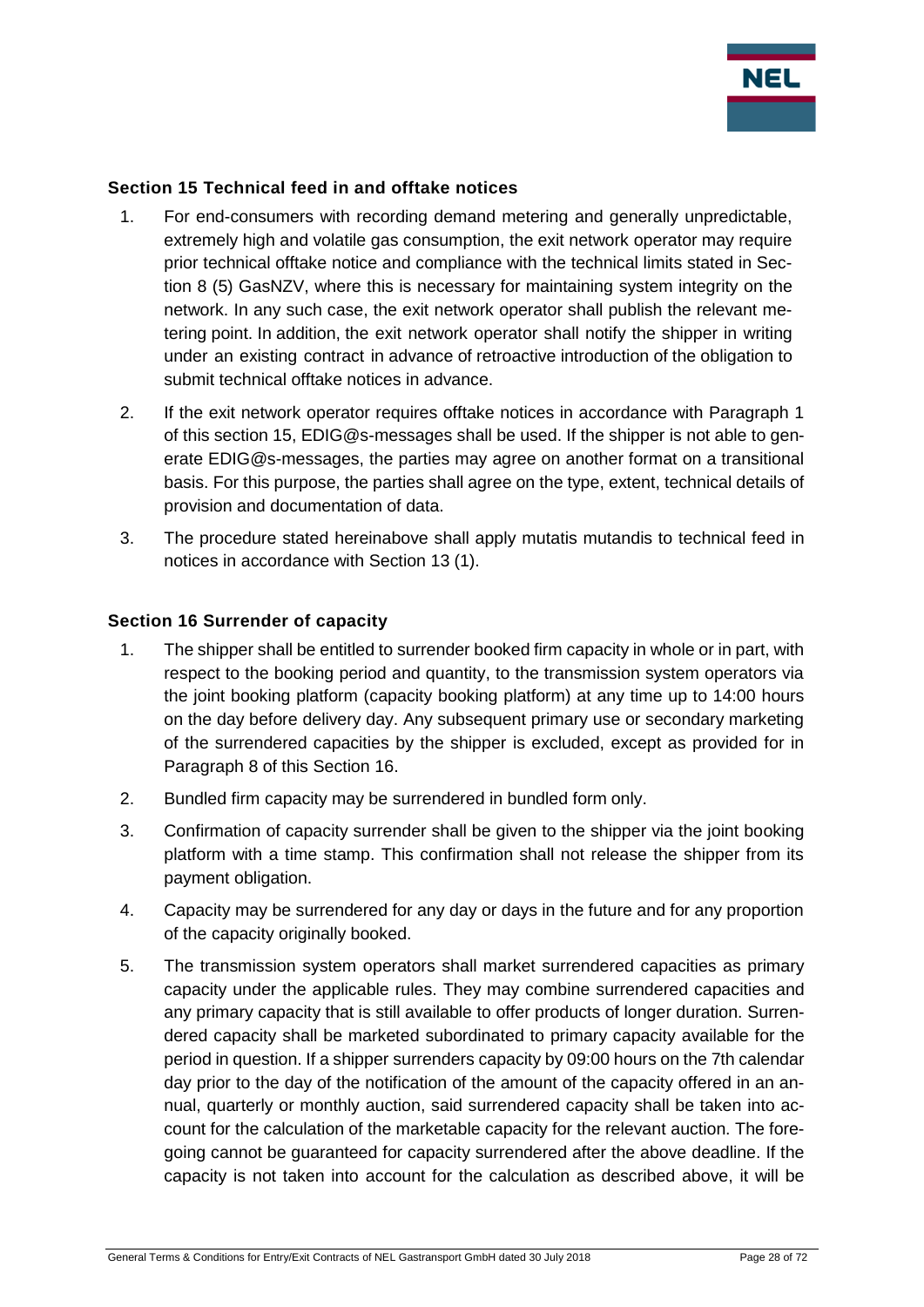

offered in subsequent auctions of products with shorter terms.

- 6. If the transmission system operator markets surrendered capacity, in whole or in part, the shipper shall be released from its obligation to pay for such surrendered capacity which has been marketed. The extent of release from the obligation to pay depends on the revenues obtained for surrendered capacity subject to a maximum limit of the regulated transport tariff for the period of primary marketing and the amount of remarketed capacity. If the capacity surrendered by the shipper was obtained at an auction, the obligation to pay the surcharges to be added to the regulated transport tariff remains unaffected.
- 7. If several shippers surrender capacity for a particular day, the capacities shall, in the event of a capacity surplus, be re-marketed by the transmission system operator in the order in which they were surrendered (time stamp).
- 8. Surrendered capacity that could not be re-marketed shall be made available again to the shipper daily for the following day after the completion of day-ahead marketing, but no later than 18:30 hours for use in the balancing group in which it had been included prior to surrender.
- 9. The transmission system operator shall issue to the shipper a credit note for the tariff referred to in Paragraph 6 of this Section 16. Such credit notes shall be issued monthly and shall be set off against any outstanding transportation tariffs.
- 10. The release of the shipper from payment obligations in accordance with Paragraph 6 of this Section 16 shall apply only upon the receipt of the credit note by the shipper. Credit notes shall be issued in the month following marketing of the capacity.
- 11. The transmission system operator shall notify the shipper by 18:30 hours of the capacity amount which has been made available again in accordance with Paragraph 8 of this Section 16.
- 12. The provisions of Section 16 shall not apply to exit points to end-consumers. Section 16 GasNZV shall remain unaffected.

## <span id="page-28-0"></span>**Section 17 Offering by transmission system operator of firm capacity left unused at short notice in accordance with Section 16 (2) GasNZV**

- 1. The transmission system operator may offer firm capacity booked by the shipper that cannot be used in whole or in part for the next day, taking into account existing renomination rights.
- 2. The shipper shall remain obligated to pay charges if capacity is successfully remarketed.
- 3. Section 16 (4) GasNZV shall not apply.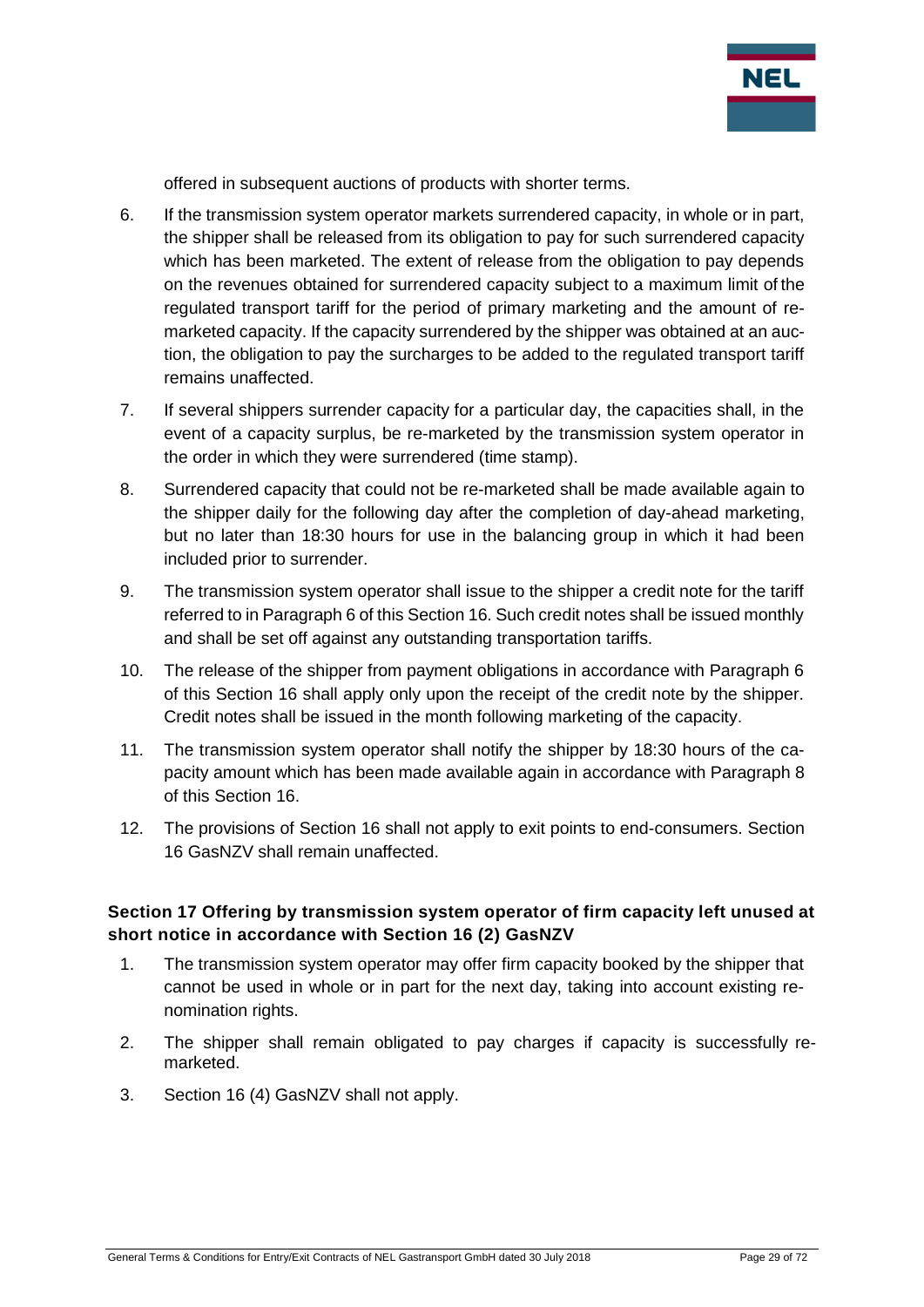

# <span id="page-29-0"></span>**Section 18 Withdrawal of capacity left unused for a significant time in accordance with Section 16 (3) and (4) GasNZV**

1. Pursuant to Section 16 (3) GasNZV, the transmission system operator may withdraw firm capacity left unused or partially unused by the shipper over a significant period at any entry or exit point with the exception of market area and cross border interconnection points if a contractual congestion occurs. For market area and cross border interconnection points Section 18a shall apply to the withdrawal of capacities insufficiently utilized in the long term.

A contractual congestion shall be deemed to exist in the event of a network access denial in accordance with Section 20 EnWG (Energy Industry Act).

- 2. Withdrawal shall apply to all contracts in place for the entry or exit point which have a combined term of at least one year, irrespective of the terms of the individual contracts concerned.
- 3. Capacity shall be withdrawn in the amount of firm capacity booked by the shipper left continuously unused on an hourly basis over a period of 3 consecutive months or more in the preceding calendar year. One of the three months shall be January, February, March, October, November or December. If several such periods of three consecutive calendar months can be identified, the minimum amount of capacity continuously not utilised in each such period shall be determined and then the lowest such minimum value shall be determined. Capacity shall only be withdrawn up to said lowest minimum value. The capacity to be withdrawn shall be determined on the basis of the capacity continuously available to the shipper during the previous calendar year, in terms of both timing and quantity. Any partial resale, surrender or reduction in booked capacity by the shipper shall be taken into consideration.
- 4. The shipper shall be entitled to appeal against the withdrawal of capacity in accordance with Section 16 (4) GasNZV.
- 5. If several shippers have booked capacities at an entry or exit point and include such capacities in same balancing group in a combined nomination, the transmission system operator may withdraw capacity from the respective shippers proportionately, weighted by the capacity booked at that entry or exit point. This shall not apply if the balancing group manager makes nominations for each shipper in separate sub-balancing accounts.
- 6. Section 16 shall apply mutatis mutandis to the invoicing and handling of withdrawn capacity that is actually marketed.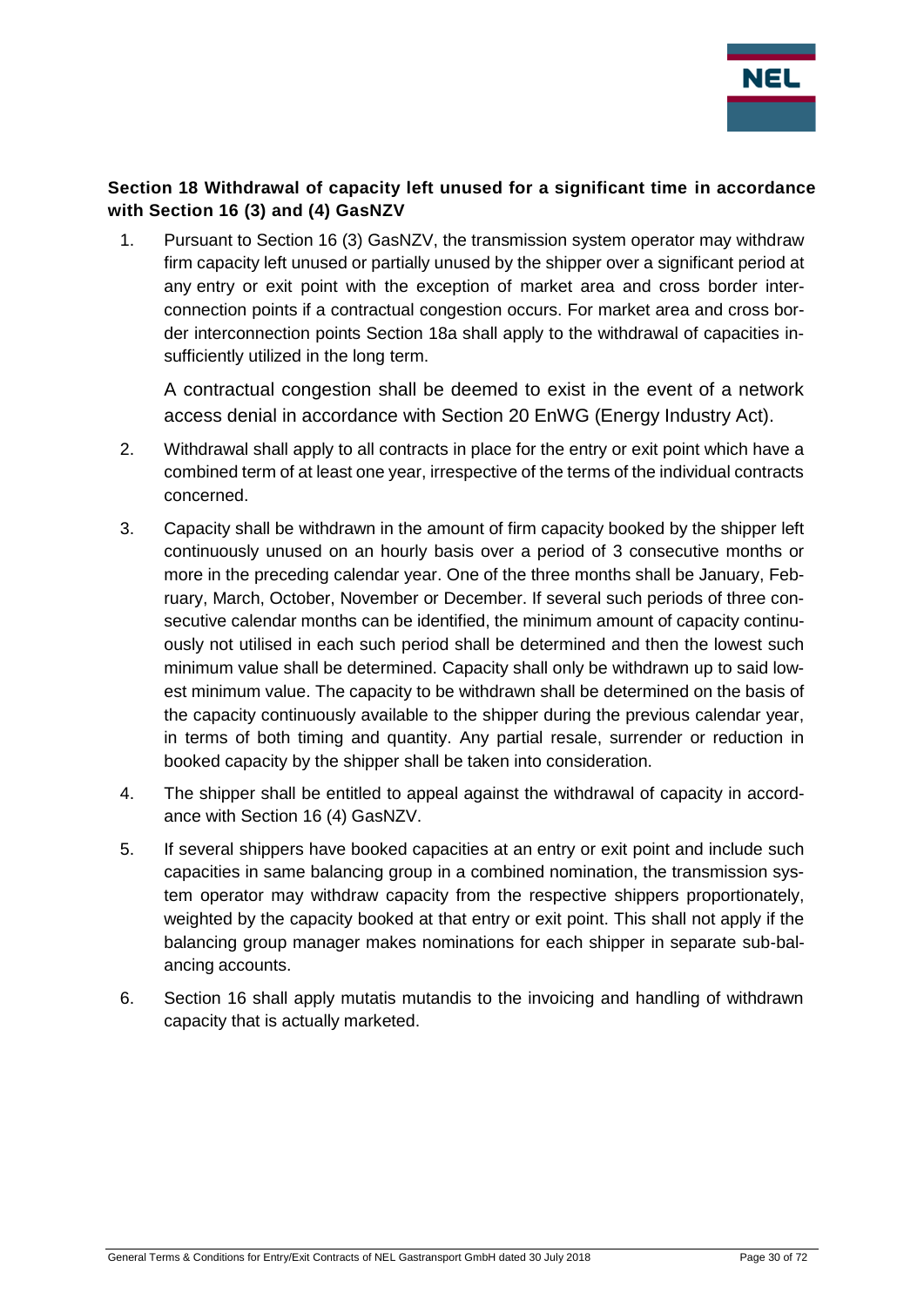

## <span id="page-30-0"></span>**Section 18a Withdrawal of capacities insufficiently used in the long term at market area and cross border interconnection points**

- 1. At market area and cross border interconnection points, the transmission system operator shall withdraw capacities if required by the Federal Network Agency. The transmission system operator shall regularly provide the Federal Network Agency with all data necessary to monitor the extent to which booked capacities under contracts with an effective duration of more than one year or succeeding quarters covering at least two years are used. Each primary use or secondary trading of withdrawn capacity by the shipper is excluded subject to sentence 4. Withdrawn capacity that could not be re-marketed will be made available again to the shipper on each day for the following day no later than 18:30 hours for use in the balancing group in which it was included prior to surrender. Furthermore the rights and obligations of the shipper under the entry/exit contract shall remain unaffected until the time of marketing of the capacity by the transmission system operator and to the extent to which the capacity is not marketed by the transmission system operator.
- 2. Section 16 shall apply mutatis mutandis to the invoicing and handling of withdrawn capacity that is actually marketed.

#### <span id="page-30-1"></span>**Section 19 Secondary trading**

- 1. In accordance with Section 12 (2) GasNZV, the shipper may only transfer booked capacity for use or assign booked capacity to a third party by using the capacity booking platform. Bundled capacity may only be transferred for use or assigned as bundled capacity. The transfer for use and assignment of entry and exit contracts/contract rights shall be subject to the following provisions.
- 2. The shipper may transfer for use capacity rights (with or without nomination rights) under an entry or exit contract by a third party in whole or in part without the permission of the transmission system operator. The shipper shall remain obligated towards the transmission system operator to perform its obligations under the entry or exit contract, including without limitation the payment of charges.
- 3. The shipper may assign the entry or exit contract to a third party in whole or in part with the permission of the transmission system operator. The third party concerned shall be subject to approval by the transmission system operator. Permission may only be withheld for reasons that would justify the rejection of initial conclusion of an entry or exit contract with the third party in question. Without limitation, the transmission system operator shall be deemed to have such justification in the event that the third party meets the conditions for requiring a deposit under Section 36 and has not provided a deposit. The assignment of an entry or exit contract to a third party shall be binding upon the transmission system operator provided each shipper being party to the assignment has submitted to the transmission system operator a request for consent in text form to this effect by no later than 11:00 hours on day D-3 business days, and the transmission system operator has given its consent. Sentence 2 applies mutatis mutandis. The transmission system operator shall use its reasonable efforts to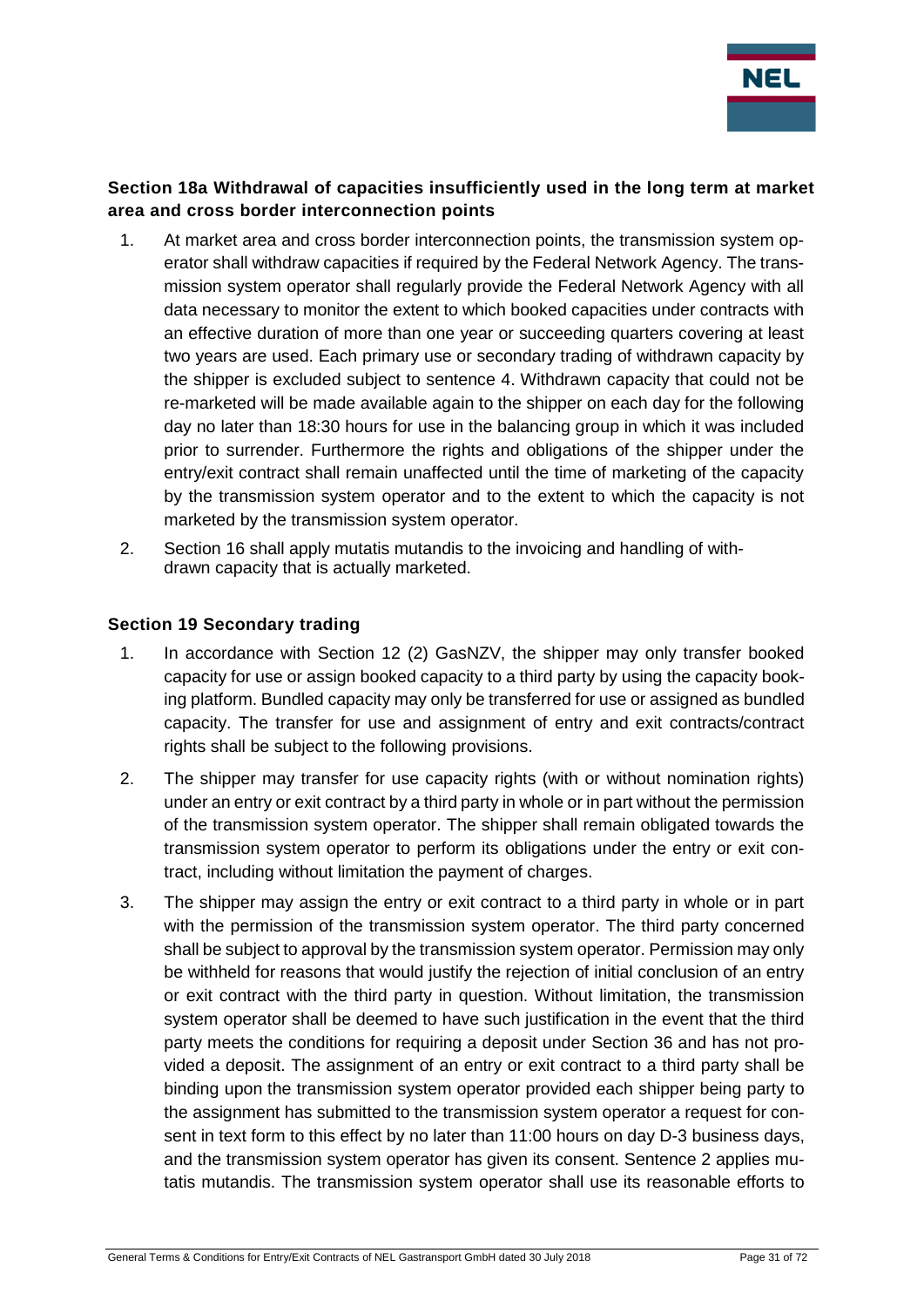

facilitate an assignment even if the participating shippers only request consent by 11:00 hours on day D-1. The transmission system operator shall be entitled to request that at the time of the assignment, the transferring shipper has included all of the capacities concerned in a balancing group or sub-balancing account, and that the assignee shipper must also specify a balancing group or sub- balancing account when the secondary marketing is concluded.

Where an entry or exit contract is assigned to a third party for a period of less than one year pro rata temporis, the transportation tariffs for the assigned capacity shall be determined using the multiplier relevant for the term of the assigned capacity according to the Federal Network Agency's 'Determination of 24 March 2015 setting out requirements for converting annual demand charges to demand charges for capacity rights of less than one year and for the proper determining of transport tariffs according to Section 15 (2) to (7) GasNEV (BEATE).

#### <span id="page-31-0"></span>**Section 20 Technical requirements**

- 1. The shipper shall ensure that the gas available for entry meets the requirements in accordance with Section 19 GasNZV. Gas quantities to be delivered shall be in accordance with Code of Practice G 260, 2nd Gas Family, of the German Technical and Scientific Association for Gas and Water (DVGW) as amended from time to time, and to the applicable nominal value of the Wobbe number. Section 36 (1) GasNZV states the technical requirements for biogas entry.
- 2. On its website the transmission system operator shall publish the technical requirements, including gas quality and pressure specification, for the gas to be fed in at the respective entry or exit points. These published technical requirements shall form an integral part of the entry or exit contract and may further narrow the requirements referred to in Paragraph 1 sentence 2 of this Section 20 and/or provide for additional requirements. Either party shall be entitled to request that an impartial third party investigate whether the gas quality conforms to the transmission system operator's requirements in accordance with sentence 1. If the parties cannot reach agreement on an impartial third party within one month of the receipt of the other party's request, such investigation shall be conducted by the Engler-Bunte-Institut at Karlsruhe University. The party requesting the investigation shall bear the cost of investigation if compliance is confirmed. If compliance is not confirmed, the respective other party shall bear the cost.
- 3. The transmission system operator shall notify shippers in text form, as promptly as possible given the circumstances, of any changes in technical requirements which may be necessary as a result of statutes or official regulations or changes to technical rules of the DVGW. The transmission system operator shall amend the respective contracts affected by changes with effect from the effective date of the amendments or technical rules of DVGW in accordance with sentence 1. In the event that a change in technical requirements is necessary to fulfil the transmission system operator's obligations under applicable laws and ordinances to cooperate, the transmission system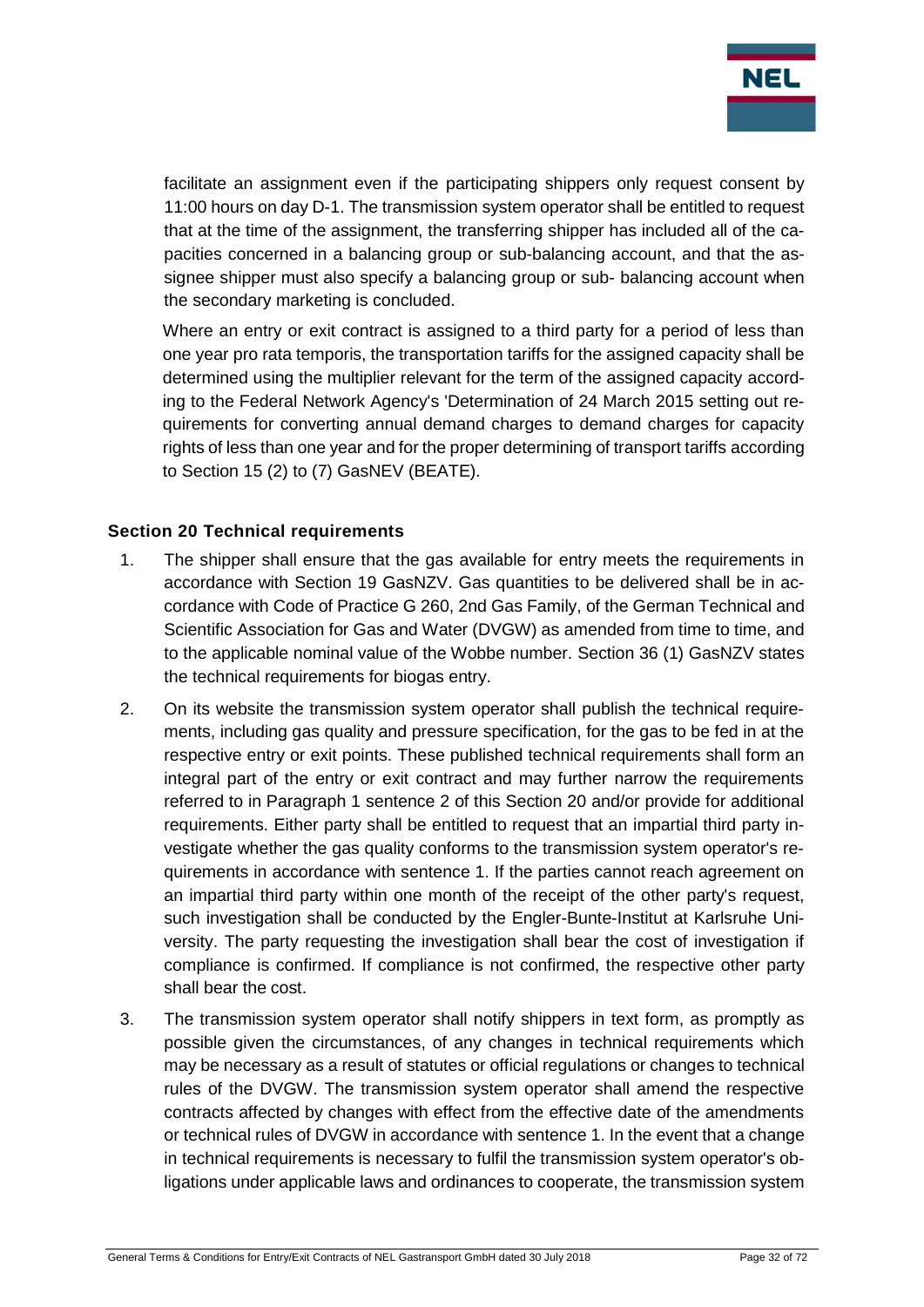

operator shall be entitled to make such changes to the respective contract concerned within 4 months after notifying the shipper thereof in text form. A change of the technical requirements in accordance with sentence 3 may become necessary, without limitation, if the transmission system operator agrees with other transmission system operators, with due consideration for Section 15 (1) EnWG and Section 7 (1), Paragraph 2 GasNZV, upon provisions on the gas quality at a network interconnection between said transmission system operators and if said gas quality differs from the technical requirements published so far in accordance with Paragraph 2, sentence 1 without violating the specifications pursuant to Paragraph 1 and Paragraph 2 sentence 2. If the contractual changes referred to in sentences 1 and 3 have an adverse effect on the shipper's use of capacity, the shipper shall be entitled to terminate the respective contract as of the effective date of the change with 3 months' notice. If the transmission system operator provides notice under sentence 1 less than 4 months in advance of the effective date of the change, the shipper shall be entitled to terminate the contract in question without notice as of the effective date of the change.

4. In deviation from sentence 3 of Paragraph 3 of this Section 20, the transmission system operator shall be entitled to change gas quality or pressure specifications without the shipper's consent by giving advance notice of 3 years before the start of the conversion period. The transmission system operator shall inform the shipper thereof in text form as early as possible under the given circumstances.

In case of a change of gas quality from L-gas to H-gas as part of the L-gas/Hgas market area conversion, the transmission system operator shall give the shipper minimum notice of 2 years and 4 months before the anticipated start of the conversion period. The conversion date for balancing purposes as part of the market area conversion which is within the said conversion period, and which is the first day of the month from which allocation values are notified in H-gas balancing groups only, shall be announced at least 1 year before the conversion. The shipper shall be obligated to notify the balancing group manager of the conversion period and the conversion date for balancing purposes. The shipper shall ensure that the entry and exit points that are relevant to the conversion are included in H-gas balancing groups/sub-balancing accounts according to the existing deadlines in advance of the conversion date for balancing purposes.

In deviation from Paragraphs 1 and 2 of this Section 20, the transmission system operator may, with the shipper's consent, change the gas quality or pressure specification subject to a shorter period of notice.

If a new entry or exit contract begins during the notice periods after the transmission system operator has announced a change, the notice periods already applicable shall also apply to that contract. Any change in gas quality or pressure specifications shall be limited to the entry or exit points affected by the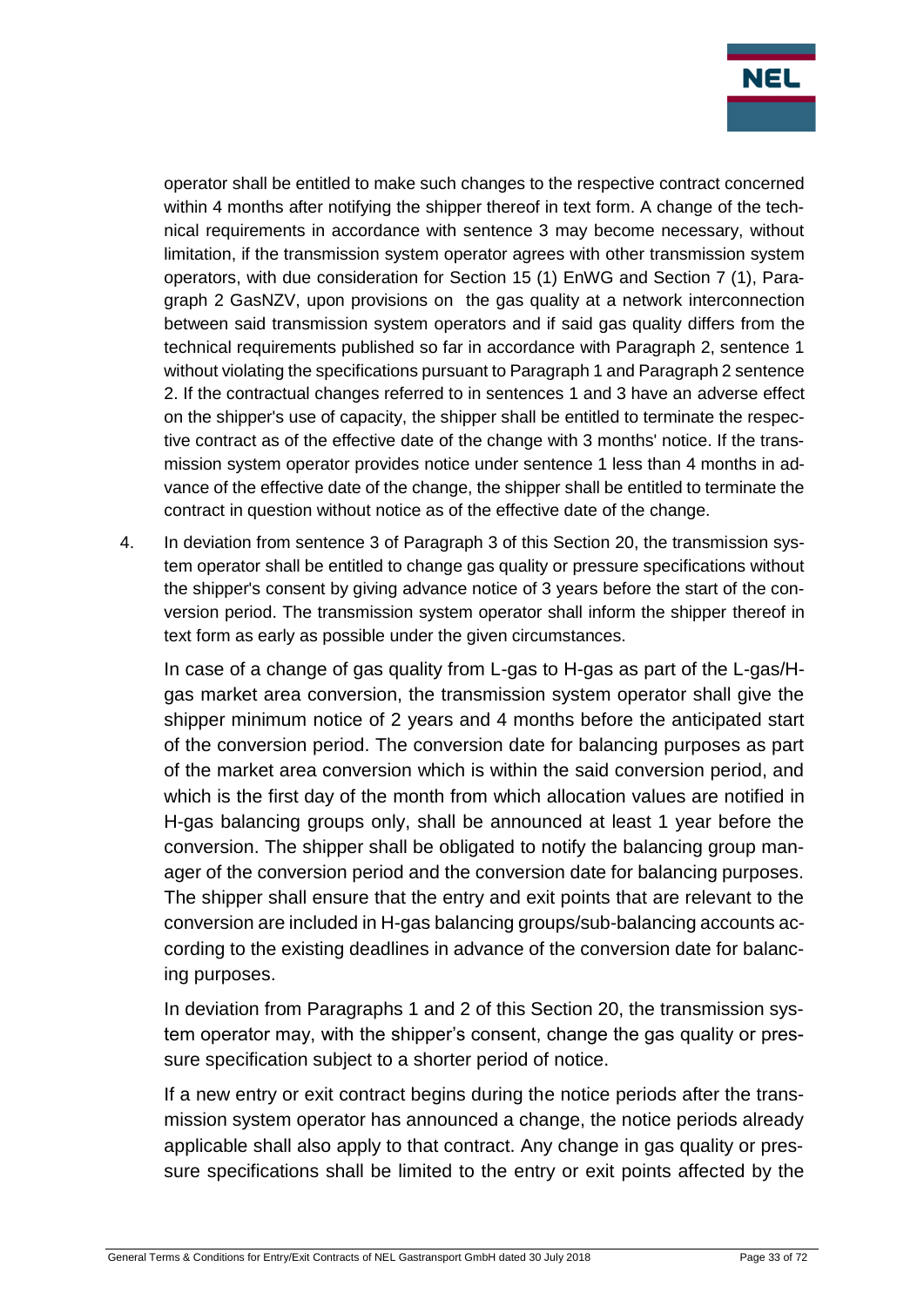

change. The contract affected by the change shall be amended with effect from the effective date of the change in gas quality or pressure specifications. In the event that the transmission system operator changes gas quality or pressure specifications in accordance with Paragraphs 1 and 2 of this Section 20 without the shipper's consent, the shipper shall be entitled to terminate the contract for the corresponding entry or exit points with one year's notice as of the effective date of the change in gas composition or pressure specifications.

5. In deviation from Paragraphs 3 and 4 of this Section 20, the transmission system operator shall be entitled to change the gas quality from L-gas to H-gas without giving the shipper any prior notice and without the shipper's consent once the conversion charge no longer applies. Sentence 1 of this Paragraph 5 shall not apply in the event of a change of market area allocation, which is governed by Paragraph 7 of Section 31. The transmission system operator shall inform the shipper of the gas quality change without delay after agreement of the conversion schedule among the network operators concerned, but not less than 13 months prior to the conversion date for balancing purposes. In justified cases the conversion date for balancing purposes may be postponed within the notice period commenced. The date may also be brought forward by no more than three months relative to the original conversion date for balancing purposes, as advised, as long as a minimum notice period of six months prior to the changed conversion date for balancing purposes is observed. The shipper shall not be entitled to terminate the contract on account of the gas quality change after the conversion tariff is no longer charged. The opportunity to feed the existing national gas production capacities into the system shall be retained to the extent required in future.

## <span id="page-33-0"></span>**Section 21 Non-compliance with gas quality or pressure specification**

- 1. If gas quantities supplied by the shipper at the entry point do not meet the technical specifications for gas quality or pressure in accordance with Section 20 (1) and (2) (hereinafter referred to as "off-spec gas"), the entry network operator shall be entitled to refuse acceptance of the off-spec gas in whole or in part. In any such case, the shipper shall immediately adjust its nomination at the entry point concerned accordingly and reduce the supply of off-spec gas at that entry point accordingly. None of the transmission system operator's rights as towards the shipper shall be affected.
- 2. If gas quantities supplied by the exit network operator at the exit point do not meet the technical specifications for gas quality or pressure in accordance with Section 20 (1) and (2), the shipper shall be entitled to refuse acceptance of the off-spec gas in whole or in part. The exit network operator shall in any such case immediately reduce the supply of off-spec gas at that exit point accordingly. None of the shipper's rights as towards the exit network operator shall be affected.
- 3. In the case of reduction in accordance with the preceding provisions, renominations shall be made immediately in order to avoid imbalances.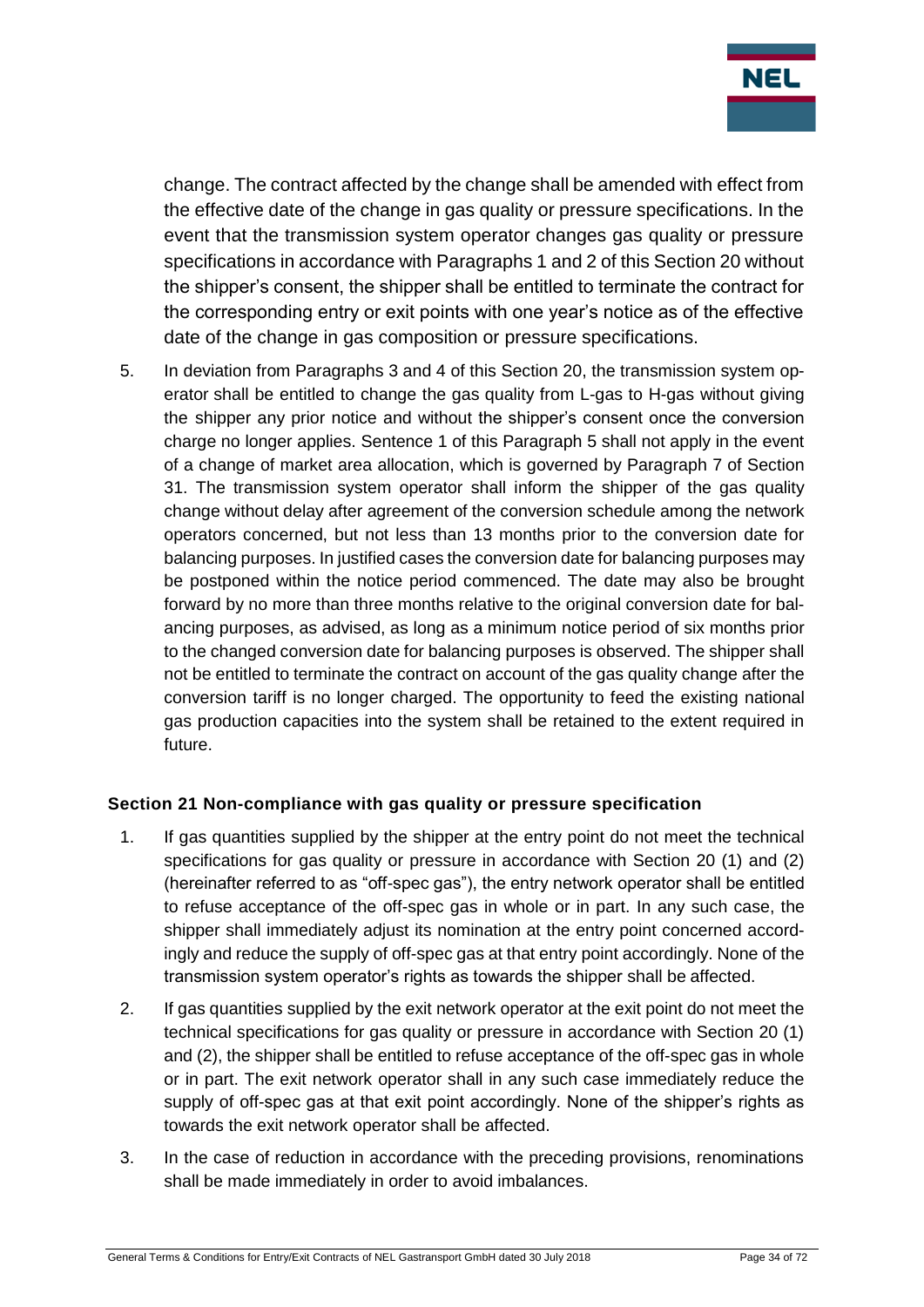

4. Each party shall promptly inform the other party if it becomes aware of the supply of off- spec gas at an entry or exit point, or expects off-spec gas to be supplied.

## <span id="page-34-0"></span>**Section 22 Allocation of quantities**

- 1. The entry network operator to whom entry nominations were submitted in accordance with Section 12 (1) and (2) and Section 13 shall determine for each balancing group or sub- balancing account the gas quantities fed in at entry points and allocate such quantities to the respective balancing groups or sub-balancing accounts based on nominations or using the allocation procedure specified by the transmission system operator.
- 2. In allocating biogas entry quantities, any liquefied petroleum gas quantities added by the entry network operator for conditioning for adjustment to the calorific value required for the entry network operator's network in accordance with Section 36 (3) GasNZV shall not be taken into consideration.
- 3. The exit network operator shall allocate gas quantities taken off at exit points to storage facilities, at market area interconnection points and at cross-border interconnection points to the respective balancing groups or sub-balancing accounts on the basis of nominations or using the allocation procedure specified by the transmission system operator.
- 4. For each balancing group or sub-balancing account, the exit network operator shall determine the gas quantities taken off at exit points to metered end-consumers ("RLM") based on metered values and shall allocate such quantities accordingly to the balancing group or sub-balancing account concerned.
- 5. For each balancing group or sub-balancing account the exit network operator shall determine the gas quantities taken off to end-consumers with standard load profiles at exit points and shall allocate such quantities to balancing groups or sub-balancing accounts on the basis of the standard load profile determined by the exit network operator.
- 6. If entry or exit points are included in several balancing groups, shippers and the respective entry/exit network operators shall agree on and implement allocation rules in the entry/exit contract to ensure that gas quantities allocated to this point are only accounted for once.

#### <span id="page-34-1"></span>**Section 23 Meter operation**

- 1. Metering data determined by the transmission system operator, as the standard metering operator, or a third party in accordance with Section 5 of the German metering operation law (Messstellenbetriebgesetz, MsbG) shall be used by transmission system operators for balancing and calculating supply overruns and deficits and capacity limit overruns.
- 2. Regarding the performance of meter operations the transmission system operator, if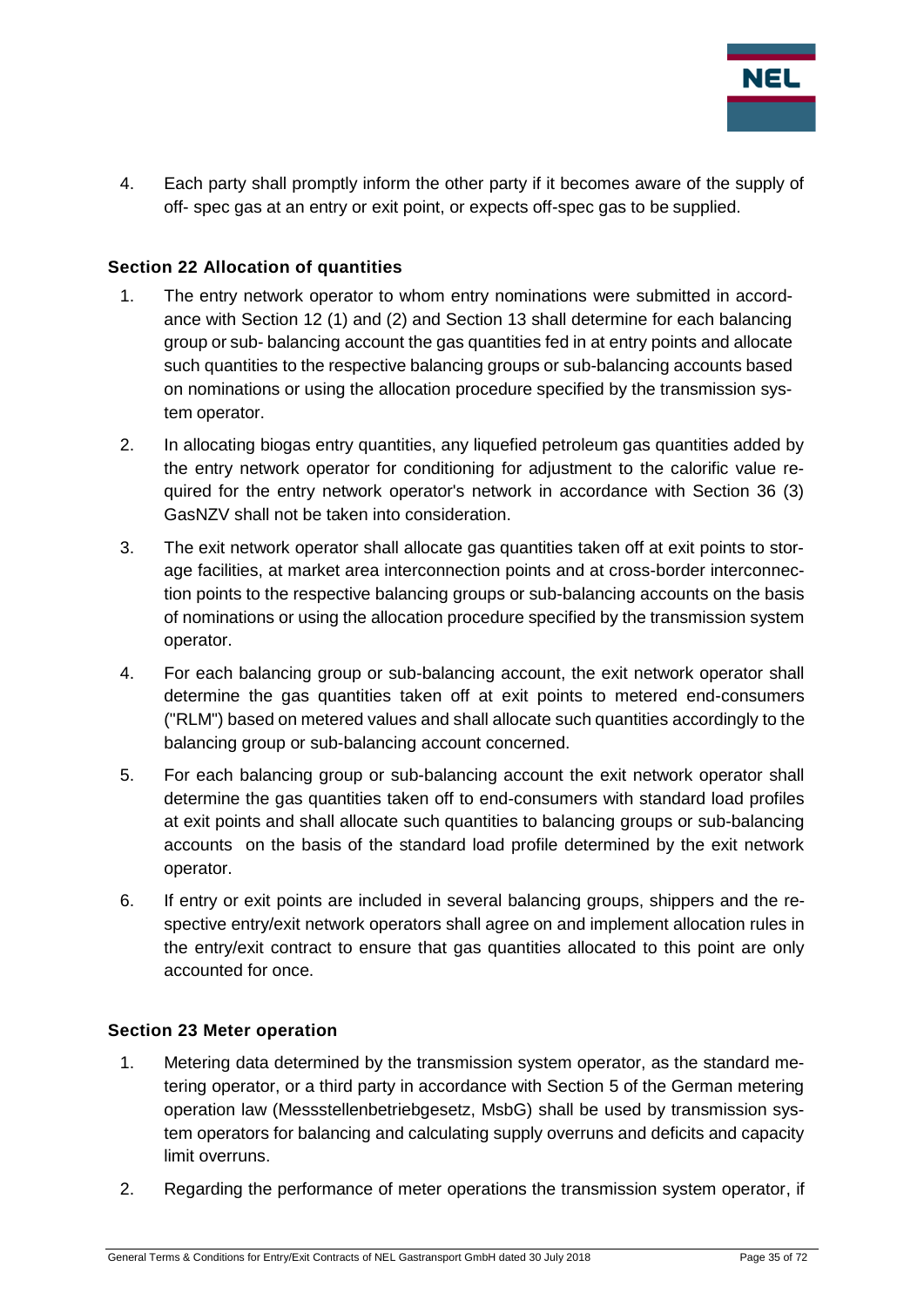

he is the standard metering operator, is a meter user in the sense of the German Weights and Measures law and to this extent is responsible for meeting all of the requirements and obligations imposed by the said law.

- 3. Unless otherwise agreed between the connection user and a third party in accordance with Section 5 of the German metering operation law (MsbG), the provisions outlined below shall apply, in which case the transmission system operator shall be the meter operator and shall provide metering data to the shipper.
- 4. The transmission system operator shall determine the type, number and size of metering and control devices, in accordance with Section 8 of the German metering operation law (MsbG). Such determinations shall be appropriate with respect to the consumption amount and consumption behavior and shall also give adequate consideration to energy industry interests. The transmission system operator shall provide and operate the metering and control devices required for measurement and meter reading for metered end-consumers.
- 5. For remote reading, a suitable, externally dialable telecommunications connection without time limit and a 230 V connection shall be available on the end consumer's premises. The transmission system operator may use a GSM modem instead of a telecommunications connection. Upon request, the transmission system operator shall notify the end consumer of the relevant technical specifications (distances between connections, connections to metering installation etc.). Remote reading shall be available prior to commencing supply to a RLM meter or the conversion of an SLP into an RLM meter. The establishment and use of telephone and electricity connections shall be free of charge to the transmission system operator. Any cost incurred as a result of delays caused by the transmission system operator shall not be borne by the shipper or the end consumer. Any cost incurred as a result of delays caused by the end consumer shall not be borne by the transmission system operator.
- 6. The transmission system operator shall notify the shipper promptly, but no later than at 13:00 hours each day, of the previous day's load profile, recorded hourly and read daily at the RLM exit points in the MSCONS format. The load profile energy amounts shall be calculated using the balancing calorific value.

After the end of the supply month, all load profiles shall be plausibility-checked in accordance with DVGW (German Technical and Scientific Association for Gas and Water) code of practice G 685 and substitute values shall be calculated or corrected if applicable. Load profiles shall be converted using the calorific value used for invoicing. The transmission system operator shall notify the shipper of the load profile at RLM exit points for the supply month no later than on day M +10 business days. Any correction shall be highlighted in the data submitted.

If the transmission system operator calculates replacement values using DVGW code of practice G 685, the load profile shall also be submitted to the shipper, converted using the balancing calorific value, within M +10 business days.

The calorific value and compressibility factor Z shall be published on MSCONS.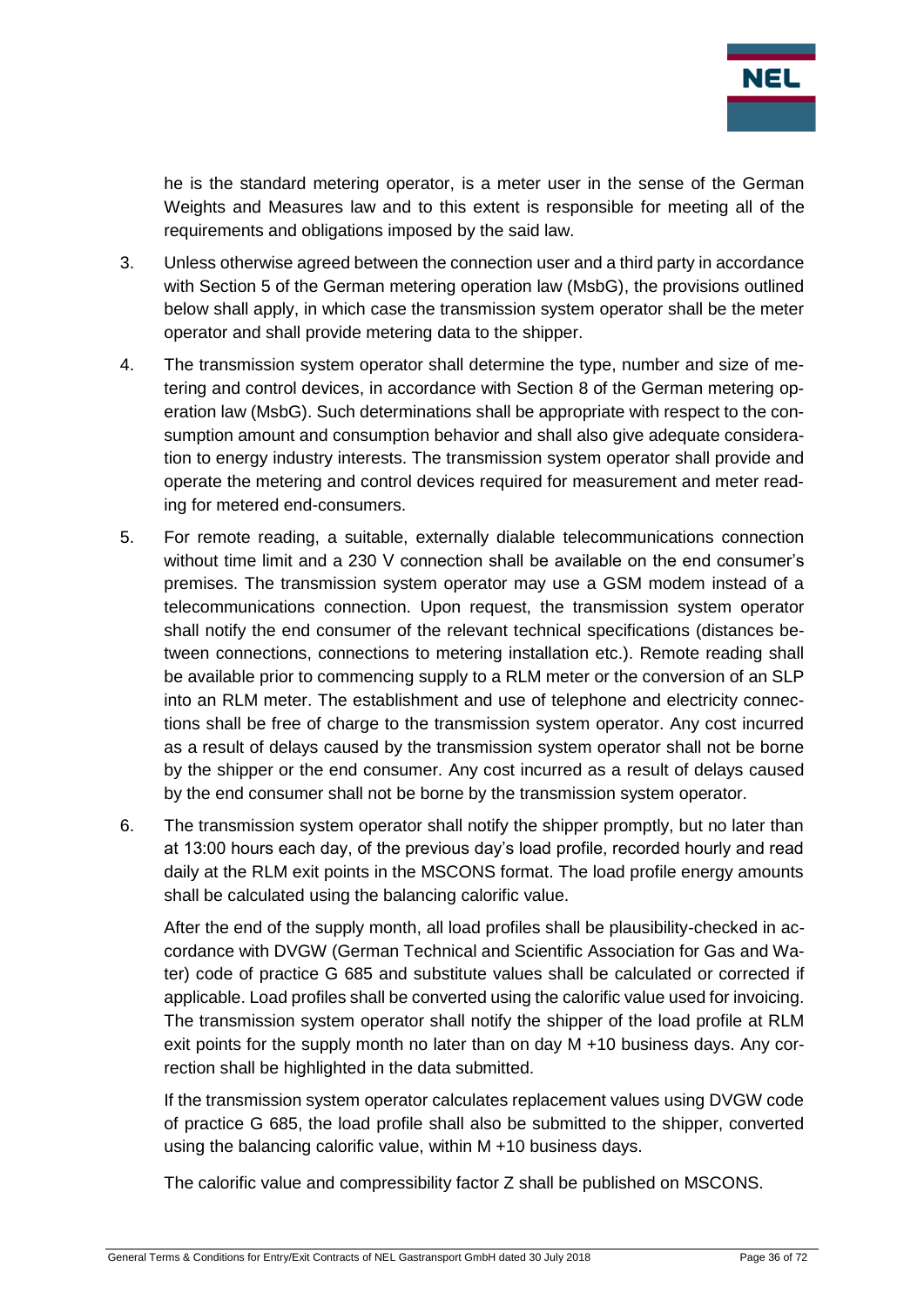

Transmission system operators have an obligation to submit, without delay, to a shipper upon the shipper's request the load profiles at RLM exit points to end-consumers, which are recorded and read out at hourly intervals.

- 7. For RLM exit points, the load profile determined according to Paragraph 1 of this Section 23 shall be corrected on day M+12 business days using the invoicing gross caloric value in accordance with DVGW code of practice G 685. If a correction of the gas law deviation factor (K) is necessary in accordance with DVGW code of practice G 486 this shall also be taken into account. For all RLM timelines, the exit network operator shall on day M+12 business days notify the market area coordinator of the complete monthly timeline converted using the balancing gross calorific value and the complete monthly timeline converted using the invoicing gross calorific value in the applicable ALOCAT format as amended from time to time.
- 8. For end consumers supplied using the load profile method, metering devices shall be read by the transmission system operator, its agent or by the end consumer at the request of the transmission system operator at regular intervals not substantially exceeding 12 months on a date and in accordance with a schedule determined by the transmission system operator. If an agreement in accordance with Section 40 (2) sentence 2 EnWG is in place, the shipper shall observe the meter reading schedule specifications stated therein.

The transmission system operator shall arrange for interim meter readings in accordance with GeLi Gas between regular readings, including without limitation upon a change of supplier, relocation of the end-consumer, termination of this contract or a material change in demand. If this is not possible, the transmission system operator may estimate consumption by way of extrapolation or on the basis of the last reading. Due consideration shall be given to the actual situation.

- 9. The shipper shall make additional payment to the transmission system operator for any additional reading requested by the shipper.
- 10. The review of the metering equipment and the metering error process will take place as stated in Section 71 of the German metering operation law (MsbG) and under consideration of the generally accepted technical rules. If an inspection of metering equipment reveals that error margins have been exceeded, the amount overcharged or undercharged shall be reimbursed or paid as the case may be.

If the error of an SLP end-consumer's metering device cannot be determined with accuracy or the device does not give any reading or cannot be read properly, the transmission system operator shall estimate consumption for the period since the last accurate meter reading on the basis of the average consumption for the metering periods preceding and following reading, or the previous year's consumption. Due consideration shall be given to the actual situation.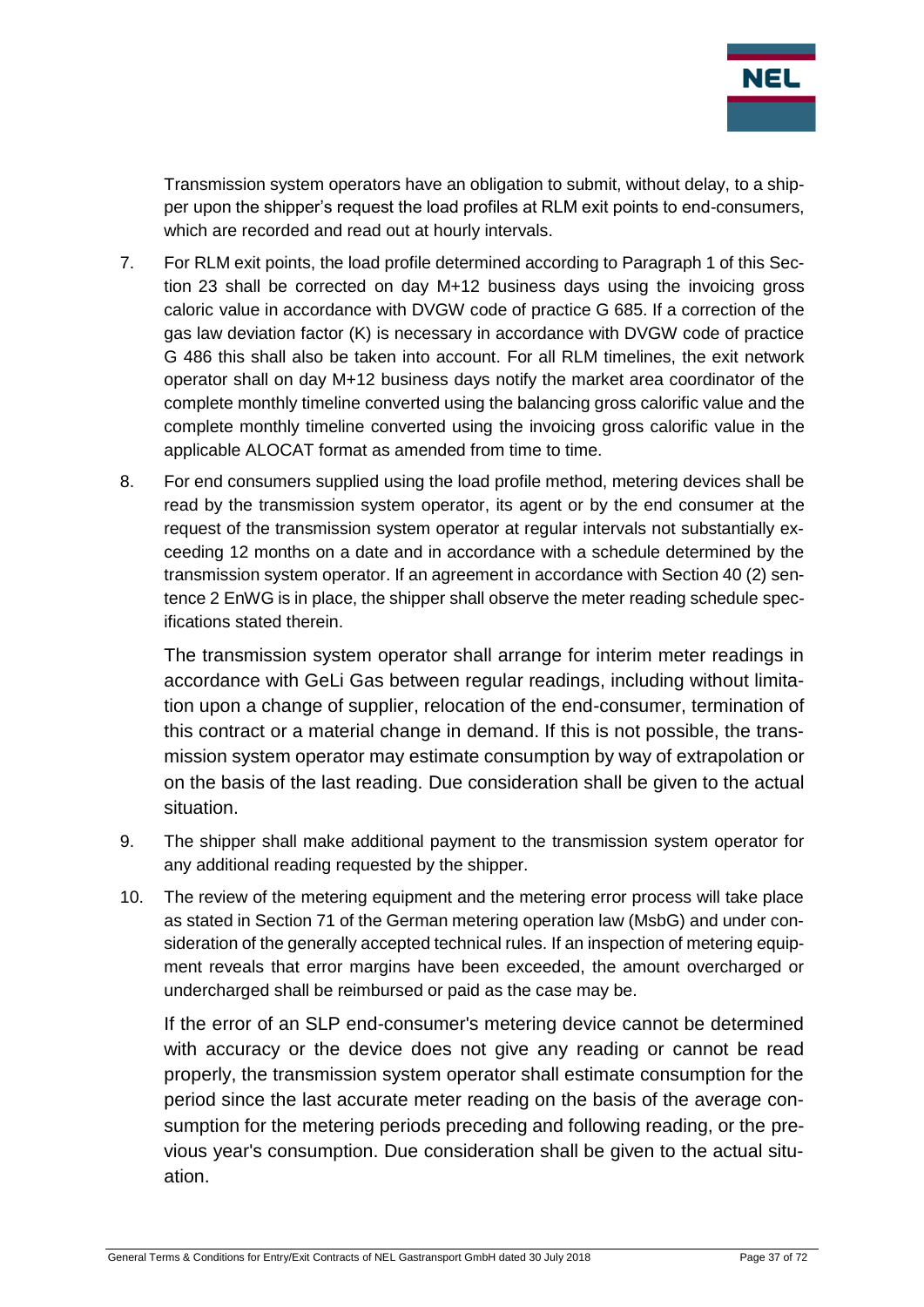

If the extent of an erroneous RLM end-consumer's metering device cannot be determined with accuracy or the device does not give any reading or cannot be read properly, replacement values for missing or implausible values shall be determined in accordance with the latest valid version of DVGW code of practice G 685, as part of Section 71 of the German metering operation law (MsbG).

Claims in accordance with paragraph 1, sentence 1 shall be restricted to the reading period preceding determination of the error, unless the impact of the error can be determined over a longer period. In any such case, claims shall be limited to a maximum of three years.

- 11. Unless otherwise agreed in accordance with Section 5 of the German metering operation law (MsbG), metering data provided by the metering operator to the transmission system operator and processed by the transmission system operator should be used as a basis for implementation and invoicing under the contract. Section 10 (2), (3) and (4) shall apply in the event that the metering data are not made available to the transmission system operator or not made available properly to the transmission system operator or the data made available are implausible.
- 12. A written request from the connection user and the shipper is required for recording demand metering with an annual offtake of less than 1,500,000 kWh and a maximum hourly offtake rate of less than 500 kWh/h in accordance with Section 24 (1) GasNZV, or below the limits specified by the transmission system operator in accordance with Section 24 (2) GasNZV.

The shipper shall bear the cost of changeover from standard load profile metering to recorded demand profile metering in the cases described above, unless otherwise agreed.

Following conversion and commencement of recorded demand metering, charges for recorded demand metering shall be in accordance with the price list published by the transmission system operator, regardless of actual consumption and annual energy quantities.

13. The quantity of biogas entering the system shall be stated in "kWh" as the product of volume at normal conditions multiplied by invoicing calorific value, i.e. the calorific value for invoicing determined for the entry point. The transmission system operator shall be entitled to calculate replacement values if no metering data are available for biogas quantities delivered by the shipper. Replacement values shall be determined in accordance with DVGW code of practice G 685.

## **Section 24 SLP surplus and shortfall quantities**

1. Invoicing of surplus and shortfall quantities by the transmission system operator shall be in accordance with the guideline drawn up by the associations AFM+E, BDEW,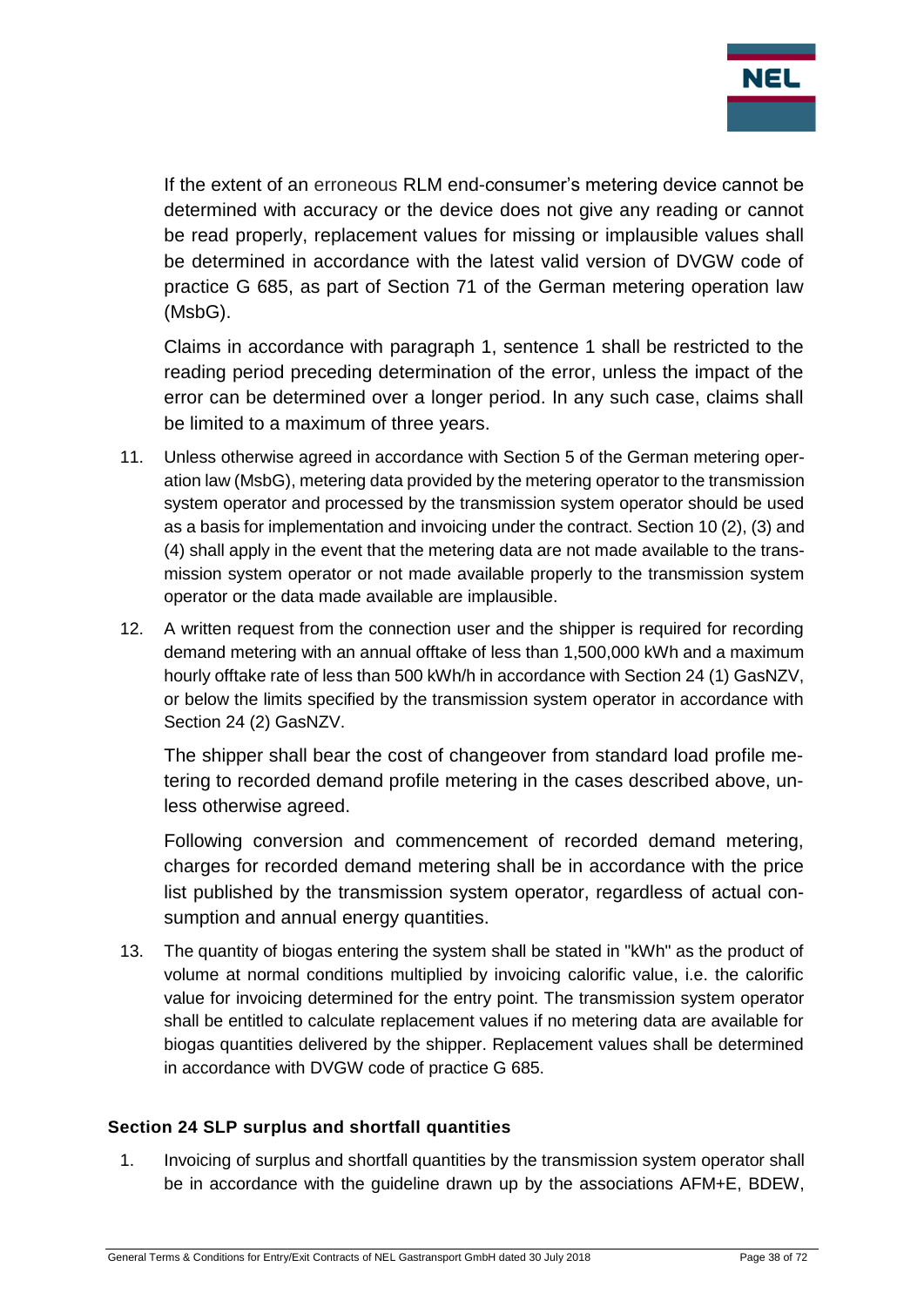

BNE and VKU entitled "Processes for Determining and Billing Surplus and Shortfall Quantities" *("Prozesse zur Ermittlung und Abrechnung von Mehr-/Mindermengen Strom und Gas")* as amended, subject to Paragraphs 2 to 7.

- 2. The transmission system operator shall calculate the surplus and shortfall quantities when the measurement values and data required for invoicing have been determined. For each SLP exit point, the consumption of the SLP exit points determined in accordance with DVGW code of practice G 685 shall be compared with the final quantity allocated by the transmission system operator to the balancing groups and/or subbalancing accounts including any substitute allocation values of the market area manager for the respective surplus/shortfall period which have been divided up by the transmission system operator.
- 3. The surplus/shortfall period always covers the booking period and the balancing period. Surplus quantities arise as quantity differences in the surplus/shortfall period if the exit gas quantity at the exit point is less than the gas quantity allocated by the transmission system operator to the balancing group/sub-balancing account. Shortfall quantities arise as quantity differences in the surplus/shortfall period if the exit gas quantity at the exit point is greater than the gas quantity allocated by the transmission system operator to the balancing group/sub-balancing account. The transmission system operator shall pay the shipper for surplus quantities. The transmission system operator shall invoice the shipper for shortfall quantities. Invoices shall be raised even with zero surplus/shortfall quantities.
- 4. The shipper may request the ongoing monthly transmission of a monthly list of allocation quantities broken down by day and by exit point.

The transmission system operator shall provide the requested allocation list for all exit points assigned to the shipper for balancing purposes in month M. When requested, the allocation lists shall be transmitted in the third month following month M and before the transmission of the first surplus/shortfall invoice containing the month concerned. No allocation list shall be transmitted for months in which the shipper is not allocated any exit points for balancing purposes.

The balanced quantities shown in the allocation list by exit point must be given in kWh rounded to 3 decimal places using commercial rounding principles. The balanced quantity notified by the transmission system operator for the surplus/shortfall period may differ from the total of daily values in the allocation list by exit point as a result of rounding differences. Rounding differences may result in differences between the allocation list by exit point and the balancing group result from the allocation processes up to a maximum of 744 kWh per balancing group and month. Where such differences exceed 744 kWh per balancing group, the shipper shall be entitled to require the transmission system operator to provide appropriate proof.

5. The surplus/shortfall quantities shall be respectively invoiced or credited by the transmission system operator to the shipper in electronic format on the basis of the standard national surplus/shortfall price published by the market area manager, as may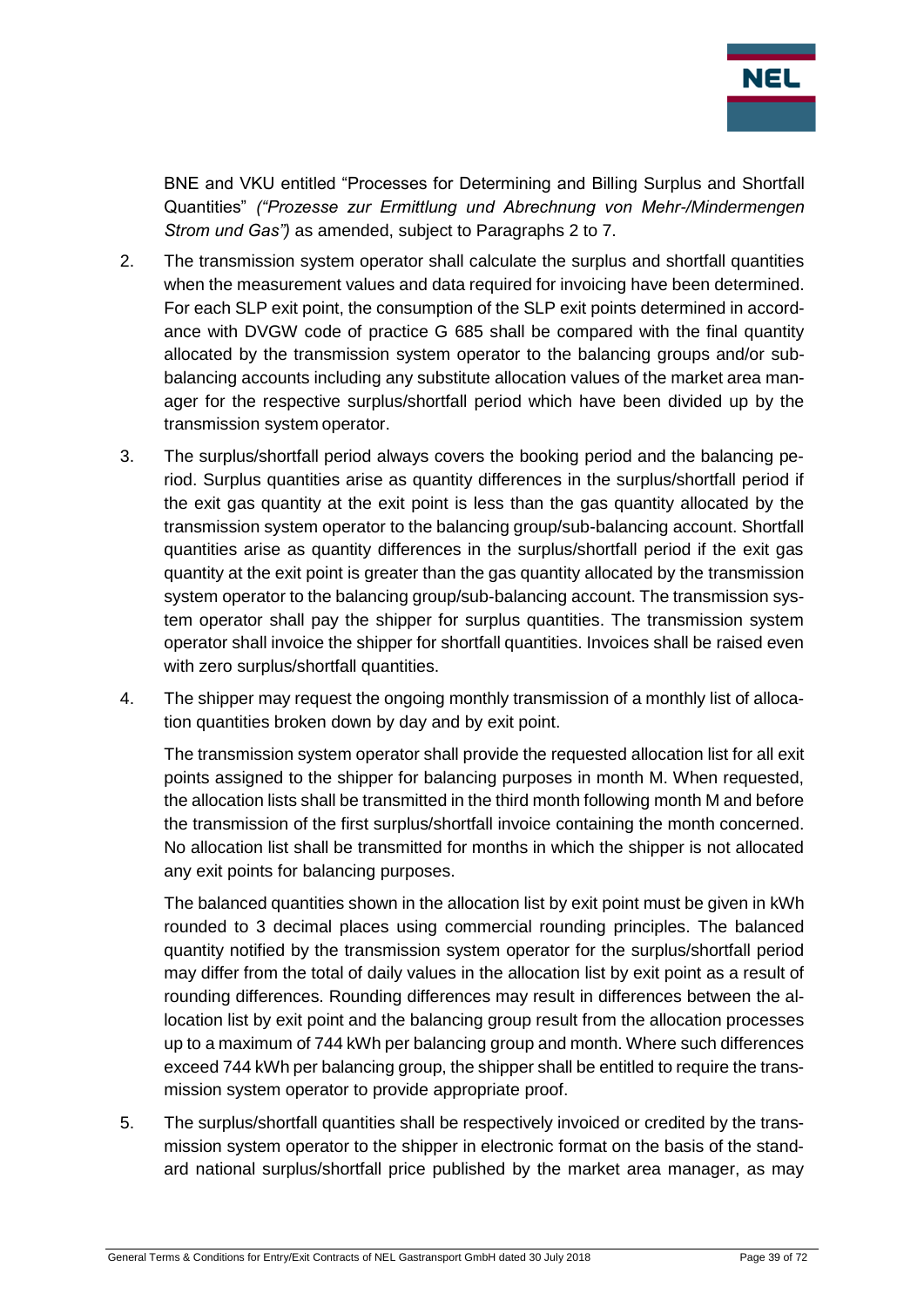

change from time to time, for the invoicing period.

Invoices shall be raised not earlier than the end of the second month following the end of the month in which the surplus/shortfall period ends  $(M + 2M)$  and not later than the end of the third month in which the surplus/shortfall period ends  $(M + 3M)$ .

Before invoicing, the transmission system operator shall communicate the balanced quantity in an electronic format if balancing has taken place in the surplus/shortfall period. In this case the invoice shall be raised by not later than the end of the 10th business day following the communication of the balanced quantity.

- 6. The settlement of surplus and shortfall quantities between transmission system operator and shipper shall only be exempt from energy tax if one party to the contract has received a declaration by the other party's responsible customs office in accordance with Section 38 (3) of the Energy Tax Act (EnergieStG). The other party shall be notified promptly in writing of any changes pertaining to the declaration, including for example the revocation thereof by the responsible customs office.
- 7. Corrections to surplus/shortfall quantity invoices between transmission system operator and shipper after the 1 April 2016 which were initially raised before 1 April 2016 using the old procedure shall without exception be carried out with the old procedure used up until 31 March 2016. The parties shall always use the pricing method which was valid at the time when the surplus/shortfall quantity was first settled.

## **Section 25 Tariffs**

- 1. The shipper shall be obligated to pay to the transmission system operator the transportation tariffs stated in the respective contract in accordance with the price list, including the respective specific capacity charge, plus any surcharge for capacity in accordance with Section 1 (2) and the metering point operation charge plus any applicable concession or other charges and taxes including biogas pass-on costs in accordance with Section 20 b of the Gas Transport Tariff Ordinance (GasNEV) and market area conversion costs to be passed on in accordance with Section 19 a, Energy Industry Act (EnWG). The charges applicable under the pricelist of the transmission system operator shall be posted on the transmission system operator's website.
- 2. In determining revenue caps in accordance with Section 17 (1) of the Incentive Regulation Ordinance (ARegV) and adjusting such caps in accordance with Section 17 (2) ARegV in conjunction with Section 4 (3) to (5) ARegV, the transmission system operator shall be entitled to adjust transportation tariffs if this results in a transportation tariffs increase. The transmission system operator shall adjust transportation tariffs if this results in lower tariff charges. In such cases, the transmission system operator shall adjust tariff charges in accordance with Section 17 ARegV in conjunction with the provisions of Section 2 (2) and (3) GasNEV and Section 5 (3) ARegV. The transmission system operator shall notify the shipper promptly in text form of adjusted transportation tariffs (price list).
- 3. Transportation tariffs may only be adjusted with effect from January 1 of the following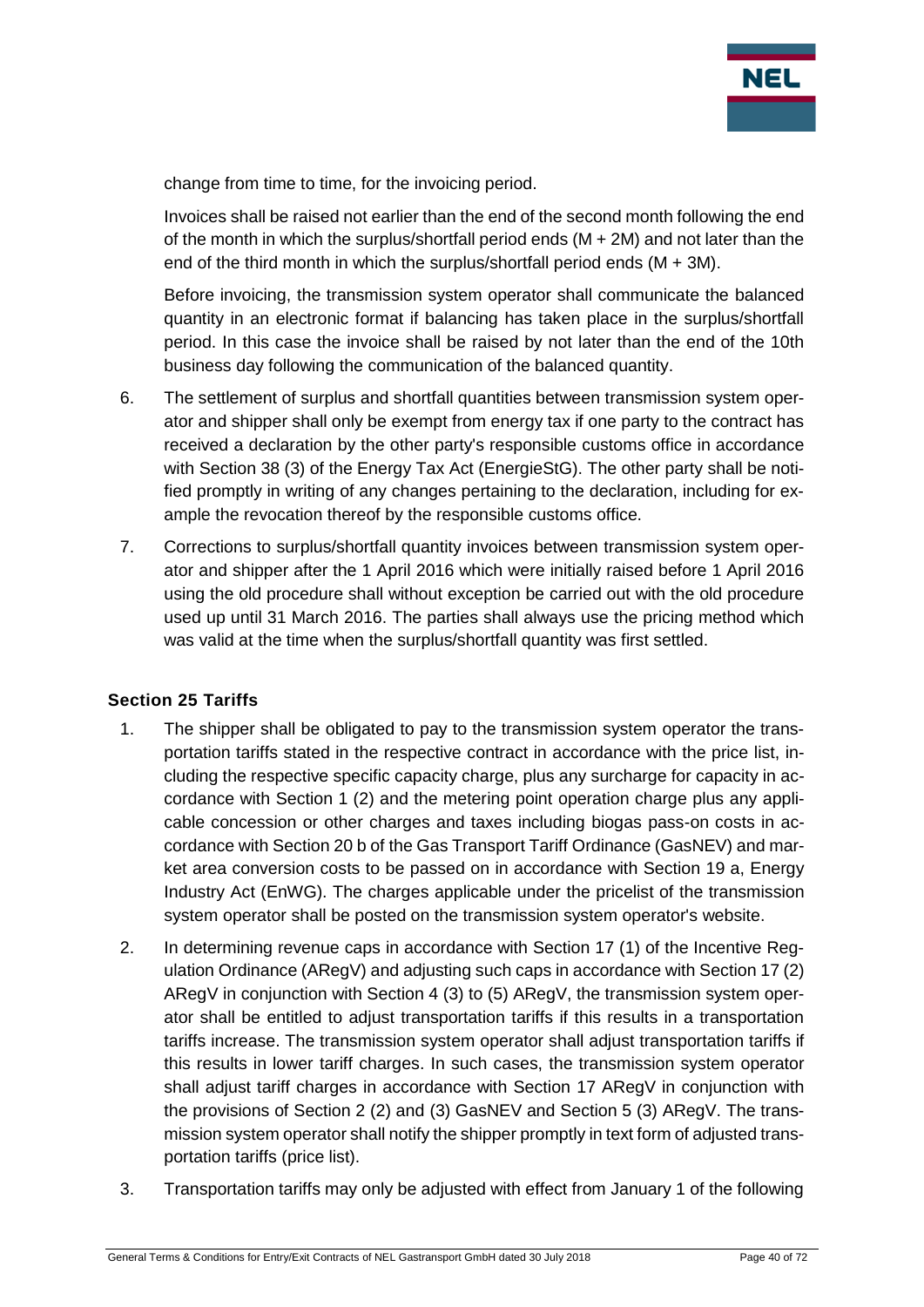

calendar year.

- 4. In the event of an increase in transportation tariffs and charges, the shipper may terminate the contract either in whole or partially, with reference to the amount of capacity booking, by 10 business days' notice in writing with effect from the effective date of the adjustment. If the shipper does not receive the information in accordance with Paragraph 2 sentence 5 of this Section 25 at least 20 business days prior to the effective date of the adjustment, the shipper shall in deviation from sentence 1 of this Paragraph 4 be entitled to terminate the contract in whole or partially, with reference to the amount of capacity booking, within 10 business days after receiving such information with 5 business days' notice in writing, with effect from the effective date of the adjustment at the earliest. Partial termination under sentences 1 and 2 of this Paragraph 4 shall only be permitted if the capacity is reduced consistently for the whole remaining term of the contract. The shipper shall not have any termination right under sentences 1 and 2 of this Paragraph 4 if the increase in transportation tariffs is lower or equal to the increase in the consumer price index for Germany (VPI) as published by the Federal Statistical Office ("Statistisches Bundesamt"). For this purpose, the relevant increase shall be the increase in the annual average of the VPI compared to the preceding year last published by the Federal Statistical Office before the date of the announcement of the adjustment of transportation tariffs.
- 5. The discount for discounted capacity at entry/exit points to/from gas storage facilities which give the storage customers access to another market area or to the market of a neighbouring country will only be granted to the shipper in accordance with the provisions of Paragraph 2 lit. d) of the operative provisions of BEATE if the shipper can prove to the transmission system operator that it complies with the conditions detailed in Section IX No. 8 (Requirement 2) of the grounds of the BEATE decision. If the storage operator no longer provides such proof, the non-discounted capacity as stated by the transmission system operator for the relevant entry or exit point shall apply to the discounted capacity from the time such proof is found to be lacking. The transmission system operator shall inform the shipper in text form without delay that the discount is no longer granted. In such case, the shipper is entitled in accordance with Paragraph 4, sentences 1 to 3 to terminate the respective contract.
- 6. In the event that taxes and other public levies due on transportation tariffs and charges under the respective contract – including taxes and other public charges on services forming the basis for transportation tariffs and charges under the respective contract – are introduced, eliminated or adjusted, the transmission system operator shall implement a corresponding increase or reduction in transportation tariffs and charges under the respective contract as of the effective date of the introduction, elimination or adjustment of such taxes/public charges, unless the revenue cap applies.
- 7. In the event that revenue caps are adjusted in view of hardship in accordance with Section 4 (4) sentence 1 no. 2 ARegV, the transmission system operator shall be entitled to adjust transportation tariffs in accordance with the Federal Network Agency determinations, or on January 1 of the following calendar year.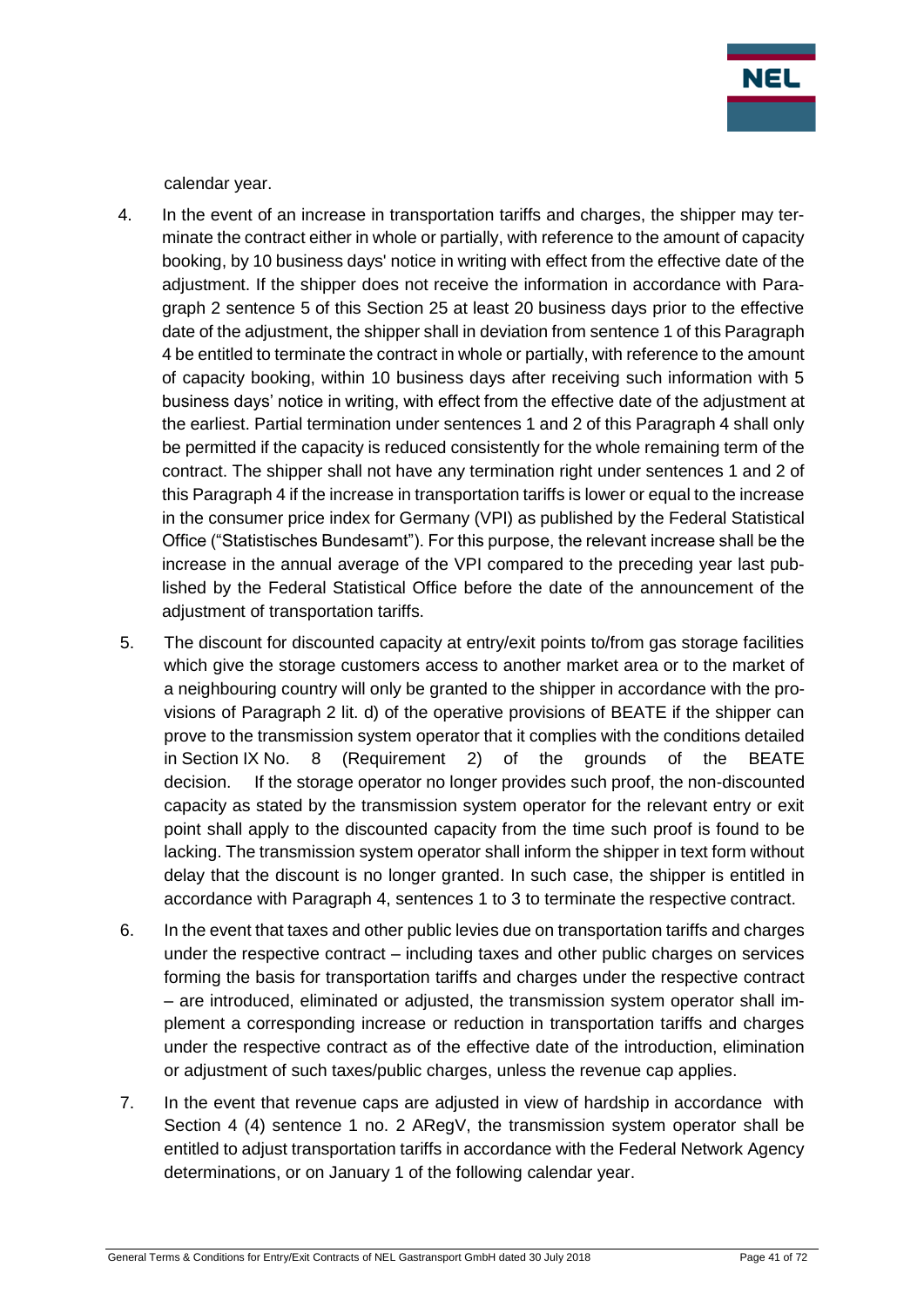

- 8. The transmission system operator shall also be entitled and/or obligated to adjust transportation tariffs and charges in accordance with Paragraph 1 of this Section 25 if such adjustments are required pursuant to legal or regulatory changes or judicial decisions.
- 9. The right and obligation of the transmission system operator to adjust transportation tariffs shall apply to all entry and exit capacities, regardless of the manner in which they are allocated.
- 10. The transmission system operator shall pay to the shipper a flat rate for network costs avoided in connection with biogas physically fed directly to the system, in the amount provided for by law. Network costs avoided shall be settled finally on a monthly basis on the basis of the technical quantity calculation in accordance with Section 23 (11). Any liquefied petroleum gas quantities added by the network operator for conditioning for adjustment to the calorific value required for the network operator's network in accordance with Section 36 (3) GasNZV shall not be taken into consideration.
- 11. The conditions concerning transportation tariffs, charges and payments stated in the supplementary terms and conditions of the transmission system operator posted on the internet shall also apply.
- 12. For exit points to end-consumers, the shipper shall pay the stated charges for metering point operation and service in accordance with Paragraph 1 of this section for such time as the transmission system operator is the standard metering operator in accordance with Section 2 (4) and section 3 of the German metering operation law (MsbG) at the respective exit point to the end-consumer. The transmission system operator shall inform the shipper immediately if a change has occurred in the metering operation.

## **Section 26 Invoicing and payment**

- 1. The transmission system operator can set out procedures for invoicing and any payments on account in its supplementary terms and conditions. The network use billing process provided for by GeLi Gas shall remain unaffected.
- 2. If there is a reasonable indication of an evident error in the invoice, the shipper shall be entitled to postpone or refuse payment.
- 3. The transmission system operator shall be entitled to charge a flat late payment penalty. The shipper shall be entitled to prove that the loss or damage suffered by the transmission system operator by reason of late payment is lower than such penalty.
- 4. The transmission system operator shall refund any overpayment and the shipper shall pay any outstanding amount resulting from calculation errors in invoice amounts or invoicing data. Invoices shall not be corrected later than three years from the receipt of the invoice concerned.
- 5. The parties may only offset counterclaims that are uncontested or upheld by enforceable judgment.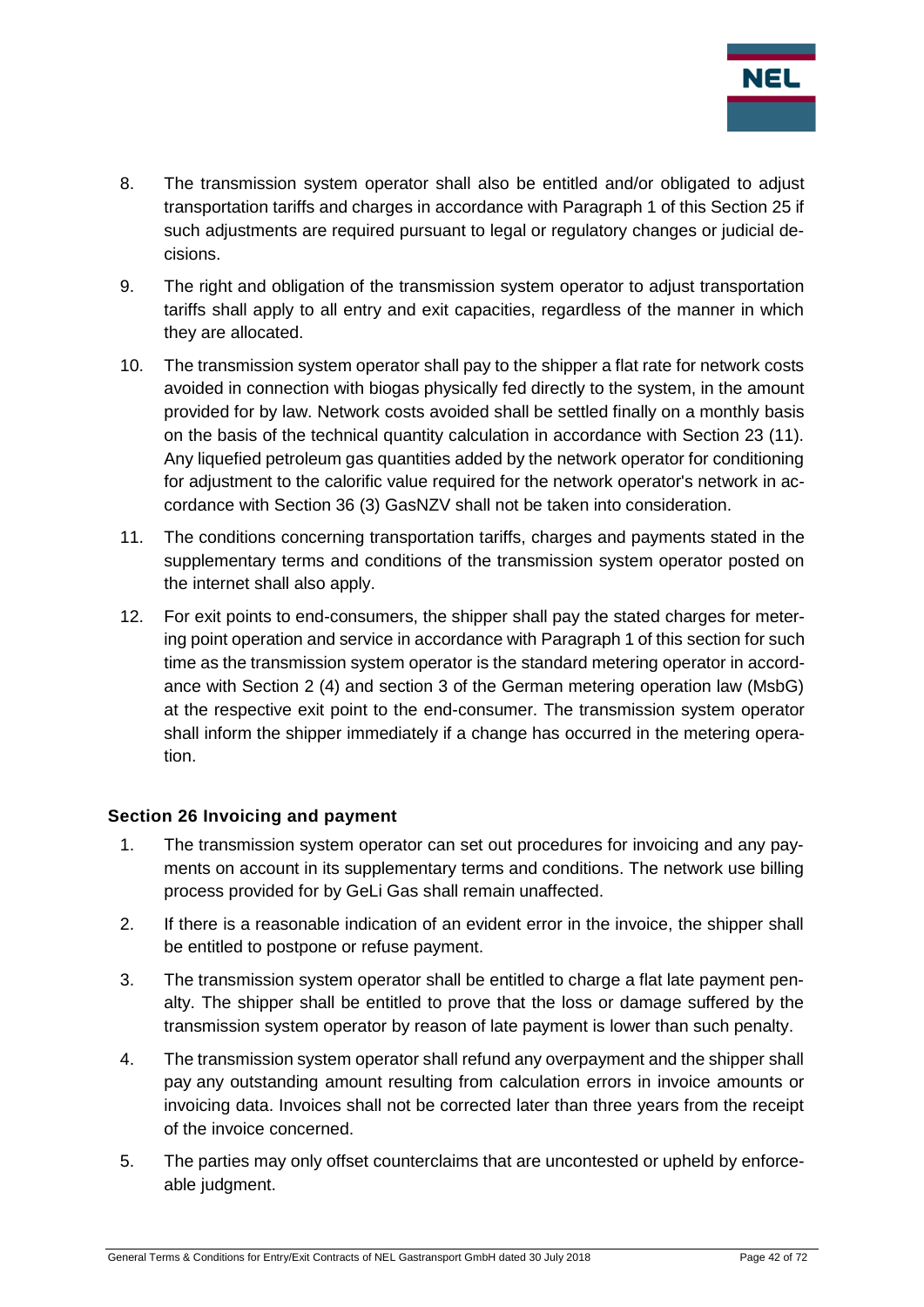

6. The place of performance for payments is the transmission system operator's administrative centre. Payments are deemed made on time when the amounts concerned are credited to the transmission system operator's specified bank account within the payment period indicated by the transmission system operator.

#### **Section 27 Taxes**

1. The shipper shall pay the applicable charges plus energy tax at the applicable rate on gas quantities delivered by the transmission system operator to a shipper who is not a supplier within the meaning of Section 38 (3) of the Energy Tax Act (EnergieStG).

Such a delivery shall be deemed to have taken place, without limitation, in the event that the transmission system operator delivers gas quantities to the shipper at the exit point in addition to the gas quantities delivered by the shipper to the transmission system operator for transport.

If gas quantities are delivered to a shipper that is a registered supplier within the meaning of Section 38 (3) EnergieStG, the shipper shall document to the transmission system operator that it meets the requirements of Section 38 (3) EnergieStG by submitting a current registration certificate in accordance with Section 78 (4) of the Energy Tax Regulation (EnergieStV) issued by the responsible customs office, establishing that the shipper is entitled to purchase gas quantities tax-free as a registered supplier. Documentation that the shipper meets the requirements of Section 38 (3) of EnergieStG shall be provided to the respective transmission system operator no later than one week before the date of delivery. If adequate documentation that the shipper meets the requirements of Section 38 (3) EnergieStG is not submitted within the prescribed period, the transmission system operator may invoice the shipper for charges due plus energy tax at the applicable rate on the gas quantity delivered.

The shipper shall notify the transmission system operator promptly in writing if the shipper is not or is no longer a supplier within the meaning of Section 38 (3) EnergieStG. A current delivery confirmation from the customs administration is required for address changes, company name changes and changes in legal organisational form. The shipper shall reimburse the transmission system operator for resulting energy tax payable if this requirement is not met on time.

- 2. All transportation tariffs and charges stated in the contract do not include applicable taxes. The shipper shall pay such taxes in addition to the transportation tariffs and charges.
- 3. The charges per the relevant contract and these provisions, plus any surcharges thereon, represent the payment amount for the purposes of the Value Added Tax Act (UStG), and do not include Value Added Tax (VAT). The shipper shall pay VAT at the applicable rate to the transmission system operator in addition to such charges, unless the reverse charge mechanism applies. If the recipient of the service fulfils the conditions of the Value Added Tax Act, it shall submit to the other party as proof of the applicability of the reverse charge mechanism the certificate for resellers of natural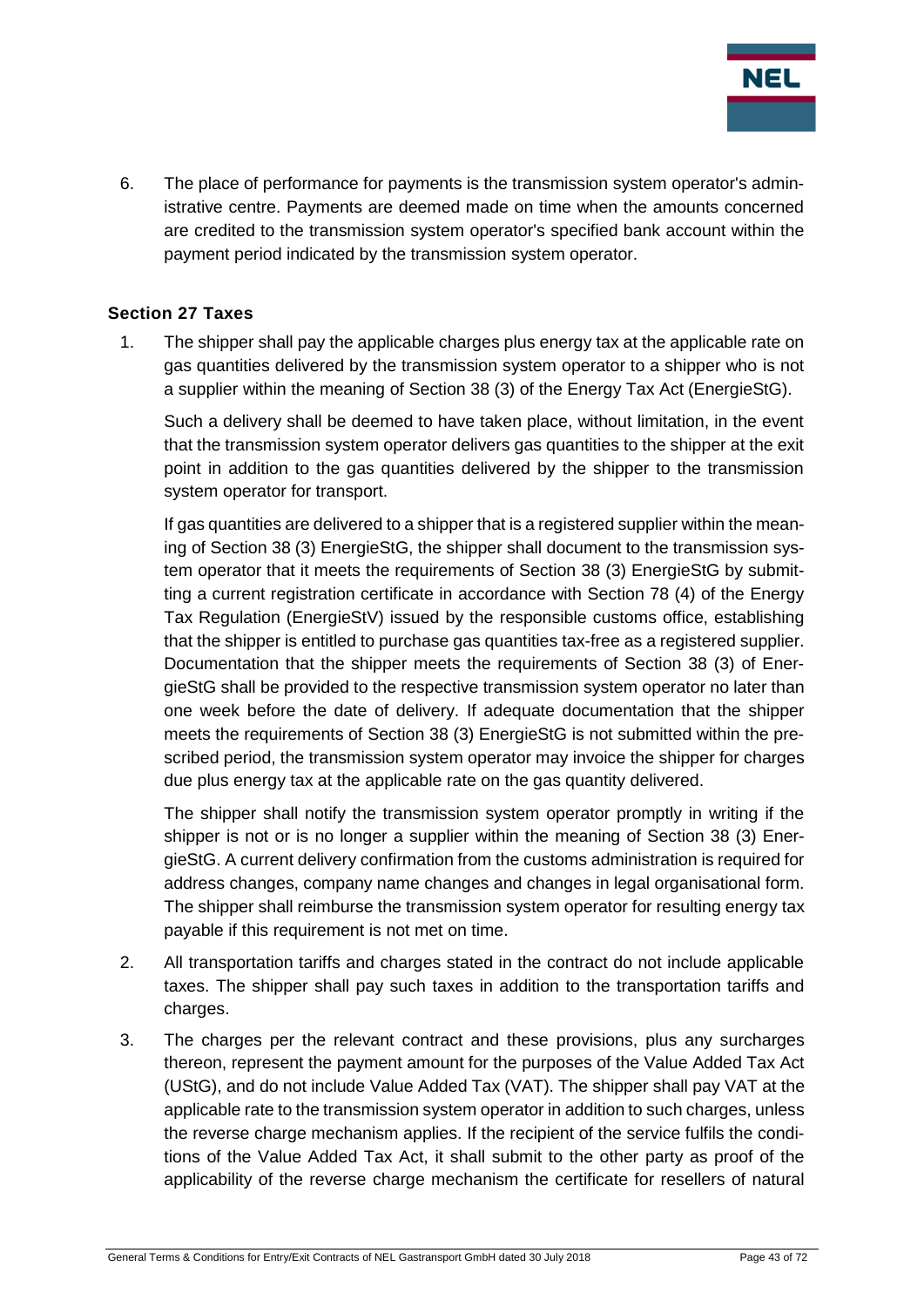

gas (UST 1 TH) in accordance with Section 13b sub-section 2 (5), lit. b and subsection 5 of the Value Added Tax Act for the first time one week before the delivery as well as the current certificate after expiry of the validity period of the previous certificate without being explicitly asked to do so. If invoicing is by way of a credit note procedure in accordance with Section 14 (2) sentence

2 of the Value Added Tax Act, the invoice must carry the note "Gutschrift" ("credit") (Section 14 (4) no. 10 of the Value Added Tax Act).

#### **Section 28 Maintenance**

- 1. The transmission system operator shall be entitled to carry out maintenance (servicing, inspection and repair) on its pipeline system, as well as measures for the construction, modification and expansion of systems. The transmission system operator shall be released from obligations under this contract if and to the extent that the transmission system operator is not able to fulfil its contractual obligations as a result of such measures. The shipper shall be obligated to cooperate, without limitation by restricting network usage during maintenance activities planned by the transmission system operator.
- 2. The transmission system operator shall give the shipper proper advance notice of measures under Paragraph 1 of this Section 28 in an appropriate manner if and to the extent that network usage under this contract should actually be impaired, in whole or in part. In the event of any scheduled maintenance work planned in advance, the transmission system operator shall, in addition to the obligations under EU Regulation 715/2009, inform the shipper about the duration and likelihood of any restricted use of the network no later than 15 business days before any such restriction occurs. This advance notice requirement may only be underranged if advance notice is not possible for reasons for which the transmission system operator is not responsible or the remedial action necessary to eliminate any interruption of service would be delayed by such advance notice. In any such case the transmission system operator shall inform the shipper immediately on the duration and the reason for a restricted use.
- 3. In the event that measures under Paragraph 1 of this Section 28 that do not constitute measures within the meaning of Section 16 (2) EnWG restrict the agreed capacity and/or gas flow at the respective entry or exit point affected for more than 14 gas days per gas year, the shipper shall be released from its payment obligations for the duration and scope of restriction beyond 14 gas days. This period shall be reduced pro rata for contracts with a term of less than one year. The shipper shall also be released from its obligations.

Notwithstanding the provision in Paragraph 1 of this Section 28, the following agreement applies to transport capacity with a minimum contract term of one quarter and which is not transport capacity to network connection points to end-consumers: The transmission system operator shall, in the event of any maintenance measures, charge the shipper regardless of any actual restrictions to network use from the 15th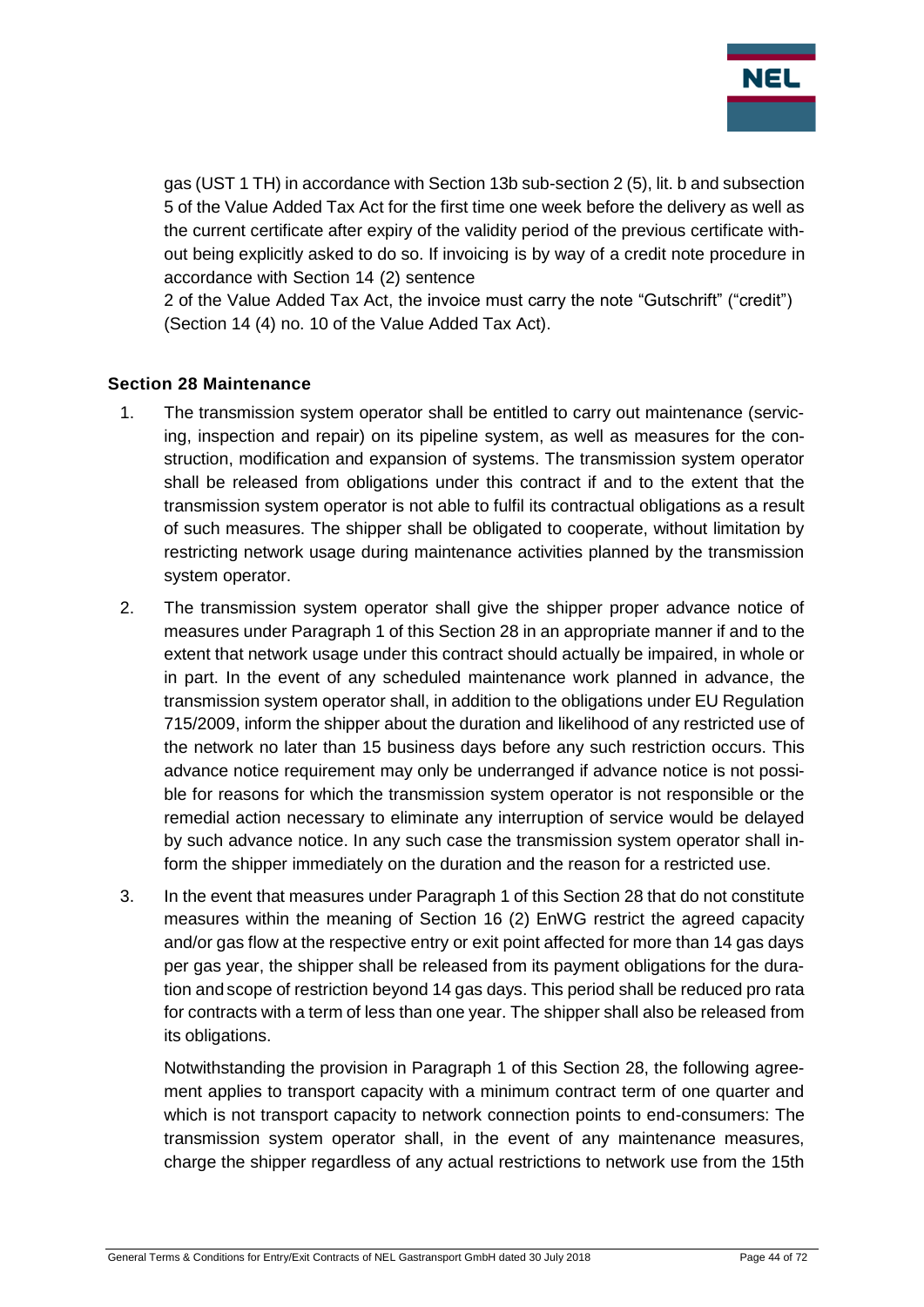

gas day of the possible restrictions the transportation tariffs payable for a corresponding interruptible capacity, less a 30% risk deduction, cumulated for the relevant gas year and for each of the entry and/or exit points affected thereby until the end of the period stated pursuant to Paragraph 2 sentence 2 of this Section 28 and to the extent of the contractually agreed firm capacity.

- 4. The provisions of this Section 28 shall apply mutatis mutandis in the event that third parties carry out measures in accordance with Paragraph 1 this Section 28 and the transmission system operator is, as a result of such measures, in whole or in part not in a position to perform its obligations under the contract.
- 5. Paragraph 1 sentences 2 and 3 and Paragraph 2 of this Section 28 shall apply mutatis mutandis in the event that the transmission system operator is entitled by law or provisions of contracts with third parties to interrupt network connection or the use of a network connection.

### **Section 29 Interruption of interruptible capacity**

- 1. The transmission system operator shall be obligated to provide booked interruptible capacity at an entry or exit point as long as the use of booked firm capacity is not affected. The transmission system operator shall also be entitled to interrupt booked interruptible capacities in whole or in part if it is requested by another transmission system operator of the same market area in accordance with Section 16 (1), EnWG to interrupt such capacities to avoid detrimental impact on booked firm capacities on its network.
- 2. The transmission system operator shall give the shipper or, in the cases provided for in Section 13 (2) and Section 12 (1), the designated balancing group manager, at least 3 hours' advance notice of the interruption, unless it is not possible to give such notice due to operational reasons. The transmission system operator shall notify the shipper of the reasons for the interruption without undue delay no later than upon the occurrence of the interruption.
- 3. In the event of interruption at an exit point to an end-consumer, the shipper shall ensure that the withdrawal is reduced by the end-consumer accordingly. The renomination deadlines in accordance with the supplementary terms and conditions of the transmission system operator shall not apply as long as renomination is technically and operationally feasible. If use continues despite an interruption, Section 30 shall apply mutatis mutandis.
- 4. Interruption of interruptible capacity at an entry or exit point shall be effected in the chronological order of the respective entry/exit contract concluded, starting with the most recently concluded contract. If under the process according to sentence 1 there are two or more interruptible capacities of equal status and if the transmission system operator does not interrupt all capacities, the nominations for these capacities shall be reduced on a pro-rata basis. Biogas capacity shall be interrupted with a lower priority than other interruptible capacity. According to Article 35 of Commission Regulation (EU)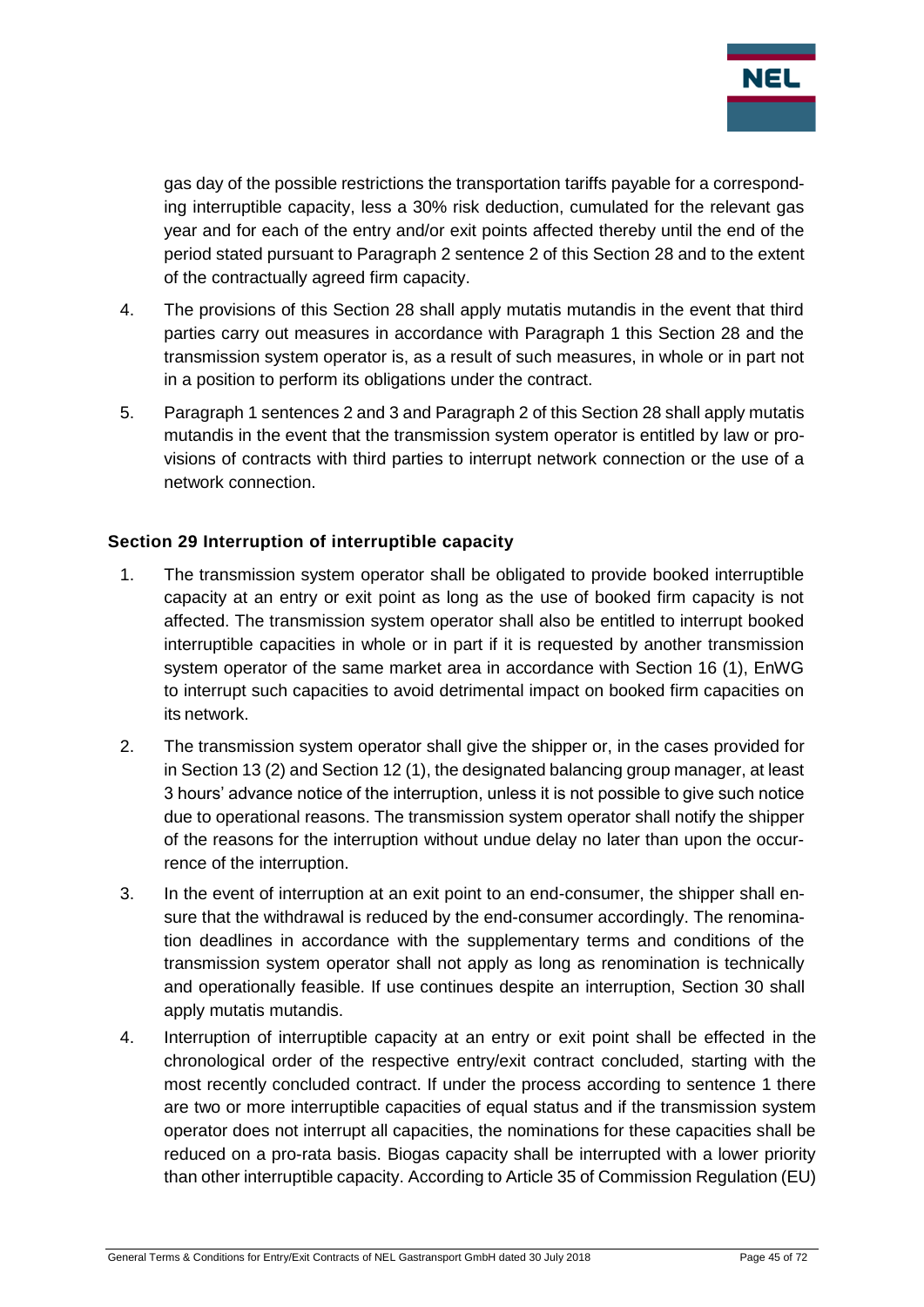

2017/459, the preceding sentence does not apply at market area interconnection points or cross-border interconnection points.

5. In cases provided for in Section 16 (1) and (2) EnWG, the transmission system operator may deviate from the procedure laid down in Section 29 (4) if the safety or reliability of the network would otherwise be jeopardised or compromised.

### **Section 29a Reduction procedure for firm capacity nomination**

In the event that the sum of all nominations of booked firm capacities for any hour at an entry or exit point is higher than the available firm capacity after the interruption of all interruptible capacities in accordance with Section 29, such nominations shall be reduced in accordance with lit. a) and b) of this Section 29a. This shall be without prejudice to the provisions of Sections 34 and 35.

- a) The firm capacity nominations of all biogas balancing groups/sub-balancing accounts shall be considered preferentially. Such nominations shall not be reduced provided that the available capacity is sufficient. If the available capacity is insufficient, then lit. b) of this Section 29a shall apply.
- b) If the remaining firm capacity resulting from lit. a) of this Section 29a is less than the amount of the sum of all nominations relating to capacity included in the balancing group/sub-balancing accounts, the firm capacity shall initially be distributed on a pro rata basis taking into account the ratio of the firm capacities included in the balancing group/sub-balancing accounts. In the event that any capacity remains because more firm capacity has been has been distributed to one or more balancing accounts than was nominated and the nomination of at least one other balancing group has been reduced, then such residual amounts shall be distributed additionally on the basis of the ratio of the capacities included. If residual amounts remain again after this distribution, the distribution process shall be repeated considering the capacities included until the residual amounts have been distributed.

In the event of the reduction of nominations, the shipper shall be promptly notified of the cause and the estimated duration of the reduction.

## **Section 30 Capacity overrun**

- 1. The shipper shall be entitled to use booked capacity at the entry and/or exit point in the amount included in the balancing group/sub-balancing account. The shipper shall not be entitled to any use exceeding that amount.
- 2. If, contrary to Paragraph 1, sentence 2 of this Section 30, the allocated hourly gas quantities exceed 100% of the capacity included in the balancing group for an entry or exit point at the respective entry or exit point in question, an hourly capacity overrun shall be deemed to have occurred. With RLM exit points, the hourly load profile plausibility- checked in accordance with DVGW code of practice G 685 at M+10 business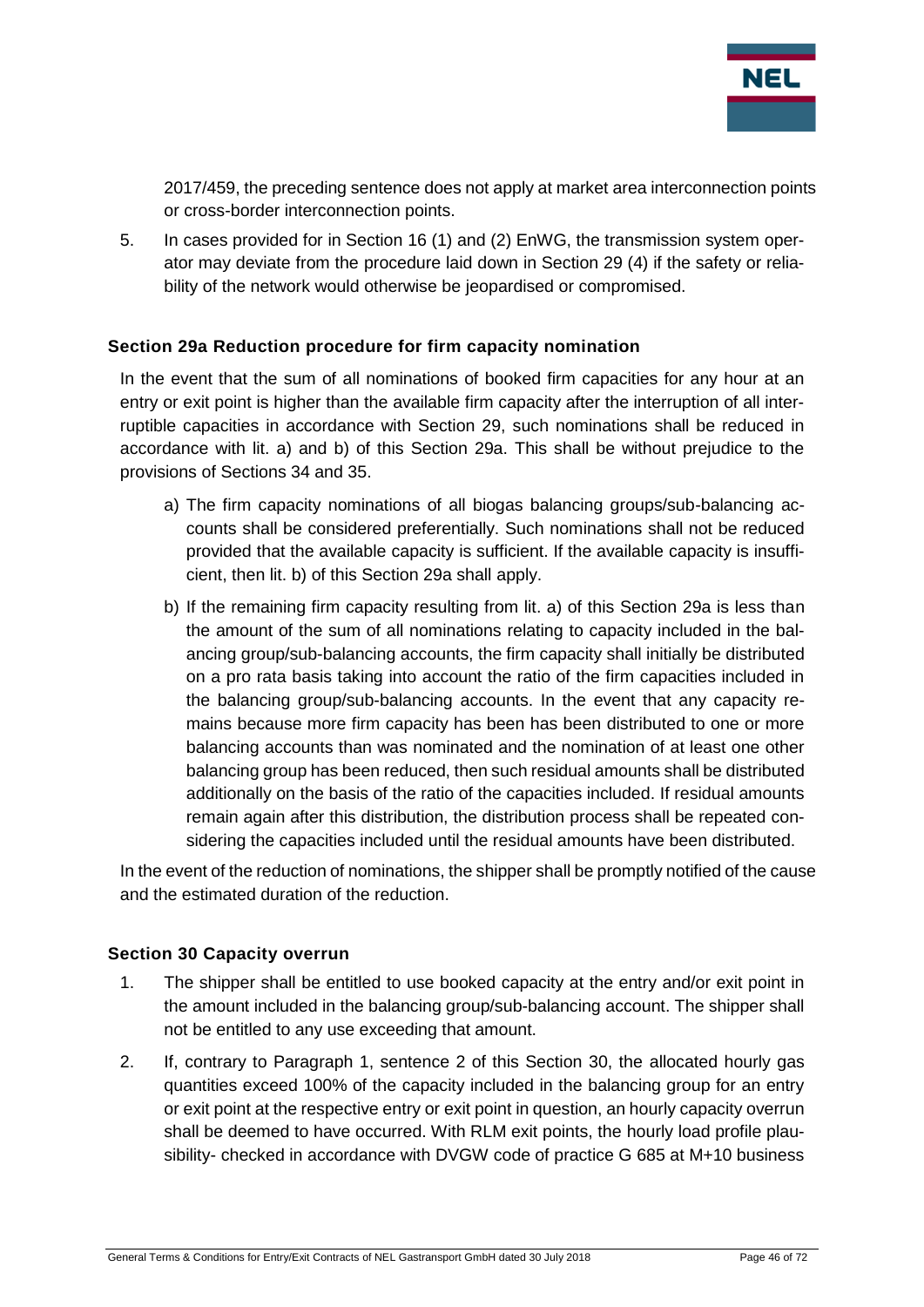

days and if necessary corrected with substitute values and converted with the invoicing gross calorific value, will be used instead of the allocated hourly gas quantities. An hourly overrun shall not increase the booked capacity.

- 3. In the event that several shippers have booked capacities at an entry and/or exit point and included such capacities in the same balancing group, the transmission system operator shall be entitled to invoice each shipper for capacity overruns proportionately weighted by the capacity included at that entry and/or exit point. This shall not apply if the balancing group manager makes nominations in separate sub-balancing accounts for each shipper.
- 4. If the shipper exceeds the capacity included, a contractual penalty shall be payable in accordance with the supplementary terms and conditions and/or price list of the transmission system operator.
- 5. The provisions of Paragraph 4 of this Section 30 shall be without prejudice to the rights of the transmission system operator to claim compensation for additional loss or damage caused by overruns. Contractual penalties already paid shall be set off against such compensation payable for specific capacity overruns.
- 6. Paragraph 1 sentence 2 and Paragraphs 2 to 5 of this Section 30 shall not apply to market area interconnection points and cross-border interconnection points provided the over- nomination requirements in accordance with Section 13d are met.

#### **Section 31 Suspension or amendment of contractual obligations**

- 1. In accordance with Section 16 EnWG, the transmission system operator shall be entitled to introduce capacity allocation restrictions or use restrictions for the necessary period, modify existing allocation requirements or use restrictions or convert booked firm capacity into interruptible capacity to the extent necessary to ensure the safety and reliability of the transmission system operator's network.
- 2. The transmission system operator shall also be entitled to adopt measures under Paragraph 1 of this Section 31 if capacity usage differs from the load flow simulation assumptions made in accordance with good gas industry practice under Section 9 (2) GasNZV, and if the different capacity usage forces the transmission system operator to modify the assumptions applied in determining capacity as per Section 9 GasNZV so that capacity can no longer be offered in the amount previously offered. The transmission system operator shall be entitled to adopt measures under Paragraph 1 of this Section 31 if capacity and steering instruments such as load flow commitments and balancing gas to secure the firm, freely allocable capacity required by the transmission system operator cannot be obtained, cannot be obtained in full or can only be obtained at conditions which are economically not reasonable and other network or market measures are not possible. Measures applied by the transmission system operator under this Paragraph shall be reported in advance to the Federal Network Agency, stating the reasons.
- 3. If the entire booked firm capacity at a point is not equally affected by the measures in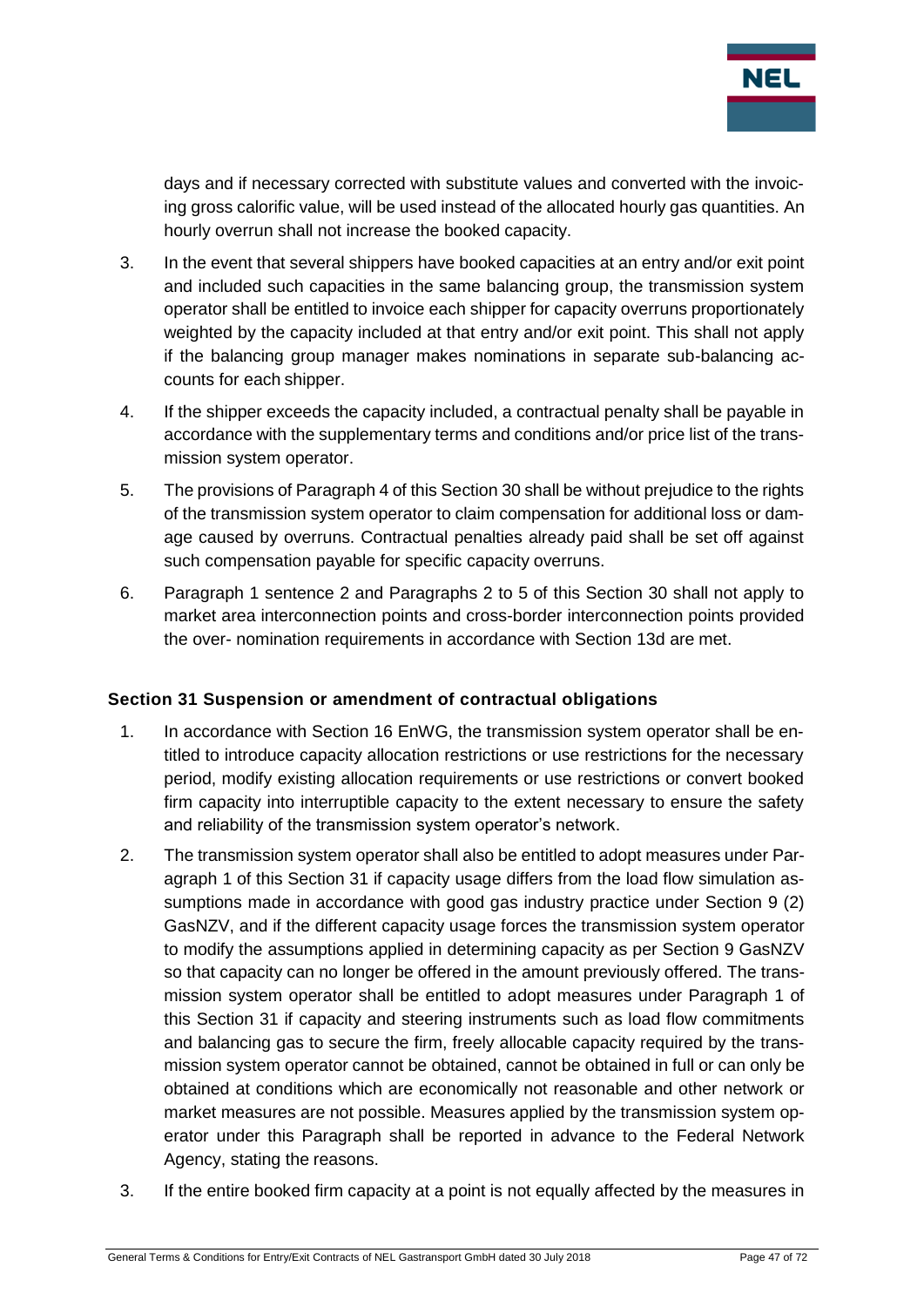

accordance with Paragraph 1 of this Section 31, the transmission system operator shall determine on a non-discriminatory basis for which capacities or contracts these measures are to be implemented. In the case of the conversion of booked firm capacity into interruptible capacity, the booked firm capacity shall be converted into interruptible capacity in proportion to the firm capacity booked by the shippers. For the interruption of this capacity, Section 29 shall apply provided, however, that interruption shall be carried out in the chronological order in which firm capacity was booked. Interruption shall be carried out following the interruption of existing interruptible capacity bookings. Section 29 (4) sentences 2, 3 and 4 shall apply mutatis mutandis.

- 4. The transmission system operator shall notify the shipper promptly in advance in the event that the shipper's rights are to be restricted under Paragraphs 1 to 3 of this Section 31; in the event of developments which can be foreseen by the transmission system operator well in advance (e.g. as a result of market area mergers) the transmission system operator shall normally give the shipper at least three months' advance notice of such restrictions. In each case, the transmission system operator shall notify the shipper of the reasons for such restrictions.
- 5. The shipper shall be entitled to extraordinarily terminate the contracts concerned, in whole or in part, within 14 calendar days of the notification date, if the amendment continues for longer than 14 calendar days in any contract year. Termination shall take effect on the effective date of the amendments to the contracts concerned. If the terminated capacity is firm capacity at a cross-border interconnection point or market area interconnection point, the shipper shall be entitled to require the transmission system operator to auction the terminated capacity again at the same point.
- 6. The contracts concerned shall be amended accordingly if the shipper does not exercise its right of termination. If an amendment results in firm capacity being converted into interruptible capacity in whole or in part, the applicable charges for interruptible capacity in accordance with Section 25 shall apply to the converted portion. In any such case, any auction surcharges shall be eliminated pro rata from the date of adjustment by the transmission system operator. If capacity allocation limitations or use conditions are imposed or changed, the respective charges under the supplementary terms and conditions of the transmission system operator shall apply. Any auction surcharges shall continue to apply in any such case.
- 7. The transmission system operator may assign entry and exit points to another market area subject to 2 years and 4 months' advance notice given to the shipper. If a market area change has to take place within a shorter period of time, the transmission system operator shall give reasons for this. Reasons for a reassignment may include but shall not be limited to flow-mechanical requirements. The transmission system operator shall inform the shipper of the market area change without delay. The shipper may object to the market area change within a period of 4 weeks of becoming aware thereof, if the period of notice pursuant to sentence 1 was not observed and if there are supply contracts for the exit points in question with a term ending after the reallo-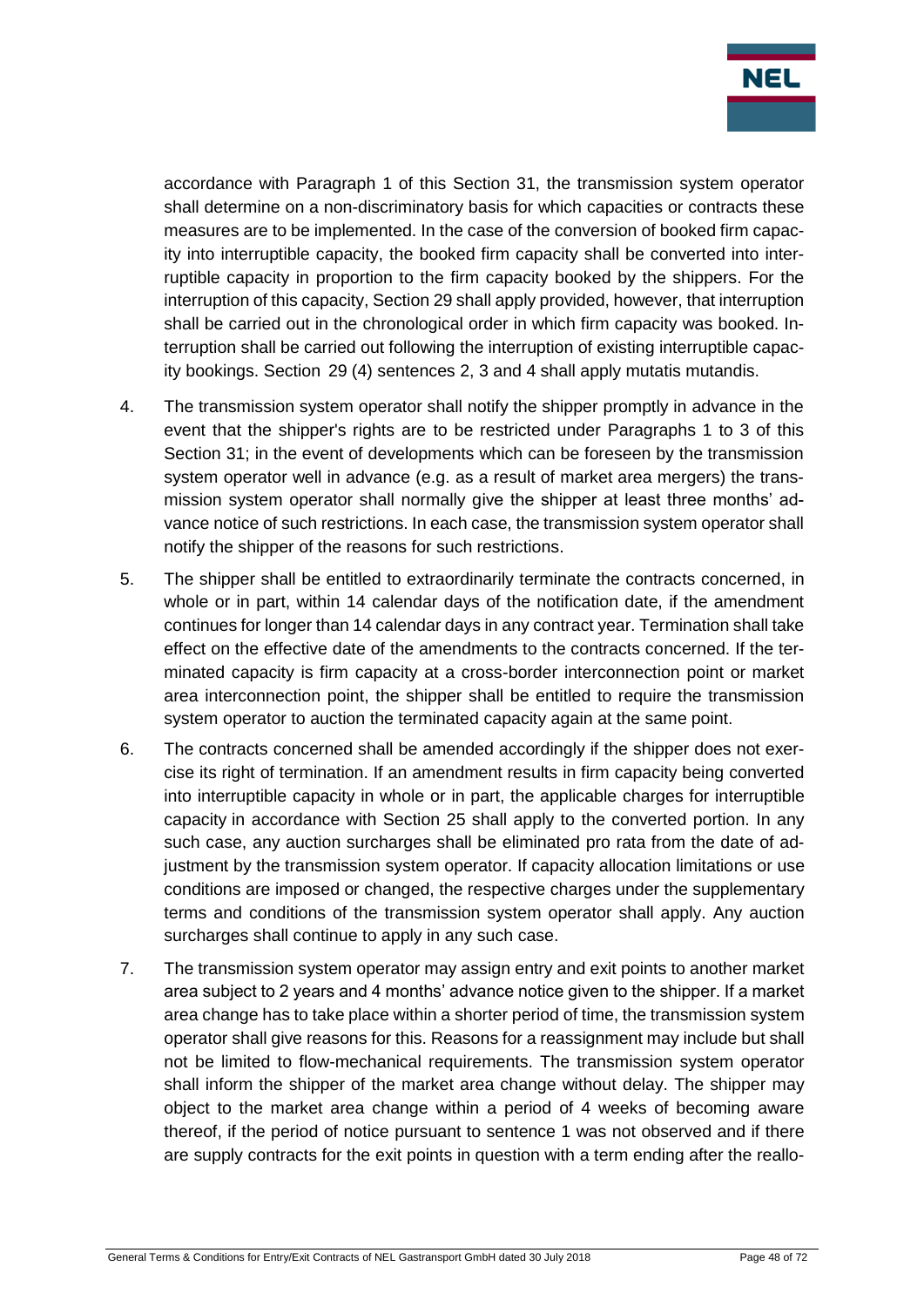

cation date. The shipper shall provide proof thereof to the transmission system operator, stating the end of the contract term, the expected supply quantity and the service. Entry and exit points for which such proof has been furnished will be reassigned to the new market area but, for the shipper in question, they will be accounted for in the previous market area until the end of the contract term but no later than until the end of the period pursuant to sentence 1. The shipper shall assign the entry and exit points affected to a separate balancing group/sub- balancing account which only contains these exit points. The transmission system operator shall inform the market area manager about the separate balancing group and the separate sub-balancing account. If the proof pursuant to sentence 7 is not furnished by the shipper within 4 weeks, or if the entry and exit points affected have not been assigned to a separate balancing group/sub-balancing account, the points shall be accounted for in the new market area as of the reallocation date.

## **Section 32 Transmission System Operator's contact persons and availability**

The information of the transmission system operator's contact persons are posted on its website.

## **Section 33 Data transmission and data processing**

The transmission system operator shall be entitled to disclose consumption, invoicing and contract data to other system operators or market area managers to the extent that and for such time as such disclosure is necessary for the proper performance of the respective contract. The transmission system operator shall also be entitled to gather, store and process data received from the shipper or the shipper's user as part of the use of the capacity booking platform or of its systems for processing network access, and as permitted under data protection acts. The shipper consents to automated data processing by the transmission system operator or provider contracted by the transmission system operator in accordance with data protection laws.

#### **Section 34 Force majeure**

- 1. A party to the contract shall be released from its obligations to the extent that it is prevented from performing such obligations by force majeure in accordance with Paragraph 2 of this Section 34. The other party in each case shall be released from its obligations to the extent that and for such time as the first party is prevented from performing its obligations by force majeure.
- 2. Force majeure is defined as any unforeseeable external event that is unavoidable, even by the exercise of due care reasonably to be expected and the deployment of resources which the party concerned could be reasonably expected to deploy from the technical and economic point of view. Such events shall include without limitation natural disasters, terrorist attacks, power failures, telecommunications failures, strikes and lawful lockouts or statutory provisions or acts of governments, courts or authorities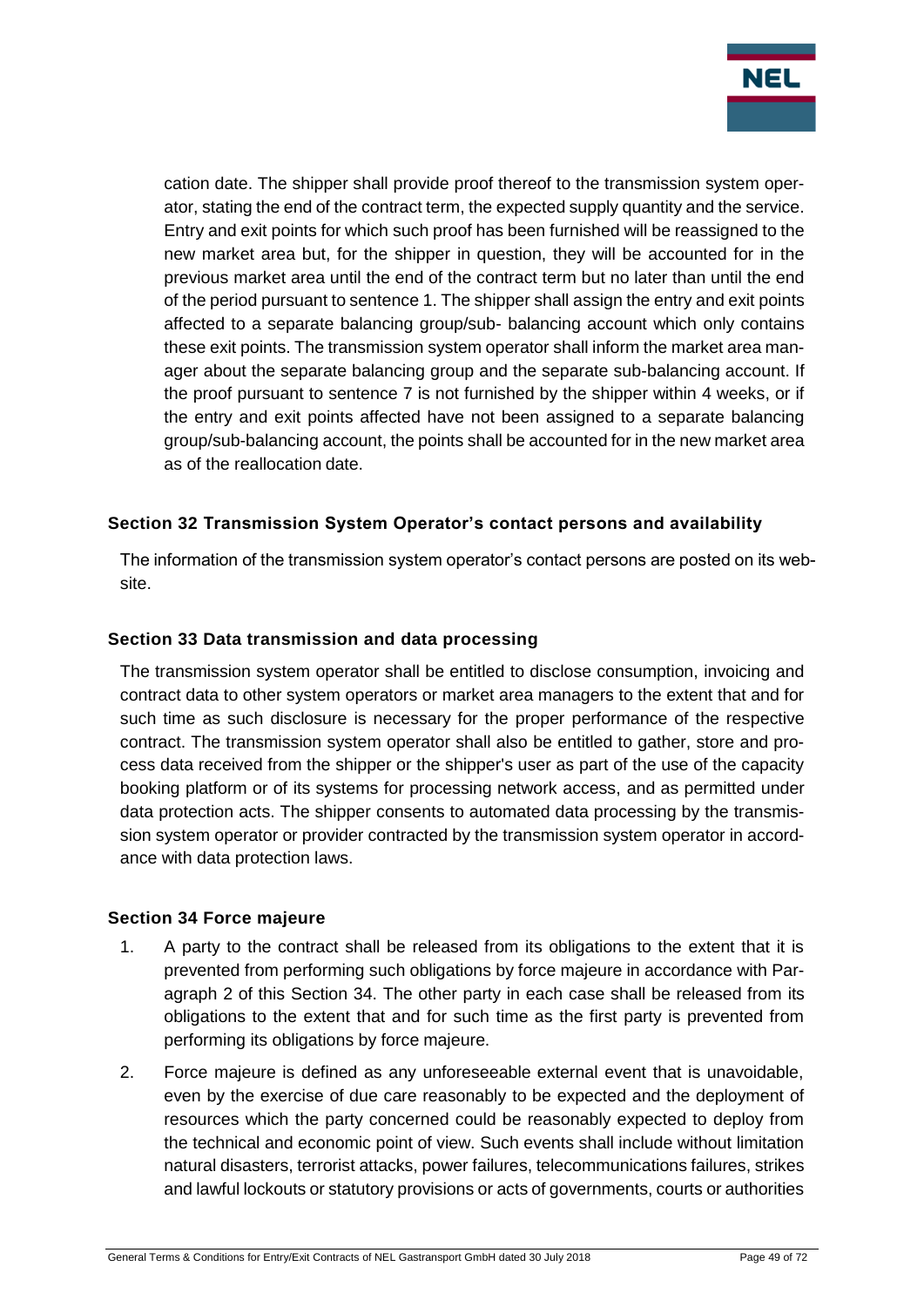

(regardless of their legality).

- 3. The affected party to the contract shall notify the other party promptly, stating the circumstances of force majeure and their expected duration. The affected party shall endeavor to restore its ability to fulfil its obligations as soon as possible, deploying all technically feasible and economically viable resources to do so.
- 4. If a party to the contract utilizes third-party services to perform contractual obligations, an event which would constitute force majeure or other circumstances within the meaning of Paragraph 2 of this Section 34 for the third party concerned shall also constitute circumstances of force majeure for that party to the contract.

## **Section 35 Liability**

- 1. The transmission system operator shall be liable for damage to property ("Sachschäden") and financial loss ("Vermögensschäden") suffered by the shipper at all pressure levels as a result of the interruption of or disturbances in network access in accordance with Section 5 GasNZV in conjunction with Section 18 NDAV (Ordinance Concerning General Conditions for Network Connection). (see Appendix 1)
- 2. Each of the parties shall be liable to the other party for death, personal injury or damage to health, unless the party itself and its statutory representatives or vicarious agents ("Erfüllungs- und Verrichtungsgehilfen"), have neither acted willfully nor negligently.
	- a) In all other respects each of the parties shall be liable to the other party for damage to property and financial loss arising out of a culpable breach of their contractual obligations. In the event of a breach of a material contractual obligation ("wesentliche Vertragspflichten"), each of the parties shall be liable to the other party for damage to property ("Sachschäden") and financial loss ("Vermögensschäden"), unless such loss or damage was not caused by a willful act or omission or negligence on the part of the party itself, its statutory representatives or vicarious agents. The liability of the parties in the event of damage to property or financial loss caused by slight negligence shall be limited to the loss or damage typically foreseeable in connection with such contracts.
		- (i) Material contractual obligations are obligations the performance of which is prerequisite to the proper performance of the contract, and the performance of which the parties to the contract normally rely on and may at all times expect.
		- (ii) Loss or damage typically foreseeable is loss or damage a party to the contract foresaw as a possible consequence of a breach of contract or ought to have foreseen as a possible consequence of a breach of contract under the circumstances of which the party was aware at that time or ought to have been aware at that time if it had exercised due care ("verkehrsübliche Sorgfalt").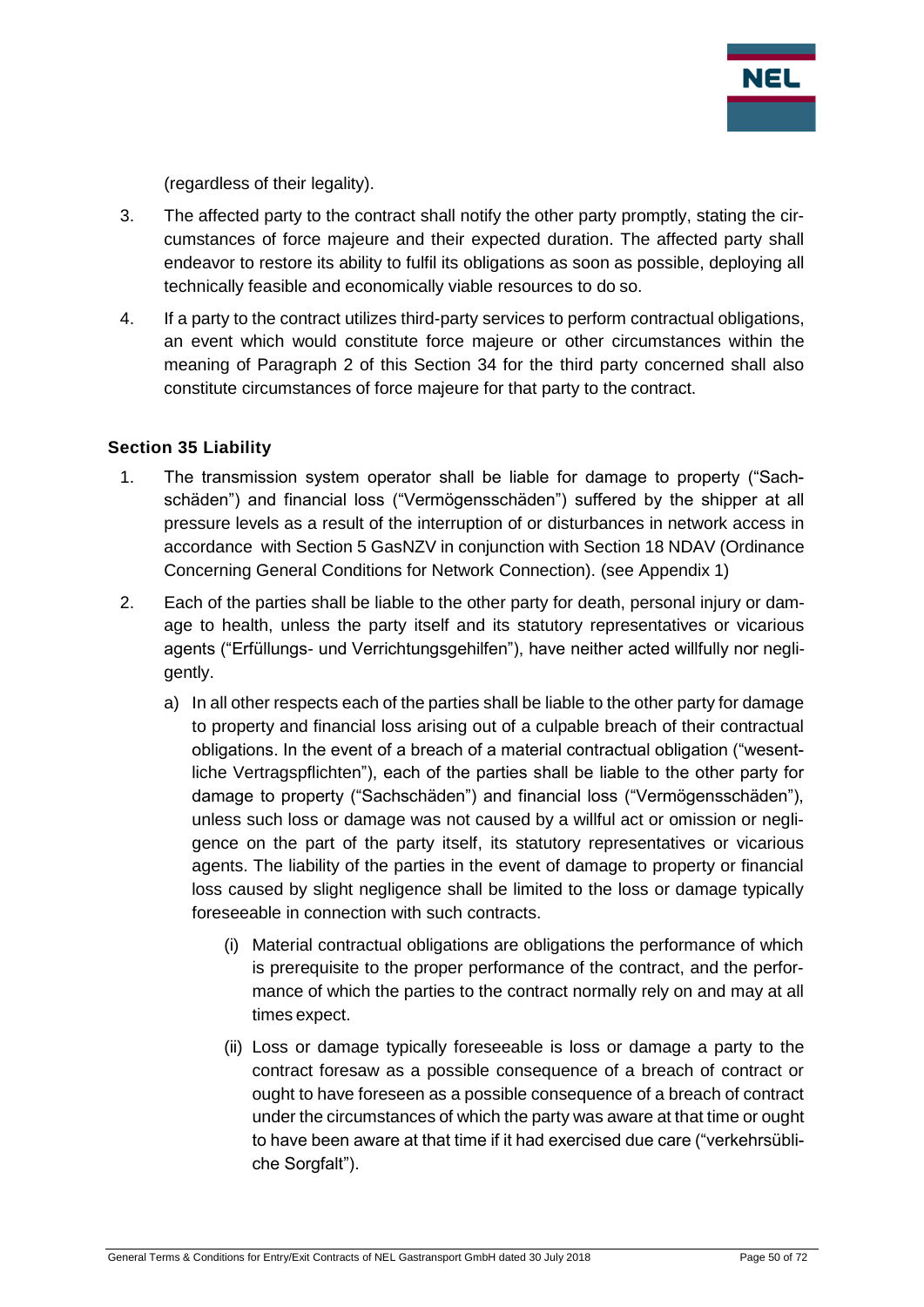

- (iii) It is to be assumed that the typical loss or damage in connection with contracts of this type is EUR 2.5 million for damage to property and EUR 1 million for financial loss.
- b) In the event of a breach of non-material contractual obligations, each of the parties shall be liable to the other party for damage to property and financial loss, unless such loss or damage was not caused by a wilful act or omission or gross negligence on the part of the party itself, its statutory representatives or vicarious agents.
	- (i) In the case of damage to property or financial loss caused by gross negligence, the liability of the parties and their statutory representatives or managing vicarious agents ("Leitende Erfüllungs- und Verrichtungsgehilfen") shall be limited to the loss or damage typically foreseeable in connection with such contracts.
	- (ii) In the case of damage to property caused by gross negligence, the parties' liability for ordinary vicarious agents ("einfache Erfüllungsgehilfen") shall be limited to EUR 1.5 million for damage to property, and EUR 0.5 million for financial loss.
- 3. Section 16 and 16a EnWG shall not be affected. Measures in accordance with Section 16

(2) EnWG shall include, without limitation, action taken to ensure a secure natural gas supply for domestic customers in accordance with Section 53a EnWG.

- 4. The parties' liability under mandatory provisions of the Public Liability Act ("Haftpflichtgesetz") and other laws shall not be affected.
- 5. Paragraphs 1 to 5 of this Section 35 shall also apply to the statutory representatives, employees, vicarious agents of the parties, if and to the extent that these conditions are applicable to the respective party.

## **Section 36 Deposit**

- 1. The transmission system operator may in justified cases require the shipper to pay a reasonable deposit or to make advance payment in accordance with Section 36a for all payment claims arising from the commercial relationship with the shipper. The reasons for any such request for a deposit or advance payment shall be stated to the shipper in text form. If the transmission system operator has requested a deposit from the shipper, the transmission system operator can, if there still is a justified case, at any time request a changeover to advance payment in accordance with Section 36a. In such case, the deposit, if used, shall be refunded without delay upon receipt of the first advance payment.
- 2. Without limitation, the transmission system operator shall be deemed to have reasonable cause for requiring a deposit or advance payment if:
	- a) the shipper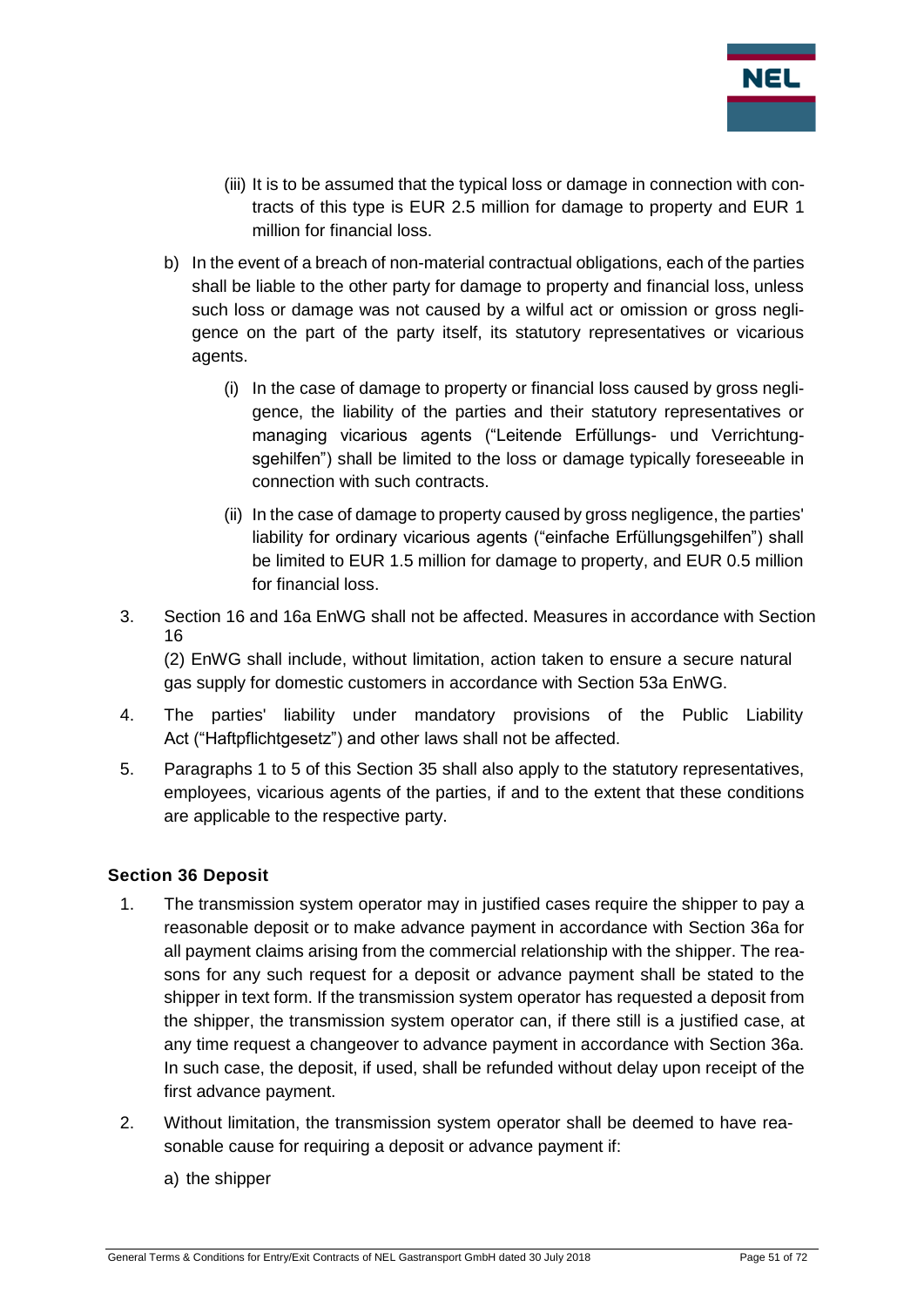

aa) is in arrears with a significant amount, i.e. usually at least 10% of the charge payable by this shipper according to the last invoice or a request for a down-payment, and has failed to make the payment in full upon receipt, after having gone into arrears, of an explicit request for payment in writing threatening withdrawal of the shipper's network access and termination of the shipping contracts or

- bb) has been in arrears twice in twelve months with payments due, or
- b) enforcement measures have been initiated against the shipper for financial claims (Sections 803 - 882a Code of Civil Procedure (ZPO)), unless said financial claims are insignificant
- c) an earlier entry or exit contract between the transmission system operator and the shipper has been terminated effectively in accordance with Section 37 (2), lit. b) within the last 2 years before the signing of this contract, or the permission to use the capacity booking platform has been effectively withdrawn from the shipper during this time.

In addition, the transmission system operator shall be deemed to have reasonable cause for requiring a deposit or advance payment if, according to information obtained from a generally recognised credit agency or rating agency, the shipper does not have an appropriate credit rating.

Without limitation, the shipper's credit rating shall be deemed inappropriate if it fails to meet at least one of the following requirements:

- a Standard & Poor's long-term rating of BBB- or better,
- a Fitch rating of BBB- or better,
- a Moody's long-term rating of Baa3 or better, or,
- a Dun & Bradstreet Risk Indicator 3 or better
- a Creditreform rating (credit index score 2.0) of at least risk class II or better (in accordance with Creditreform Rating Map Germany in the currently valid version or, if risk classes according to Creditreform (credit index score 2.0) are not available for the shipper.

This shall also apply if the shipper does not have a corresponding comparable rating of any other recognized rating agency.

The transmission system operator shall disclose to the shipper in full the data and the essential content of the information obtained that gives the transmission system operator reasonable cause for concern.

The shipper may rebut the claim that it does not have an appropriate credit rating by furnishing appropriate proof of its creditworthiness within 5 business days. Such proof can be submitted e.g. in the form of an auditor's certificate, a confirmation of sufficient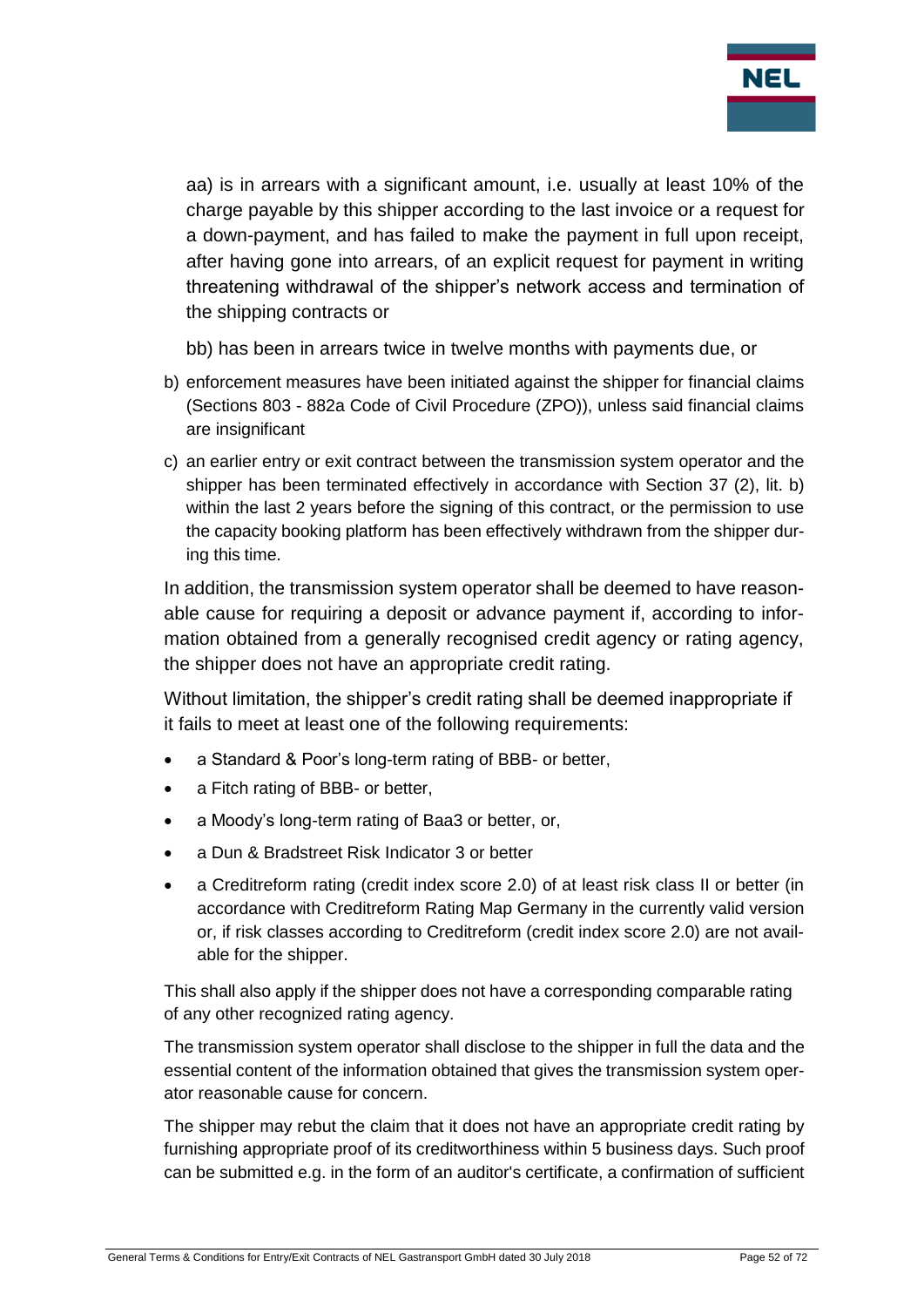

liquidity by a bank authorized to do business in Germany, an up-to-date annual report as well as any other information relevant to the shipper's creditworthiness, as may be required.

- 3. Deposit types include irrevocable, unconditional bank guarantees, irrevocable unconditional corporate guarantees (binding letters of comfort and affiliate guarantees), and irrevocable, unconditional, abstract guarantees of a bank authorised to do business in the Federal Republic of Germany. The type of deposit shall be determined at the discretion of the shipper. The transmission system operator may also accept cash or assignments of receivables.
- 4. The shipper shall provide the deposit to the transmission system operator within 7 business days of the corresponding request.
- 5. The requirements for individual deposit types are as follows:
	- a) Bank securities must be provided in the form of an unconditional, irrevocable and abstract indemnity letter or guarantee of a bank authorized to do business in the Federal Republic of Germany. The bank issuing the deposit shall have a Standard & Poor's long-term rating of A- or better, a Moody's long-term rating of A3 or better, or be part of the German savings and cooperative bank sector.
	- b) For corporate guarantees and indemnity letters, the issuing company providing the deposit shall have
		- a Standard & Poor's long-term rating of BBB- or better,
		- a Fitch rating of BBB-, or better
		- a Moody's long-term rating of Baa3 or better
		- a Dun & Bradstreet credit rating with a Risk Indicator 3 or better,
		- a Creditreform credit index score (credit index score 2.0) of risk class II or better (in accordance with Creditreform Rating Map Germany ain the currently valid version) or, if risk classes according to Creditreform (credit index score 2.0) risk classes are not available for the shipper.

The corporate guarantee or indemnity amount shall not exceed 10% of liable equity capital of the company providing the deposit. The shipper shall document compliance with this requirement to the transmission system operator upon providing the deposit.

- c) Any cash deposit provided shall be deposited to an account specified by the transmission system operator. Interest shall be payable on such amounts at the base rate published by Deutsche Bundesbank on the first bank business day of the month.
- d) The indemnity or guarantee amount shall be payable and shall include a general waiver of the right to insist on prior failed attempt at direct enforcement, waiver of contestability and waiver of offset against claims unless undisputed or upheld by legal judgment. An abstract indemnity or guarantee letter shall be valid for at least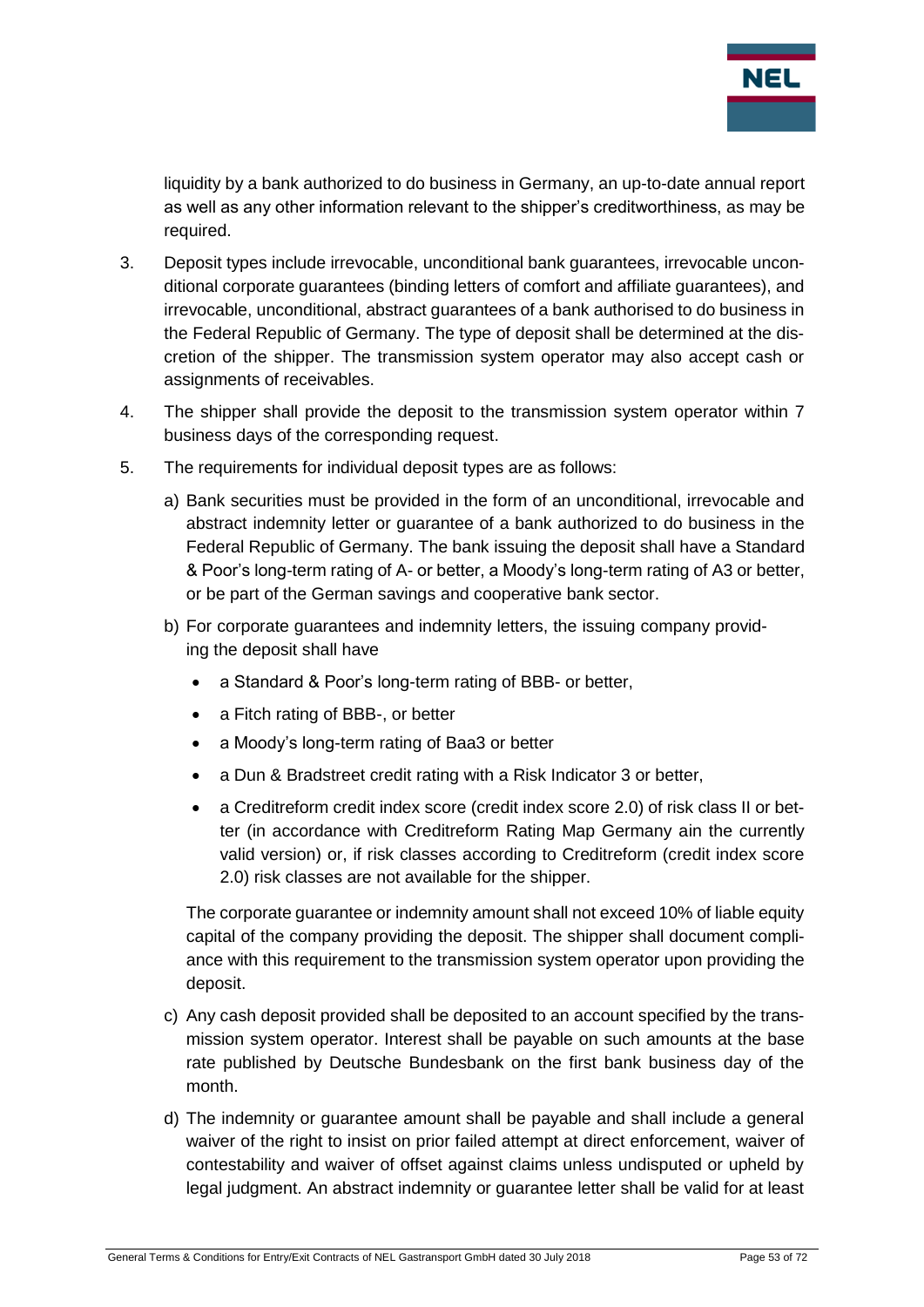

12 calendar months, and shall expire no later than two months after the end of the contract term.

- 6. The deposit amount shall be the higher of the following amounts:
	- a) twice the average monthly capacity charges receivable from the shipper for the past 12 months. If the network use period is less than 12 months, this period shall be used as a basis for calculation of the deposit amount, or
	- b) the capacity charges receivable from the shipper for the two following months.

In deviation from sentence 1 of this Paragraph 6, for a period of 6 months from the moment of admission according to Section 2a (2), the amount of the deposit shall amount to twice the average monthly capacity charges for expected capacity bookings for a period of 12 months. The shipper shall be obligated to provide the transmission system operator with any requested information necessary for this in text form.

- 7. The transmission system operator may restrict the shipper's admission to the capacity booking platform in accordance with Section 2a so that the shipper can only book capacities up to the extent to which the total charge for the capacities requested correspond to the amount of the deposits made. It is possible at any time to adapt the extent of admission after the shipper has previously increased its deposit in accordance with the amended expected capacity.
- 8. The transmission system operator may have recourse to the deposit provided that it has issued a payment due notice for overdue amounts after payment has been delayed and the reasonable deadline set for making payment has not been met. In such a case the transmission system operator may request that another deposit be made under the conditions detailed in Paragraph 8 of this Section 36. The shipper shall make said deposit within 7 days of the request.
- 9. Deposits provided shall be returned promptly in the event that the reasons for the requirement of securities no longer apply. The transmission system operator shall review the reasons justifying the requirement for a deposit or advance payment every six months. During such review, the transmission system operator shall verify whether the deposit amount meets the requirements of Paragraph 6 of this Section 36. In the event that such review reveals that the realizable value of all securities provided exceeds the amount of the applicable value in accordance with Paragraph 6 of this Section 36 temporarily, the transmission system operator shall return the corresponding portion of the deposit. If several deposits have been provided, the transmission system operator may choose at its discretion which deposits to return. In the event that the realizable value of all deposits provided falls below the amount of the applicable value in accordance with Paragraph 7 of this Section 36 by a more than insignificant amount, the transmission system operator may require the shipper to adjust the amount of such securities accordingly.
- 10. The transmission system operator may also return a deposit if the shipper has not booked any capacity 12 months after its admission to the capacity booking platform. At the same time as the deposit is returned, the shipper's right to book capacity or its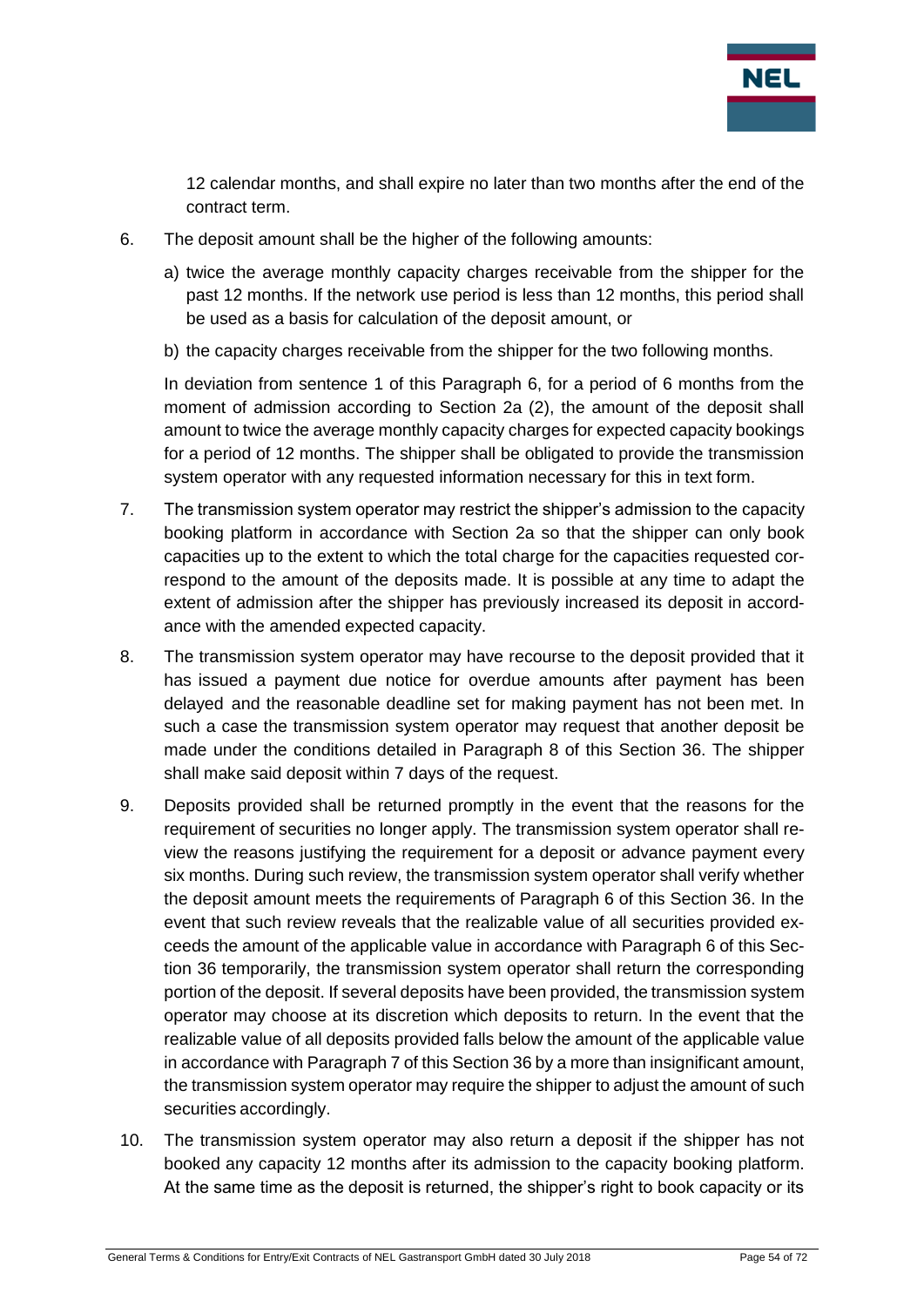

admission to the capacity booking platform will be withdrawn. In this case the transmission system operator shall give the shipper 8 weeks advance notice in text form of the withdrawal of its admission. The deposit will not be returned and admission will not be withdrawn if the shipper appeals in text form within 4 weeks of the advance notice. The period according to sentence 1 begins to run again on receipt of the appeal by the transmission system operator.

### **Section 36a Advance payment**

- 1. The shipper shall be entitled to make an advance payment instead of providing a deposit. To do so, the shipper shall state to the transmission system operator in text form within five business days of the receipt of the request for a deposit by the transmission system operator that it will make an advance payment instead of the deposit.
- 2. If the transmission system operator requests an advance payment in accordance with Section 36, Paragraph 1 or if the shipper avoids providing a requested deposit in accordance 36a, Paragraph 1, the shipper shall be required to make future payments in response to capacity charge requests as advance payments.
- 3. The transmission system operator may request an advance payment once every month, every fortnight or every week.
- 4. The amount of the advance payment shall be determined on the basis of the average monthly capacity charge requests made to the shipper over the past 12 months. If the actual period of use is less than 12 months, said actual period shall be used as a basis for calculating the average monthly capacity charge requests. If the circumstances of a particular case give reason to believe that the actual capacity charge requests are higher or lower than the average capacity charge requests calculated, then this shall be duly taken into account by the transmission system operator when determining the amount of the advance payment. To this end the transmission system operator may ask the shipper to provide a booking forecast, or the shipper may submit a booking forecast. However, the transmission system operator shall not be bound by any such forecast in a given case.
- 5. The transmission system operator shall advise the shipper by the 13<sup>th</sup> business day of the month preceding the month M of the amount of the monthly advance payment and the advance payment to be made according to the selected period. The advance payment shall be made in time so that it is credited to the transmission system operator's account by the last business day of the month preceding the month M, and for advance payments made every two weeks or every week, by the last business day of the week preceding the delivery week. The transmission system operator shall be entitled to request proof from the shipper that the payment order was issued in good time.
- 6. The advance payment shall be offset from the capacity charge requests made by the transmission system operator for the month M in which the payment was made.
- 7. If a particular advance payment does not suffice to cover the charge requests for the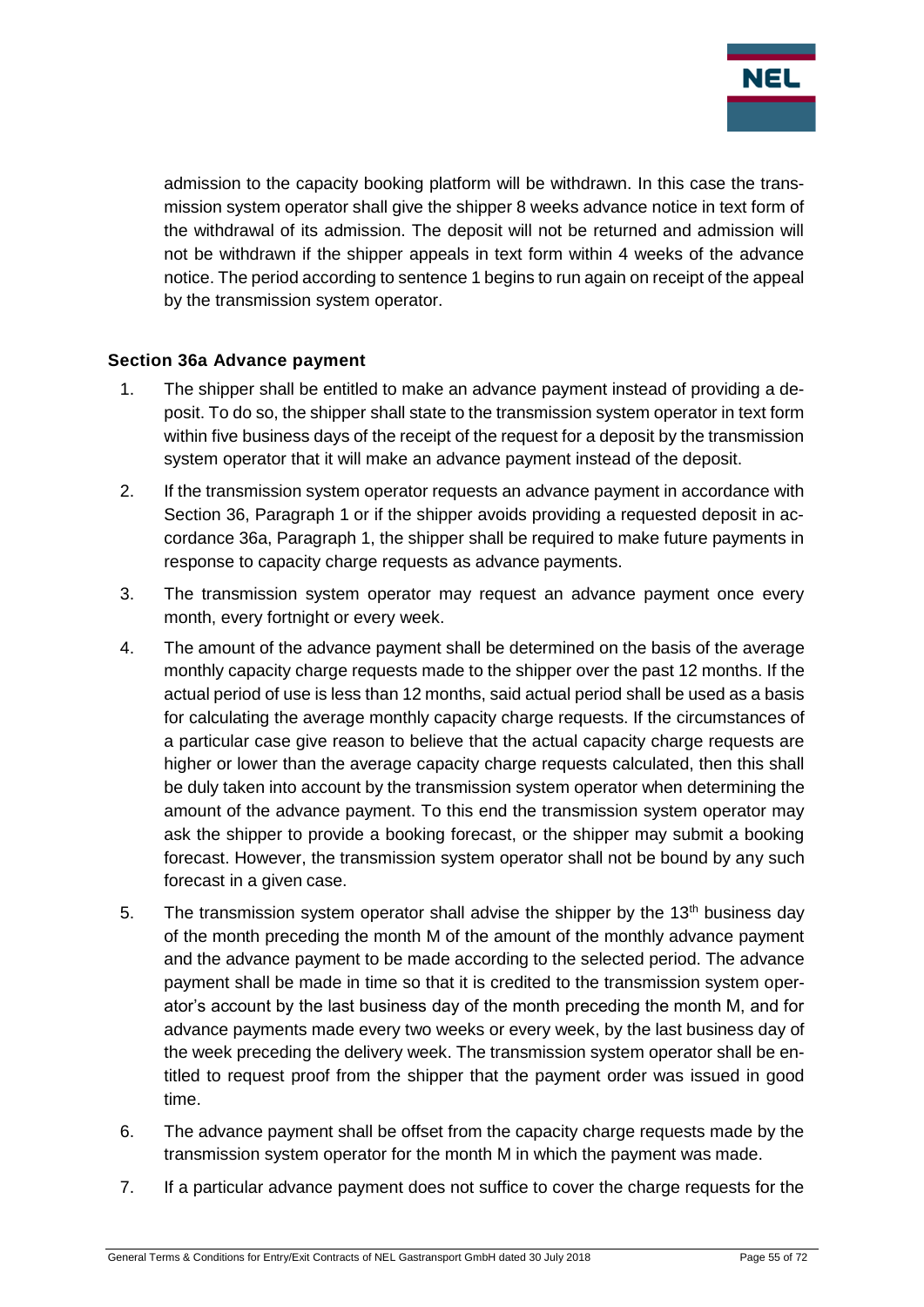

month M in question, the shipper shall pay the difference by the date on which the charges are due and payable in accordance with the transmission system operator's terms and conditions concerning charges and payment If a particular advance payment exceeds the capacity charge request for the month in question, the difference shall be reimbursed to the shipper.

- 8. The transmission system operator may restrict the shipper's admission to the capacity booking platform in accordance with Section 2a so that the shipper can only book capacities up to the extent to which the total charges for the capacities requested correspond to the amount of the advance payment made. It is possible at any time to adjust the scope of admission after the shipper has previously increased its advance payment in accordance with the amended expected capacity.
- 9. The transmission system operator shall check the first time after 6 months of the first advance payment, and then every 6 months thereafter, whether there is reasonable cause for requiring an advance payment as provided for in Section 36 (2). The shipper may request after 18 months at the earliest that the advance payments be stopped, provided there is no longer any reasonable cause for requiring advance payments as provided for in Section 36 (2) above and provided that the shipper's payments over the previous 18 months have been made in full and on time. If it has been established that the conditions requiring advance payments to be made no longer exist, the transmission system operator shall confirm to the shipper that advance payment are no longer required. The duty to make advance payments ends upon receipt of said confirmation.
- 10. The transmission system operator may include additional provisions on payment intervals and due dates in the supplementary terms and conditions. The foregoing shall be without prejudice to the transmission system operator's option to agree upon preliminary invoices as part of the conditions concerning charges and payment.

#### **Section 37 Termination of contract**

- 1. This contract may be terminated with immediate effect for good cause ("wichtiger Grund").
- 2. Without limitation, the following shall be deemed to constitute reasonable cause for the termination of the contract with immediate effect:
	- a) serious, repeated breach of material contractual obligations despite the issue of a notice to desist or
	- b) failure of the shipper to promptly meet its obligation to provide a deposit in accordance with Section 36 or make advance payment in accordance with Section 36a or to pay such deposit or make such advance payment in full.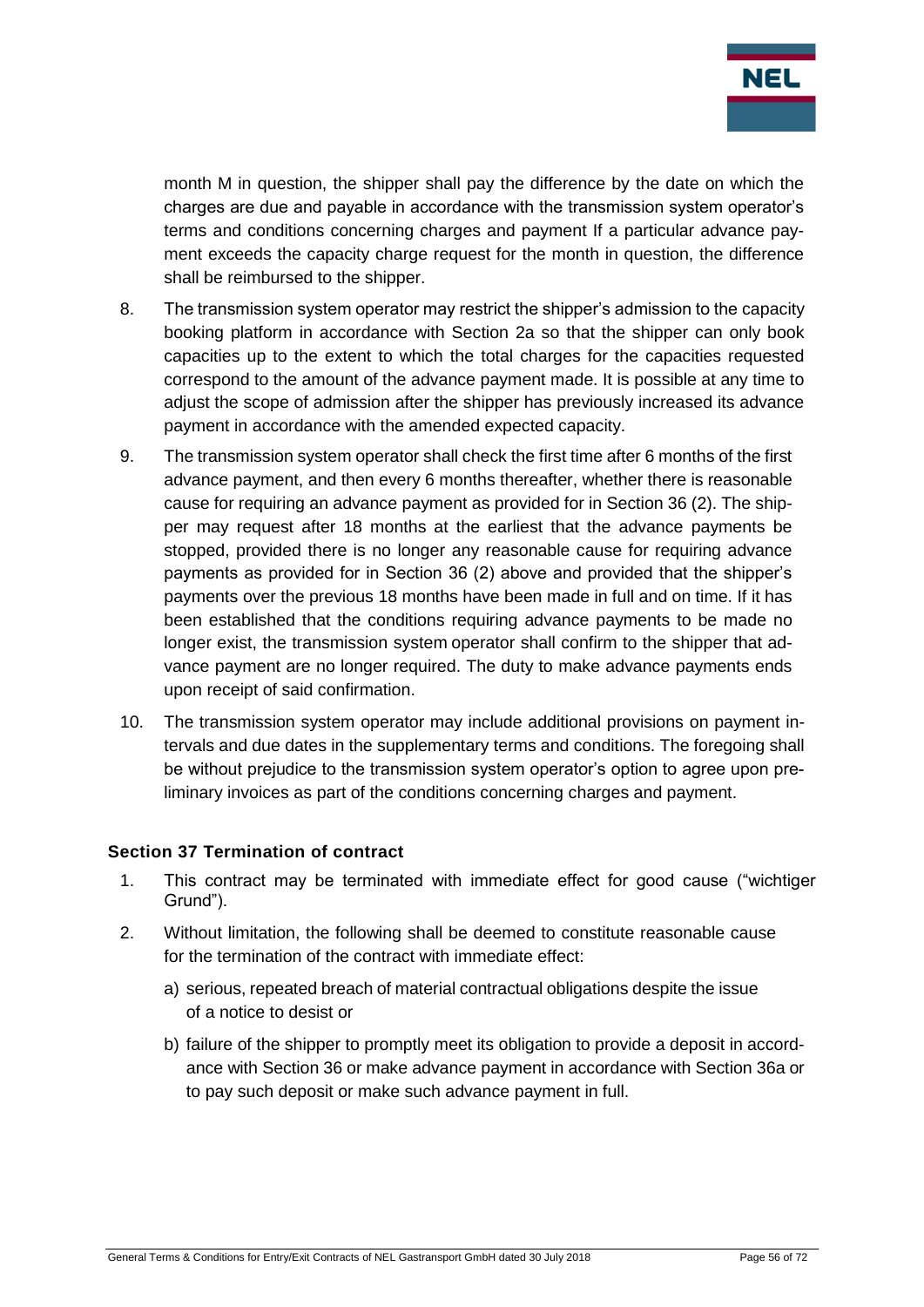

#### **Section 38 Good faith clause**

- 1. Should unforeseen circumstances arise during the term of the contract which have significant technical, economic, commercial or legal impact on the contract and for which there are no provisions in the contract or the standard terms and conditions or which were not taken into consideration upon the conclusion of the contract and should it therefore become unreasonable for either party to remain bound by any of the provisions of the contract, the party affected by any such change shall be entitled to require the other party to amend the provisions of the contract to reflect the changed conditions and to take into account all the commercial, technical and legal effects on the other party.
- 2. The party relying on such circumstances shall set forth and prove the facts of the matter.
- 3. The party concerned shall become entitled to require an amendment of the contract provisions as a result of changes in circumstances upon the date when the party concerned first requests such amendments, except where the party concerned cannot reasonably be expected to have made such request at an earlier date.

#### **Section 39 Confidentiality**

- 1. The parties shall keep the content of the contract and all information obtained thereunder by one party from the other party (hereinafter referred to as "confidential information") confidential and shall not disclose or make available such confidential information to third parties without the prior written consent of the other party, except as provided under Paragraph 2 of this section 39 and Section 33. Each party shall use the confidential information solely for the purpose of performing the respective contract.
- 2. Either party shall be entitled to disclose confidential information obtained from the other party without written consent:
	- a) to an affiliated company which is subject to the same confidentiality obligations as the disclosing party,
	- b) to its representatives, advisors/consultants, banks and insurance companies if and to the extent that such disclosure is required for the proper performance of contractual obligations and prior to making such disclosure such person or company has itself has entered into an obligation to keep the confidential information confidential or is under a statutory obligation of confidentiality by virtue of its profession; or
	- c) to the extent that such confidential information
		- has already been lawfully disclosed to the party receiving such information prior to the date of its receipt from the other party,
		- is already public knowledge or becomes available to the public other than through the act or omission of the obtaining party,
		- is required to be disclosed by a party under applicable law or by a judicial or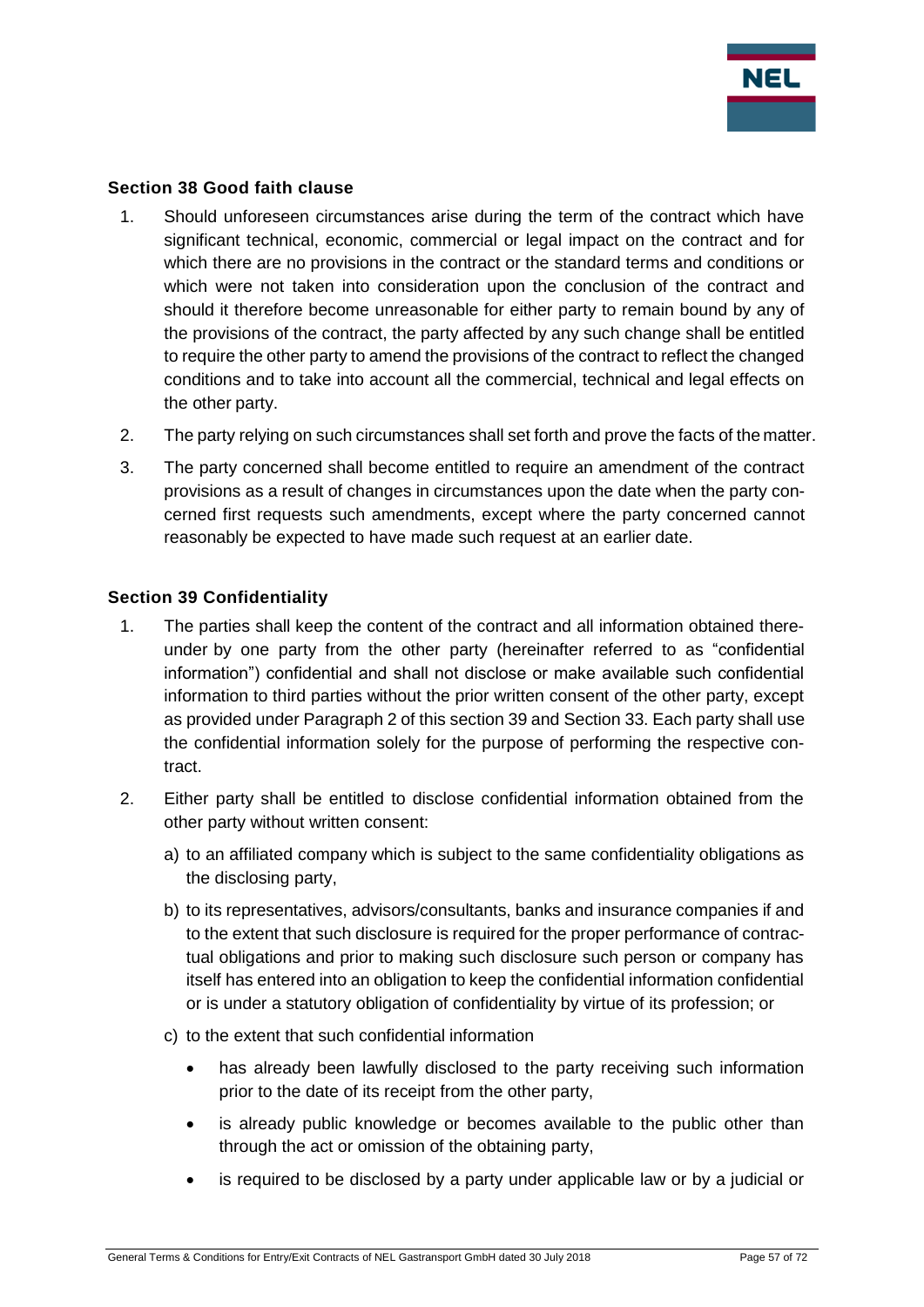

government order, or by a request of a regulatory authority.

- 3. The confidentiality obligation shall end 2 years after expiry of the respective contract.
- 4. Section 6a EnWG shall not be affected.

### **Section 40 Legal succession**

- 1. Subject to Section 19, contractual rights and obligations shall not be assigned whether in whole or in part without the prior written permission of the other party, which permission shall not be withheld except for reasonable cause.
- 2. Assignment of all of the rights and obligations of a party under the contract to an affiliated company as defined by Section 15 Joint Stock Corporation Act (AktG) shall not require the prior permission but only the written notification of the other party.

#### **Section 41 Contract amendments**

- 1. The transmission system operator may amend the general terms and conditions outlined in this contract for the future if
	- a) change is required in order to comply with applicable laws, regulations or legally binding orders by national or international courts or authorities – including without limitation determinations and related announcements of the Federal Network Agency – or to comply with generally approved technical standards; this also covers relevant common network operating tools (including Business Requirements Specification) according to Article 8 (3a) of Regulation (EC) No. 715/2009its. Or
	- b) in the event that the transmission system operator has a justified interest in changes to the contractual arrangements for network access. Without limitation, the transmission system operator shall be deemed to have such a justified interest if the changes are in connection with the issue of standardized entry and exit contracts in accordance with Section 3 (3) GasNZV.
- 2. The transmission system operator shall give the shipper two months' advance notice of any such amended terms and conditions of the contract in text form and publish the amended terms and conditions of the contract on its website. In justified cases, the transmission system operator may deviate from said notice period of two months, but the notice period should in any case not be less than 15 business days. Without limitation, a justified case shall be deemed to exist if a change pursuant to Paragraph 1, lit. (a) of this Section 41 is required Amendments to the terms and conditions of this contract shall be deemed to have been accepted by the shipper unless the shipper terminates the contract within 30 days of the receipt of notification thereof, with said termination taking effect from the time the amendments to the terms and conditions of this contract become effective. The termination notice period shall be reduced to an appropriate period if the transmission system operator deviates from said notice period of two months pursuant to Paragraph 2, sentences 2 and 3. No compensation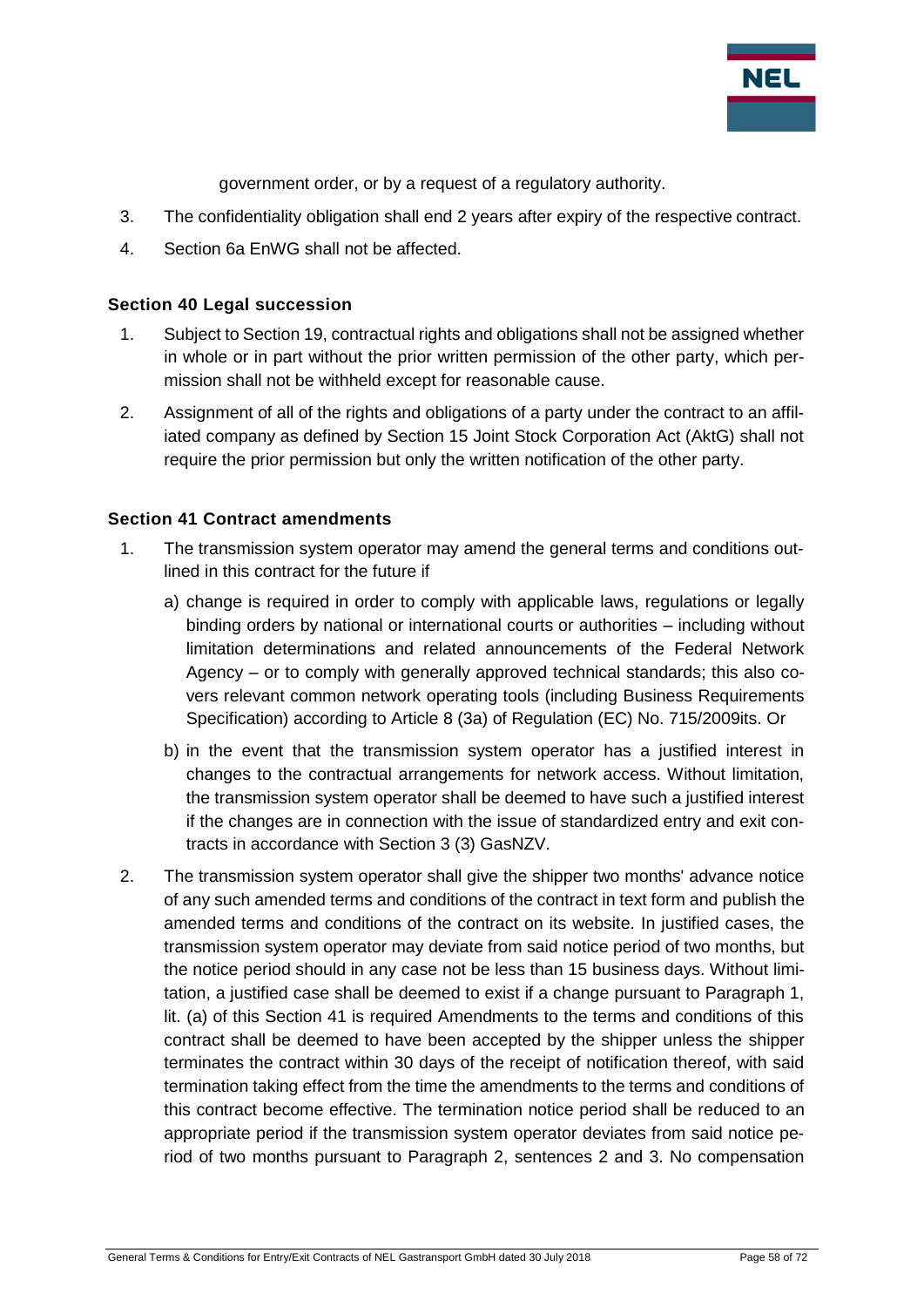

shall be payable to the shipper. The shipper shall not be entitled to terminate the contract if the amendment concerned does not represent any or any significant commercial or financial disadvantage to the shipper. In the event that the shipper considers that any such amendment would represent significant financial disadvantage to the shipper, the shipper shall submit evidence of such disadvantage. The transmission system operator shall notify the shipper of the start of the termination notice period, and in the case described in Paragraph 2, sentence 5, of a reduced period, and of the fact that the amended contract terms and conditions will be deemed to have been accepted by the shipper in the event that the shipper does not terminate the contract.

3. Adjustments of charges shall be subject to Section 25.

### **Section 42 Severability**

- 1. If any provision of this contract or the appendices hereto is or becomes ineffective or inoperable, the other provisions of this contract or appendices hereto shall remain in full force and effect.
- 2. The parties shall replace any ineffective or inoperable provision by a provision with as near as reasonably possible the commercial and financial effect intended by the provision so replaced. This shall apply mutatis mutandis to matters not provided for in the contract.

#### **Section 43 Text form**

Any amendment to or termination of a contract shall not be effective unless made in text form. The same shall apply to any waiver of the requirement for amendments or terminations to be made in text form.

#### **Section 44 Venue for disputes and applicable law**

- 1. Any disputes arising between the parties out of or in connection with the contract shall be submitted to the courts of ordinary jurisdiction.
- 2. The venue for disputes shall be the place where the transmission system operator has its registered office.
- 3. The contract shall be governed by and construed and interpreted in accordance with German law to the exclusion of interstate conflict of law rules shall not apply as long as these are not mandatory law. The UN Convention on Contracts for the International Sale of Goods shall not apply.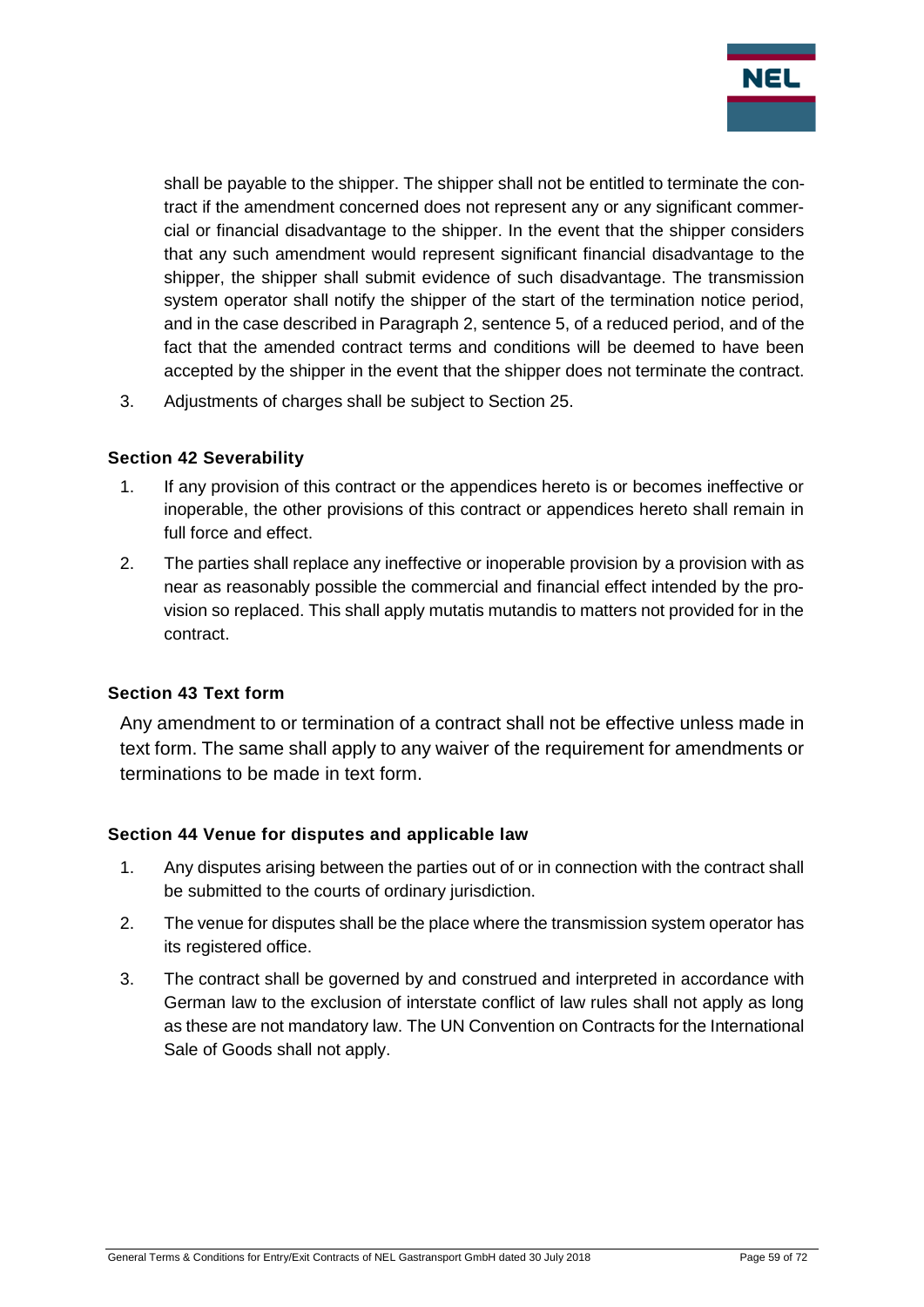

### **Section 45 List of appendices**

The following appendix shall constitute an integral part of this contract:

- Appendix 1 Section 18 NDAV
- Appendix 2 Supplementary Terms & Conditions of NEL Gastransport GmbH
- Appendix 3 Supplementary Terms & Conditions of Business of NEL Gastransport GmbH for allocating new technical capacities as of 6 March 2017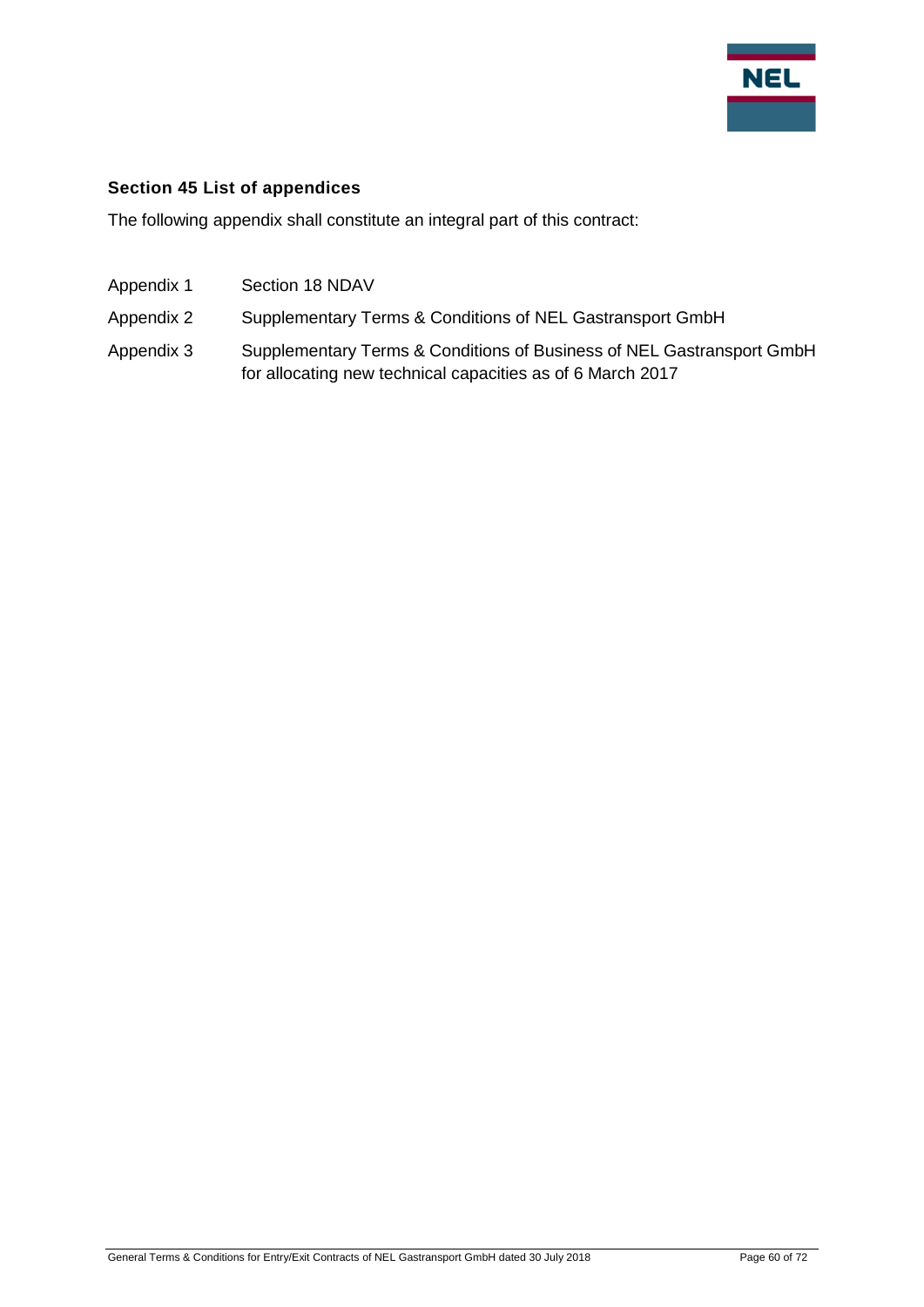

# **Appendix GTC 1: § 18 Low Pressure Connection Ordinance (Niederdruckanschlussverordnung / NDAV)**

- 1. To the extent the network operator is liable due to contract, connection usage relation or tortious acts for damages suffered by the shipper due to interruptions or irregularities of the connection usage and default of the company or its vicarious agents or servants is required
	- a. regarding financial loss willful misconduct or gross negligence shall be assumed subject to refutation,
	- b. regarding damages to property willful misconduct or negligence shall be assumed subject to refutation.

In case of financial loss pursuant to sentence 1 number 1 liability due to other negligence shall be excluded.

- 2. Liability of the network operator for damages to property towards its connection users caused neither by willful misconduct nor gross negligence shall be respectively limited to 5.000 Euro. Liability for damages to property not caused by willful misconduct shall per damaging event be limited to
	- a. 2,5 million Euro in case of up to 25.000 connection users connected to its own network;
	- b. 10 million Euro in case of 25.001 to 100.000 connection users connected to its own network;
	- c. 20 million Euro in case of 100.001 to 200.000 connection users connected to its own network;
	- d. 30 million Euro in case of 200.001 to one million connection users connected to its own network;
	- e. 40 million Euro in case of more than one million connection users connected to its own network.

Damages of connection users connected to mid and high pressure shall be implied in the aforementioned limits.

3. Paragraph 1 and 2 shall also apply to connection users' claims in tort against third-party network operators in terms of § 3 number 27 Energy Industrial Act. Liability of third-party network operators in terms of § 3 number 27 Energy Industrial Act shall totalling be limited per damaging event to three times the maximum amounts it is liable towards its own connection users in accordance to paragraph 2 sentence 2. If the third-party network operator has no own connection users connected to its network in terms of this Ordinance, the liability shall totalling be limited to  $\epsilon$  200 million. Damage claims of costumers who are not covered by this Ordinance and which are claimed against the third party due to tort may be regarded for the maximum amounts pursuant to sentences 2 and 3 if case by case these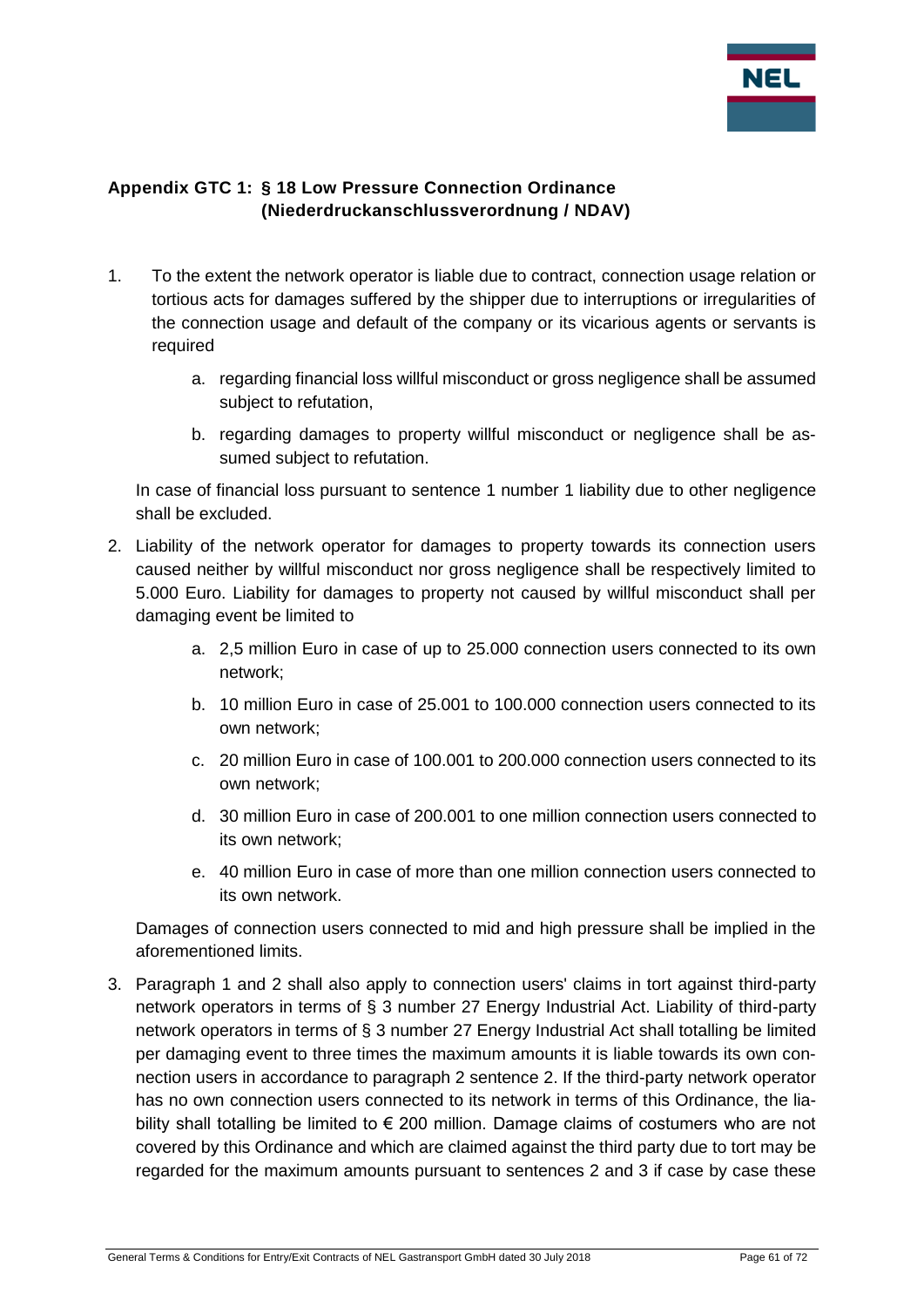

claims are limited in accordance with paragraph 2 sentence 1. At request the network operator shall be obliged to inform its connection users about the facts related to the damaging caused by a third-party network operators in terms of § 3 number 27 Energy Industrial Act to the extent the facts are known to it or can be cleared up by it using reasonable effort and its knowledge is necessary to claim for damages.

- 4. Liability for financial loss of the network operator to whose network the connection user is connected, or of a third-party network operator to whom the connection user claims for damages, caused by gross negligence shall be respectively limited towards its connection users to 5.000 Euro and per damaging event to 20% of the maximum amounts listed under paragraph 2 sentence 2 and paragraph 3 sentence 2 and 3. Paragraph 2 sentence 3 and paragraph 3 sentence 1, 4 and 5 shall apply accordingly.
- 5. If the sum of individual damage claims exceeds the respective limit, the damage claim shall be proportionately reduced in relation of the sum of all damage claims to the respective limit. If costumers who are not covered by this Ordinance are regarded for the maximum amounts in accordance with paragraph 2 sentence 2 or paragraph 3 sentence 4 in connection with paragraph 4 respectively, such customer shall be regarded with respect to the reduction in accordance with sentence 1. In case of claims pursuant to paragraph 3 the quota of damaging claims may not exceed the quota of customers of the third-party network operator.
- 6. Claims for damages below 30 Euro neither caused by willful misconduct nor by gross negligence shall be precluded.
- 7. The aggrieved connection user shall inform the network operator or if it is certain the company liable to pay compensation about the damage.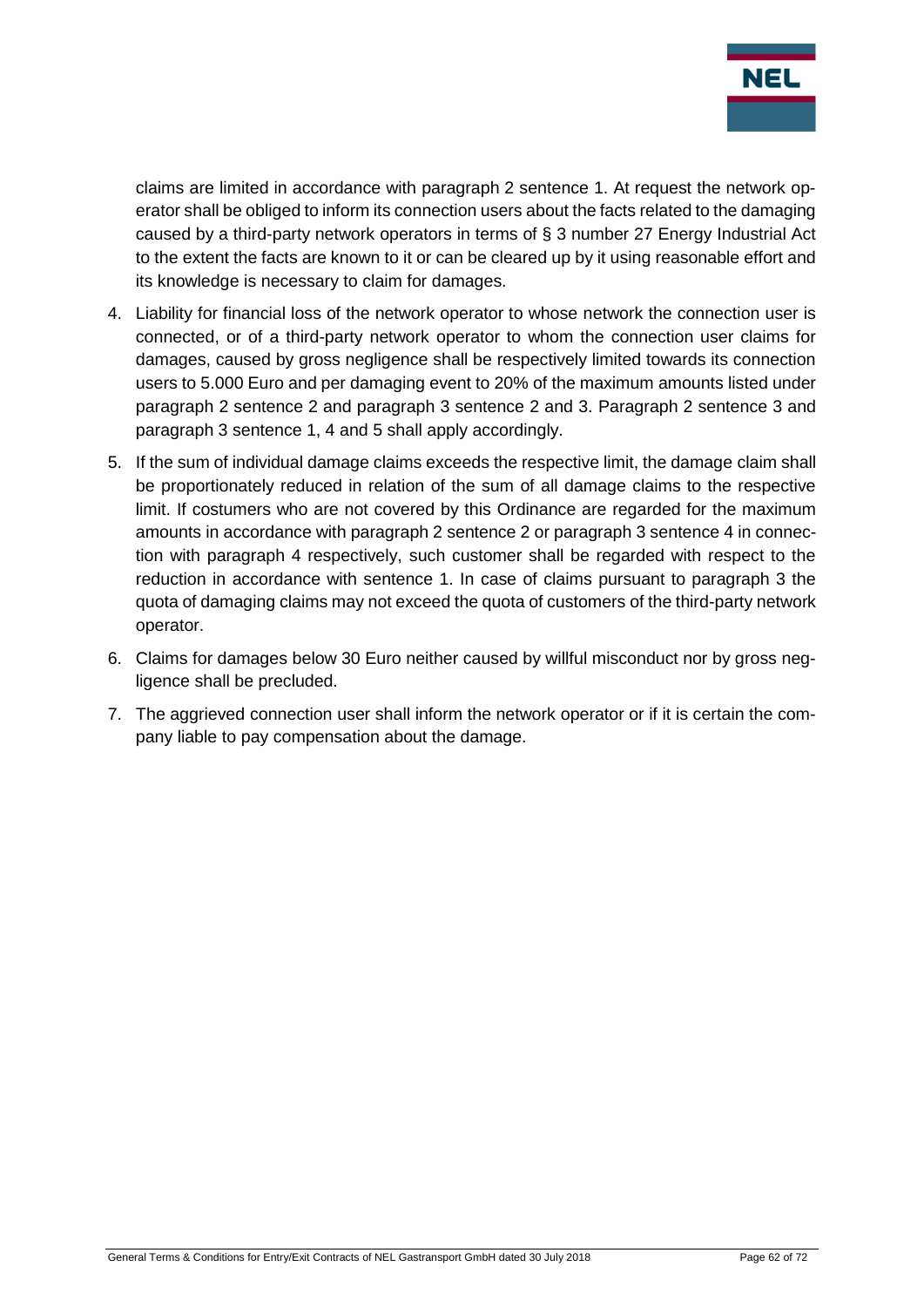

### **Appendix GTC 2: Supplementary Terms & Conditions of NEL Gastransport GmbH**

The supplementary Terms & Conditions supplement the GTC of NEL Gastransport GmbH (NGT) dated 30 July 2018.

#### **Section 1 Dynamically Allocable Capacity**

- (1) In addition to the capacity products pursuant to Section 9 (1) GTC NGT shall also offer dynamically allocable capacities. NGT publishes on its website a list of all network points at which NGT shall make available a dynamically allocable entry capacity or dynamically allocable exit capacity available.
- (2) The dynamically allocable entry capacity shall enable network access on a firm basis from the booked entry point up to one or more agreed exit points. The energy quantity in kWh of the gas injected and withdrawn at the network points defined in accordance with sentence 1 must be the same in each hour. Where the shipper withdraws quantities at exit points other than those defined or at variance with the provision in sentence 2 (hereinafter referred to as "Variance"), the dynamically allocable entry capacity in the amount of the Variance may be used solely on an interruptible basis. The Variance shall be calculated in each balancing group or sub-balancing account. Consequently, a firm usage of dynamically allocable entry capacity can only then be ensured, when the dynamically allocable entry capacity will be included in the same balancing group or sub-balancing account as the capacity at the agreed exit points.
- (3) The dynamically allocable exit capacity shall enable network access on a firm basis from one or more agreed entry points up to the booked exit point. The energy quantity in kWh of the gas injected and withdrawn at the network points defined in accordance with sentence 1 must be the same in each hour. Where the shipper withdraws quantities at exit points other than those defined or at variance with the provision in sentence 2 (hereinafter referred to as "Variance"), the dynamically allocable exit capacity in the amount of the Variance may be used solely on an interruptible basis. The Variance shall be calculated in each balancing group or sub-balancing account. Consequently, a firm usage of dynamically allocable exit capacity can only then be ensured, when the dynamically allocable exit capacity will be included in the same balancing group or sub-balancing account as the capacity at the agreed entry points

#### **Section 2 Allocation Procedure**

NGT shall upon request provide information about the allocation procedure in accordance to section 22 (1) and (3) GTC.

#### **Section 3 Usage of IT-portals**

As a service NGT offers the opportunity to use IT-portals, for example for management of nominations or for data administration. The terms of service shall be agreed upon registration or activation.

#### **Section 4 Invoicing and Payment**

(1) Booked entry and exit capacity shall be invoiced in advance in monthly instalments, at prices in accordance with NGT price list. Entry and exit capacity which has been booked after invoicing in accordance with sentence 1 shall be settled separately ex- post. The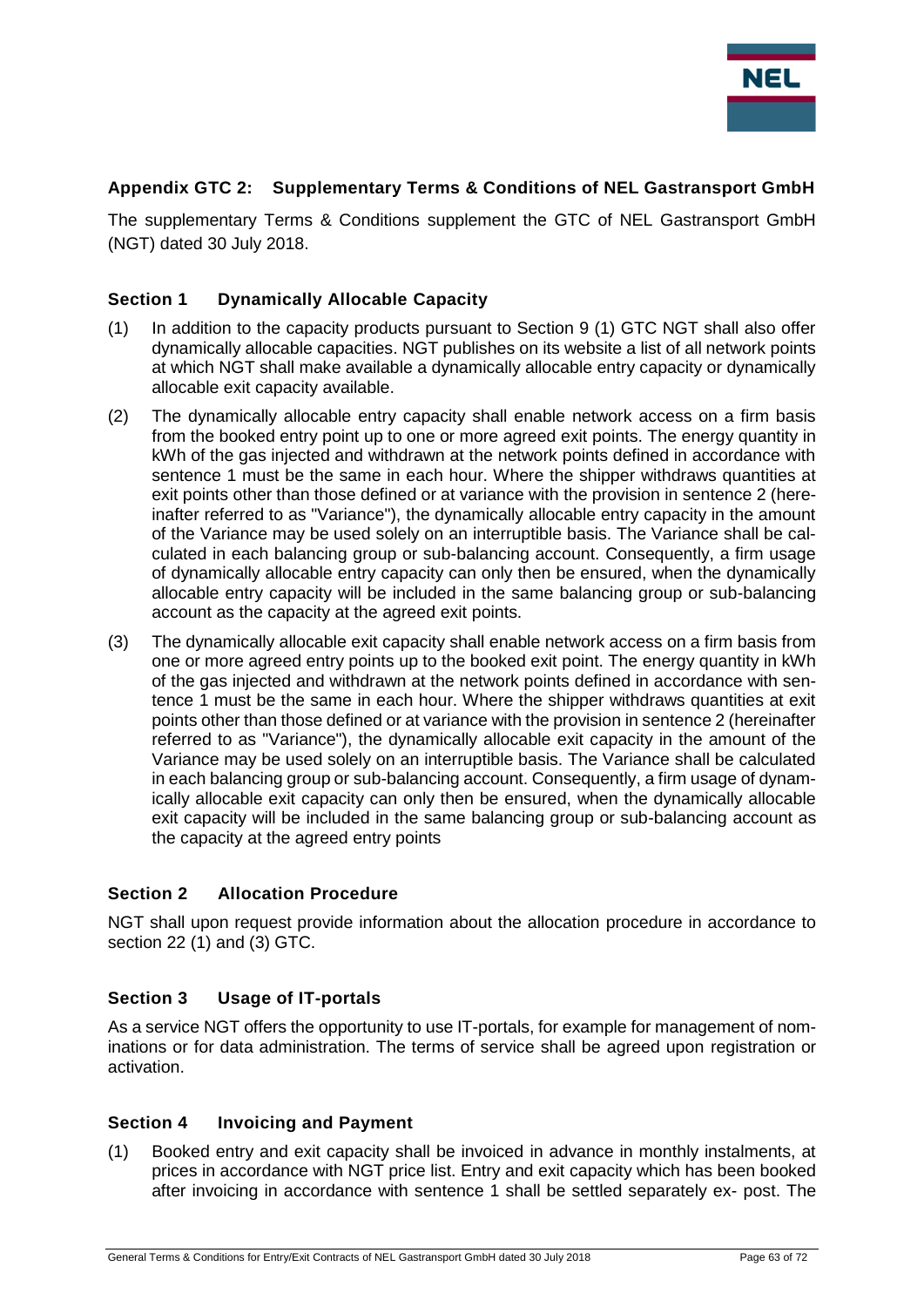

shipper shall make said payments by the tenth  $(10<sup>th</sup>)$  working day following receipt of the invoice.

- (2) The contractual penalty for capacity overrun, as set out in NGT Price List, shall be billed on a monthly basis in arrears. The shipper shall make said payments by the tenth  $(10<sup>th</sup>)$ working day following receipt of the invoice.
- (3) The place of performance for payments shall be the administrative headquarters of NGT. Payment shall be deemed to have been made in a timely manner if the invoice amount is irrevocably credited to an account of NGT within the deadlines specified in this section.

#### **Section 5 Over-nomination without capacity inclusion**

- (1) In addition to section 13d (3) GTC, an interruptible within-day entry/exit contract via overnomination shall also be concluded, even though no booked capacities have been included in the balancing group or sub-balancing account. In this case the entry/exit contract shall be concluded with the shipper who is also the balancing group manager of the balancing group or sub-balancing account which was over-nominated. The entry/exit contract according to Sentence 1 for the following Gas Day shall only be concluded, if the over-nomination is processed after 18:30 hours.
- (2) Pursuant to section 13d (2) last sentence NGT shall inform the shipper about booking interruptible within-day capacity via over-nomination by e-mail.
- (3) Pursuant to section 36 (7) GTC and section 36a (8) GTC NGT shall be entitled to allow booking interruptible within-day capacity via over-nomination only up to the extent to which the total charge for the capacities requested, correspond to the amount of the deposits according to section 36 GTC or the advanced payment according to section 36a GTC made.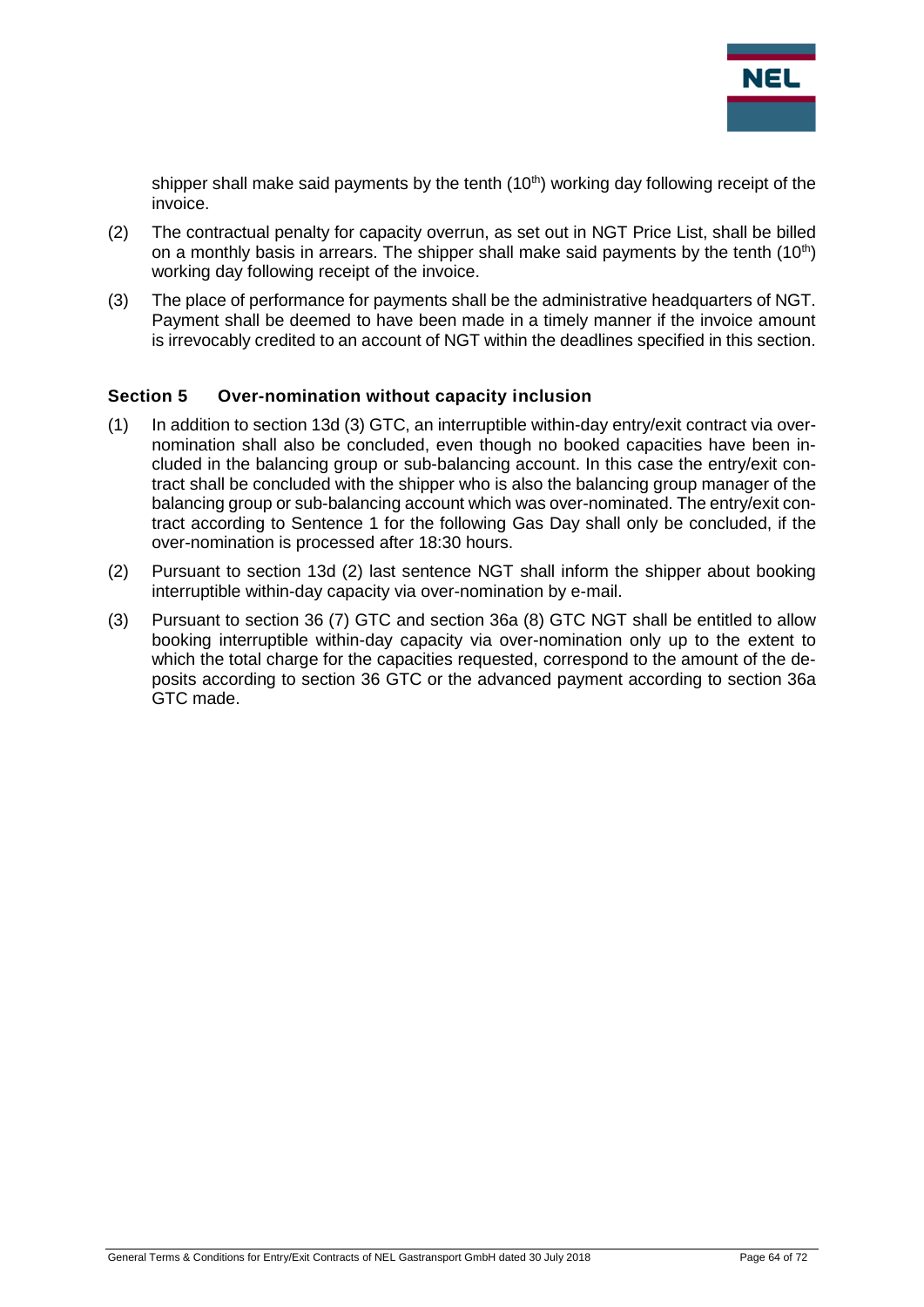

# **Appendix GTC 3: Supplementary Terms & Conditions of Business of NEL Gastransport GmbH for allocating new technical capacities as of 06 March 2017**

These Supplementary Terms and Conditions of Business define provisions that supplement or differ from the General Terms and Conditions of Service of NEL Gastransport GmbH ("transmission system operator") in the version dated 30 July 2018 governing new technical capacities at the cross border points listed in Annex 1 of these Supplementary Terms and Conditions of Business in accordance with Article 2 Section 3 of Commission Regulation (EU) No. 984/2013 of 14 October 2013 establishing a Network Code on Capacity Allocation Mechanisms in Gas Transmission Systems and supplementing Regulation (EC) No 715/2009 of the European Parliament and of the Council, in the version applicable on October 1, 2016.

## **Article 1 General, scope**

- 1. In addition to the procedure for the Network Development Plan Gas 2016, the transmission system operators GASCADE Gastransport GmbH ("GASCADE"), Gasunie Deutschland Transport Services GmbH ("Gasunie") and ONTRAS Gastransport GmbH ("ONTRAS") jointly carried out a market survey from 21 August until 16 October 2015 under the name "more capacity" to determine the need for new transport capacities for high calorific natural gas at the boundaries of the GASPOOL market area. The aim of the market survey was to be able to estimate the future need for new cross-market-area transport capacities as early and as realistically as possible. Fluxys Deutschland GmbH has been involved in the "more capacity" project since April 2016; NEL Gastransport GmbH ("NGT") has also been involved in it since July 2016. Offering levels have been derived from the non-binding demand for cross-market-area capacities determined on the basis of the survey. The new technical capacities determined in the above manner are to be allocated in capacity auctions.
- 2. The new technical capacities will not exist at the time the capacity auctions are held, and the transmission system operator has not made a final decision on network expansion measures to create the new technical capacities (hereinafter referred to as "network expansion"). Creation of the new technical capacities depends in particular on all necessary permissions for network expansion and operation of the network being obtained, as well as on the regulatory framework and the permissions required in this regard. In view of the above, Article 2 Sections 3 and 4 of the current version of the cooperation agreement and Article 1 Section 5 of the transmission system operator's General Terms and Conditions of Service specify that the transmission system operators can conclude in their Supplementary Terms and Conditions of Business arrangements for new technical capacities which supplement or differ from their General Terms and Conditions of Service.
- 3. As long as no provisions that supplement or differ from the General Terms and Conditions of Service are concluded in these Supplementary Terms and Conditions of Business, the General Terms and Conditions of Service of the transmission system operator shall otherwise apply to new technical capacities.
- 4. Definitions:
	- a. New technical capacities: New technical capacities at cross border points in accordance with Article 2 Section 3 of Commission Regulation (EU) No 984/2013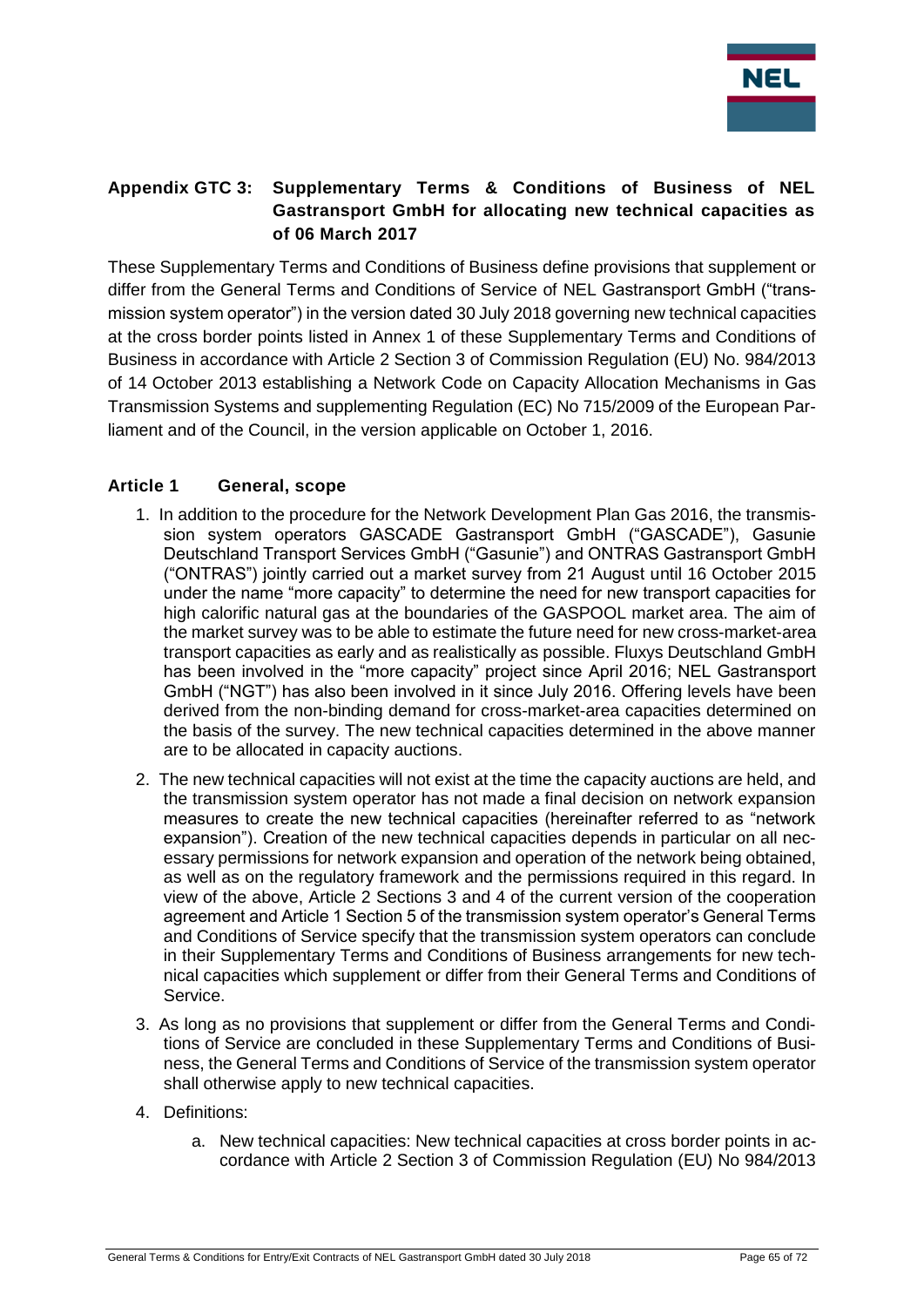

of 14 October 2013 establishing a Network Code on Capacity Allocation Mechanisms in Gas Transmission Systems and supplementing Regulation (EC) No 715/2009 of the European Parliament and of the Council, in the version applicable on 1 October 2016 ("NC CAM").

- b. Existing capacities: Available capacities in accordance with Article 2 Section 1 No. 20 of Regulation (EC) No 715/2009 of the European Parliament and of the Council of 13 July 2009 on conditions for access to the natural gas transmission networks and repealing Regulation (EC) No 1775/2005 at the time of the 2017 annual auction, not including the new technical capacities.
- c. Performance period of the entry or exit contract: The period of time for which the contractual rights and obligations of the transmission system operator and the transport customer apply in accordance with Articles 3 and 4 of the transmission system operator's General Terms and Conditions of Service.

### **Article 2 Marketing horizon**

- 1. New technical capacities shall be offered for a period of up to 25 years as of the anticipated commissioning of the underlying network expansion measures.
- 2. In deviation from Article 2 Section 1, new technical capacities shall be offered at cross border points in accordance with Article 11 NC CAM to the extent that a bundled capacity product is formed with the new technical capacities and this product does not represent a new technical capacity in accordance with Article 2 Section 3 NC CAM on the part of the neighboring transmission system operator.

#### **Article 3 Conclusion of contracts**

- 1. The entry or exit contract relating to new technical capacities between the transport customer and the transmission system operator shall be formed by allocation of the capacities in accordance with Article 1 Section 2 of the transmission system operator's General Terms and Conditions of Service. Subject to the provisions in Section 3 of this Article 3 and contrary to Article 1 Section 2 of the transmission system operator's General Terms and Conditions of Service, the entry or exit contract shall be fully effective subject to the condition precedent that the following conditions a) to e) are met cumulatively:
	- a. Upon completion of the respective auctions for new technical capacities on the primary capacity platform, all offered standard capacity products of the existing capacities with an equivalent or higher quality at the cross border points have been marketed across the transmission system operators in the respective flow direction (existing capacities are booked out with priority). The existing capacities of OPAL Gastransport GmbH shall be exempt from booking out with priority.
	- b. As part of an economic assessment based on the entry and exit contracts concluded subject to the condition precedent, the transmission system operator has determined that the measures to create new technical capacities for an offering level are cost-effective.
	- c. All necessary regulatory permissions for capacity allocation for the new technical capacities have been obtained.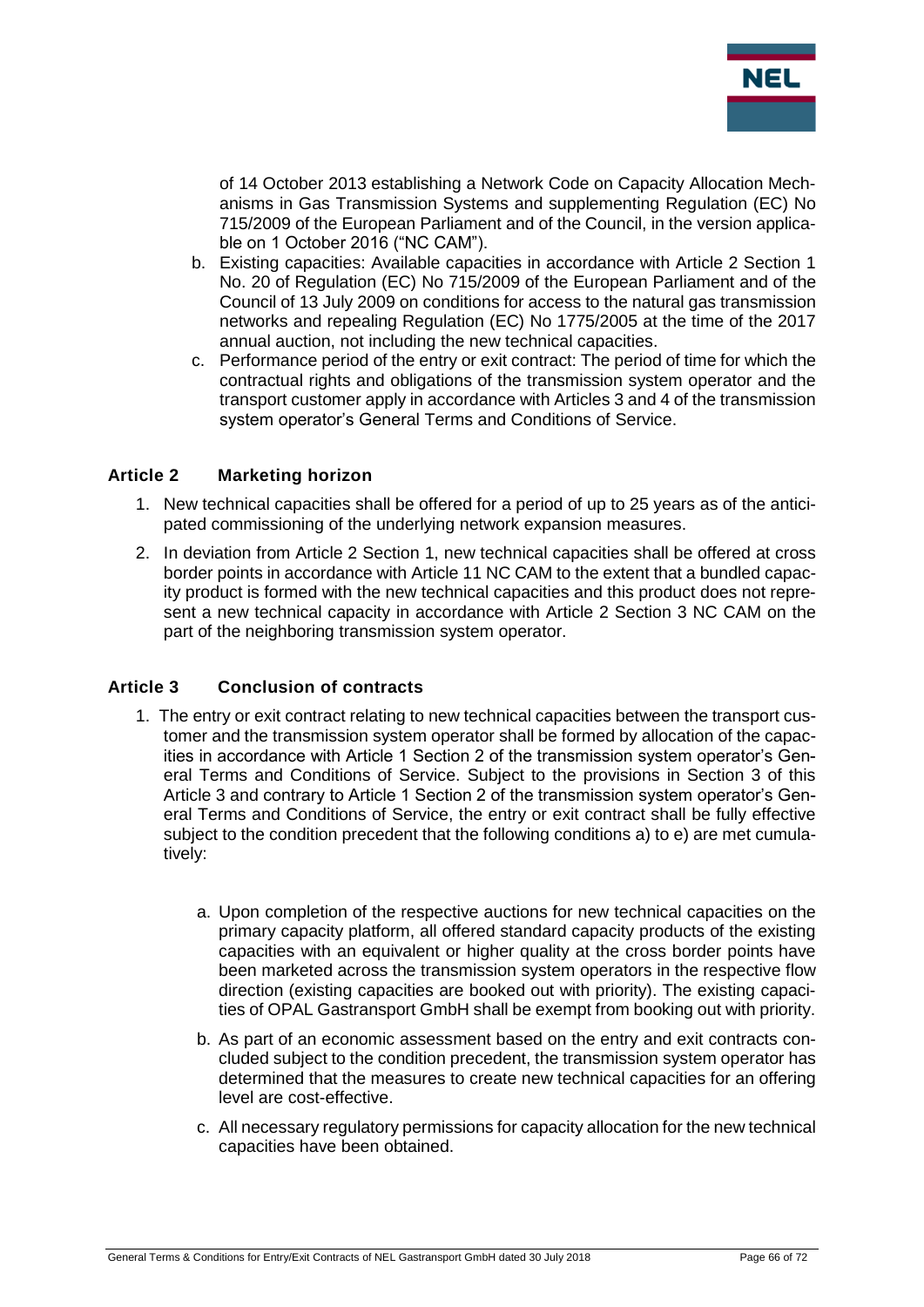

- d. The costs of the expansion measures required for creating the new technical capacities have been acknowledged by the regulatory authorities.
- e. The transmission system operator's management has agreed to expansion of the network. Management shall not deny this consent arbitrarily or for irrelevant reasons.
- 2. If one or more of the conditions in Section 1 a) to e) of this Article 3 are not met by 30 June 2019 or the entry or exit contract has not been declared fully effective by the transmission system operator in accordance with Article 3, they shall be regarded as not having occurred and the entry or exit contract shall become definitively ineffective.
- 3. Regardless of the occurrence or non-occurrence of one or more conditions in accordance with Section 1 a) to e) of this Article 3, the transmission system operator shall be authorized at any time to decide by 30 June 2019 that the entry or exit contract shall be fully effective.
- 4. The transmission system operator shall give the transport customer written notice of the occurrence or non-occurrence of the conditions in accordance with Section 1 a) to e) or in accordance with Section 3 of this Article 3. With regard to the conditions in Section 1 a), the information shall be provided no later than 30 June 2017, with regard to Section 1 b), the information shall be provided no later than 28 February 2018, with regard to Section 1 c), the information shall be provided no later than 31 August 2017, and with regard to Section 1 d) and Section 1 e), the information shall be provided no later than 30 June 2019.
- 5. The transmission system operator shall give the transport customer written notice that the entry or exit contract is fully effective immediately after the occurrence of the conditions in accordance with Section 1 a) to e) of this Article 3 or in accordance with Section 3 of this Article 3.
- 6. If one or more conditions in accordance with Section 1 a) to e) of this Article 3 do not occur or the transmission system operator exercises its special right of termination in accordance with Article 7 Section 1, all and any claims for liability against the transmission system operator shall be excluded.
- 7. The capacity allocation of the auctions shall be published by the transmission system operator in aggregated form after the end of the auctions, taking into account the need to keep business and trade secrets confidential. Transport customers who take part in the capacity auctions shall receive separate confirmations of the respective capacity allocation of the capacity auctions from the transmission system operator.

#### **Article 4 Auction process**

- 1. New technical capacities shall be marketed in accordance with the terms and conditions of business of the primary capacity platform. The terms and conditions of business shall be published by the platform operator on its website.
- 2. As part of the auctions on the primary capacity platform, multiple auctions per cross border point for similar capacity products can be held simultaneously for new technical capacities in order to present multiple offering levels. Without prejudice to the provisions in Article 3, only the entry or exit contract that corresponds to the highest offering level for which the transmission system operator has determined the cost-effectiveness of the expansion measure in accordance with Article 3 Section 1 b) shall become effective. The transmission system operator shall cancel the other allocations by giving the transport customer written notice.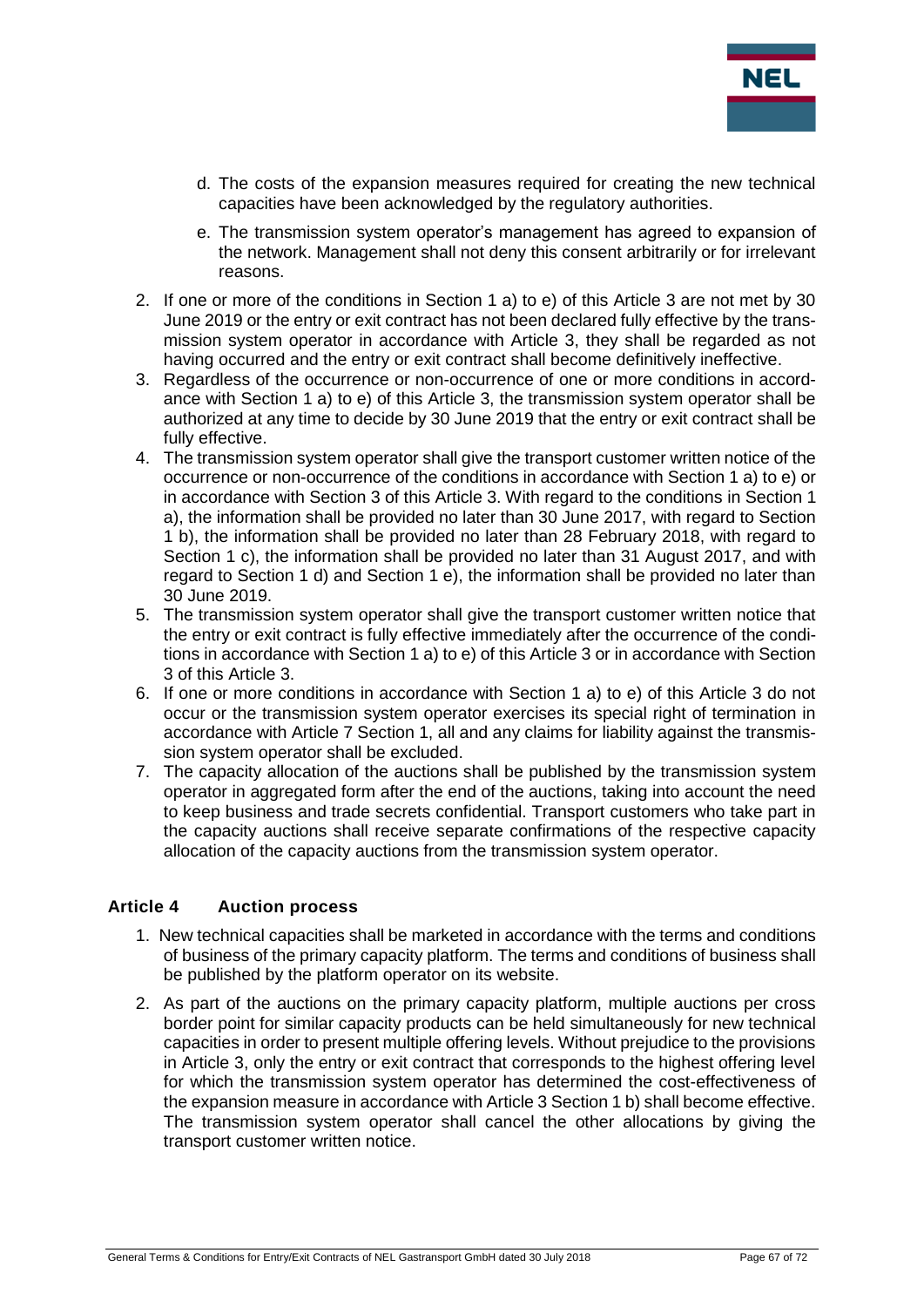

## **Article 5 Tariffs**

- 1. The transmission system operator shall generally charge variable tariffs for the new technical capacities in accordance with Article 5 Section 2. The transmission system operator shall examine whether and to what extent charging fixed tariffs instead of variable tariffs can be applied. Legal and regulatory permissibility, and necessary official permissions, in particular the approval of fixed tariffs by the Federal Network Agency, are requirements for the potential charging of fixed tariffs by the transmission system operator. Furthermore, the charging of fixed tariffs must be at least equivalent for the transmission system operator in economic terms to charging variable tariffs. If the aforementioned requirements are met, the transmission system operator may specify by the end of 31 December 2017 for each cross border point that fixed tariffs are applied instead of variable tariffs in accordance with Article 5 Section 2. If the transmission system operator does not specify by the end of 31 December 2017 that fixed tariffs are to be applied, variable tariffs shall continue to apply in accordance with Article 5 Section 2. The transmission system operator shall notify the transport customer immediately as soon as it has been established that fixed tariffs will be charged.
- 2. Article 25 of the transmission system operator's General Terms and Conditions of Service shall apply both for charging variable tariffs and for charging fixed tariffs subject to the provision that the Parties
	- a. agree variable and/or fixed tariffs for the performance period of the entry or exit contract in each case from 1 October to 31 December. The tariffs as defined here are the variable and/or fixed tariffs that are formed in future in accordance with regulatory requirements or are approved in future by the regulatory authorities, as well as the other tariffs or tariff components stated in Article 25 Section 1 of the General Terms and Conditions of Service and any future cost allocations that will apply in each case on 1 October of a year in the respective performance period of the entry or exit contract according to the price sheet published on the transmission system operator's website; and
	- b. agree variable and/or fixed tariffs for the performance period of the entry or exit contract in each case from 1 January to 30 September. The tariffs as defined here are the variable and/or fixed tariffs that are formed in future in accordance with regulatory requirements or are approved in future by the regulatory authorities, as well as the other tariffs or tariff components stated in Article 25 Section 1 of the General Terms and Conditions of Service and any future cost allocations that will apply in each case on 1 January of a year in the respective performance period of the entry or exit contract according to the price sheet published on the transmission system operator's website.
	- c. Without prejudice to the provisions in Sections 2 and 3 of Article 7, Article 25 Section 3 Sentence 1 and Article 4 of the transmission system operator's General Terms and Conditions of Service shall not apply in the cases specified in a) and b) since price adjustments are not involved.
- 3. As part of the auction, the specific capacity tariff currently applying at the time of the auction and formed in accordance with regulatory requirements shall be used. However, use of the specific capacity tariff in accordance with Sentence 1 shall not constitute an agreement on the tariffs and shall say nothing about the level of the actually agreed tariffs to be charged for the performance period of the entry or exit contract in accordance with Section 1of this Article 5. There is consequently no price adjustment within the meaning of Article 25 Section 3 Sentence 1 and Article 4 of the transmission system operator's General Terms and Conditions of Service.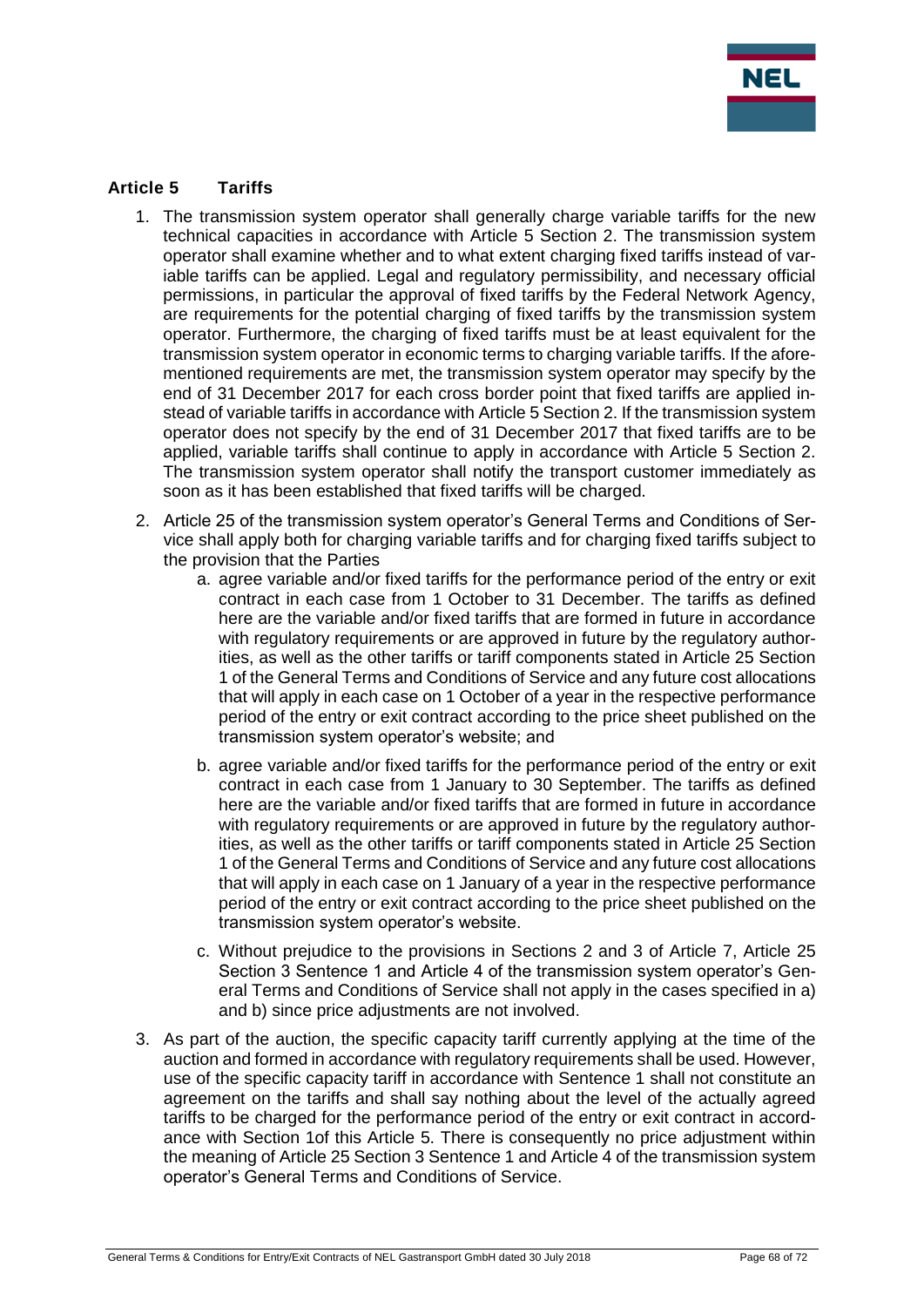

#### **Article 6 Rights and obligations of the transmission system operator and the transport customer**

- 1. Prior to the expiry of the deadline for the special right of termination in accordance with Article 7 Section 1, or until the transport customer prematurely waives the special right of termination in accordance with Article 7 Section 1, the transmission system operator shall not be obliged to take measures to provide new technical capacities. Following expiry of the deadline for the special right of termination in accordance with Article 7 Section 1, or after the transport customer has prematurely waived the special right of termination in accordance with Article 7 Section 1, the transmission system operator shall endeavor to take economically justifiable measures to ensure that the capacities allocated to the transport customer are made available in good time for the performance period of the entry or exit contract. In particular, the full scope of the waiver of all transport customers of the special right of termination in accordance with Article 7 Section 1, in relation to the allocated new technical capacities in accordance with Article 3 Section 1 Sentence 1 per cross border point for the respective performance periods of the entry or exit contracts, shall be taken into account in assessing whether the measures are economically justifiable within the meaning of Section 1. Overall, the transport customers' waiver of the special right of termination in accordance with Article 7 Section 1 has to occur at least to the extent that it would enable the transmission system operator to determine the cost-effectiveness of the new technical capacities of an offering level offered in the 2017 annual auction in accordance with Article 3 Section 1 b). In addition, the status of the necessary permissions under public law and the regulatory framework shall be taken into account, especially the approval of the costs of the required expansion measures needed for the creation of the new technical capacities, without an economical tenability of the transmission system operator is not fulfilled, shall be taken into consideration. To the extent that the transmission system operator is not required to endeavour to implement measures or in the case of measures not being economically justifiable, the performance period of the respective entry- or exit contract can be affected and Article 6 Section 3 will be applicable mutatis mutandis. If it is requested by the transport customer, the transmission system operator will review possible measures to provide the new technical capacities at an earlier date to reduce the postponement of the performance period of the respective entry- or exit contract. For this purpose the transmission system operator can submit an offer to the transport customer in which the transport customer would have to accept the costs, responsibilities and risks of the measures required for the new technical capacities in case the conditions precedent in accordance with article 3 section 1 do not come to bear or the special right of termination in accordance with Article 7 Section 1has been exercised by transport customer.
- 2. Furthermore, the transmission system operator shall, once the entry or exit contract has become fully effective in accordance with Article 3, endeavor to take all economically justifiable measures in order to coordinate the commissioning of the infrastructure for the new technical capacities with the upstream or downstream network operators at cross border points. In particular, the necessary permissions under public law and the regulatory framework shall be taken into account in assessing whether the measures are economically justifiable within the meaning of Section 2.
- 3. If in the course of the network expansion that falls under the responsibility of the transmission system operator it turns out that the new technical capacities at the cross border points cannot be created to the beginning of the performance period of the entry or exit contract, in particular due to the lack of definitive permissions under public law, the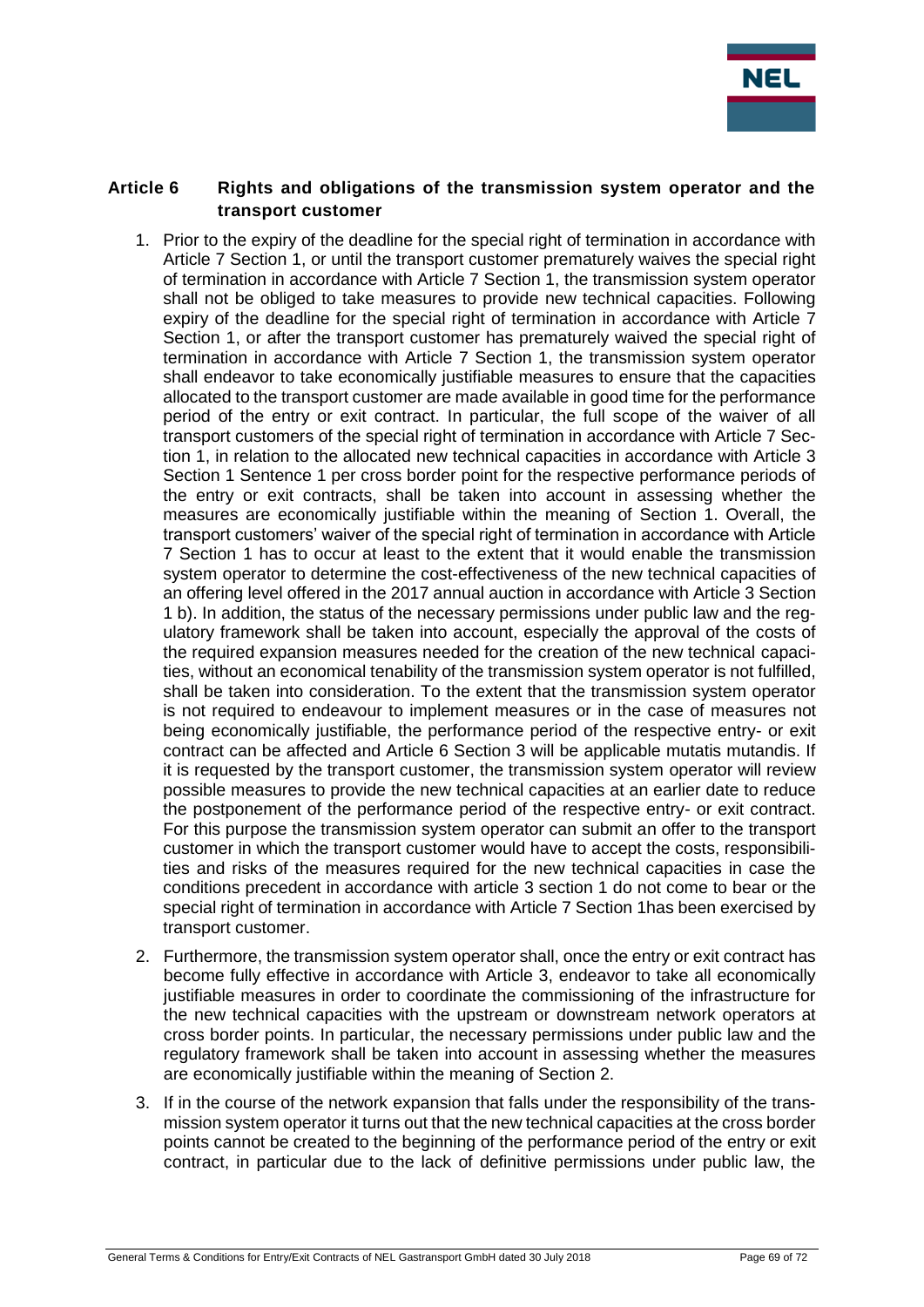

transmission system operator shall notify the transport customer immediately and inform it whether and when the start of the performance period of the entry or exit contract can be expected. The delay may also cover the entire performance period of the entry or exit contract. During the delay both the transmission system operator's obligations to provide capacities and the transport customer's obligations to pay tariffs shall be suspended. Any further claims by the Parties against each other shall be excluded.

- 4. If transport capacities upstream or downstream of the cross border points of the transmission system operator are not available at the start of the performance period of the entry or exit contract, the transport customer shall still be obliged to fulfill the contract, in particular to pay the tariffs agreed in the entry or exit contract, and shall not be authorized to rescind or otherwise terminate the entry or exit contract
- 5. In relation to Section 4, that shall mean in particular that the transport customer shall not be authorized to plead Article 313 of the German Civil Code (*BGB*) (Interference with the basis of the transaction) or Article 314 *BGB* (Termination for a compelling reason of contracts for the performance of a continuing obligation).

### **Article 7 Special right of termination**

- 1. The transport customer and the transmission system operator shall be entitled to terminate the entry or exit contract until the end of 31 January 2018 with immediate effect ("special right of termination in accordance with Article 7 Section 1"). Provided that the transport customer prematurely waives its special right of termination in accordance with Article 7 Section 1 for all performance periods of the entry or exit contracts of new technical capacities at the respective cross border point, the provisions of Article 6 Section 1 Sentence 2 shall apply. In the event of a premature waiver of the special right of termination in accordance with Article 7 Section 1 by the transport customer, the transmission system operator shall also waive its special right of termination in accordance with Article 7 Section 1.
- 2. The transport customer shall be authorized to terminate the entry or exit contract, provided that variable tariffs are applied for it, after publication of the variable tariffs by the transmission system operator for the respective performance period in accordance with Article 5 Section 2 a) and b) of these Supplementary Terms and Conditions of Business with a period of notice of 10 working days to the respective start of the period as of when the tariffs apply, if the specific capacity tariff formed and agreed in accordance with Article 5 Section 2 a) and b) of these Supplementary Terms and Conditions of Business exceeds the maximum tariff limit defined for the performance period in accordance with Annex 1 of these Supplementary Terms and Conditions of Business. The special right of termination in accordance with Sentence 1 shall exist solely in relation to the respective performance period of the entry or exit contract in accordance with Article 5 Section 2 a) and b) to which the published tariffs apply.
- 3. The transport customer can terminate the respective entry or exit contract in relation to the performance period that can be terminated in accordance with Section 2 in full or in part in accordance with the level of the capacity booking. A partial termination in accordance with Sentence 1 shall be permitted only as a uniform reduction of the originally booked capacity for the respective performance period in accordance with Article 5 Section 1 a) and b).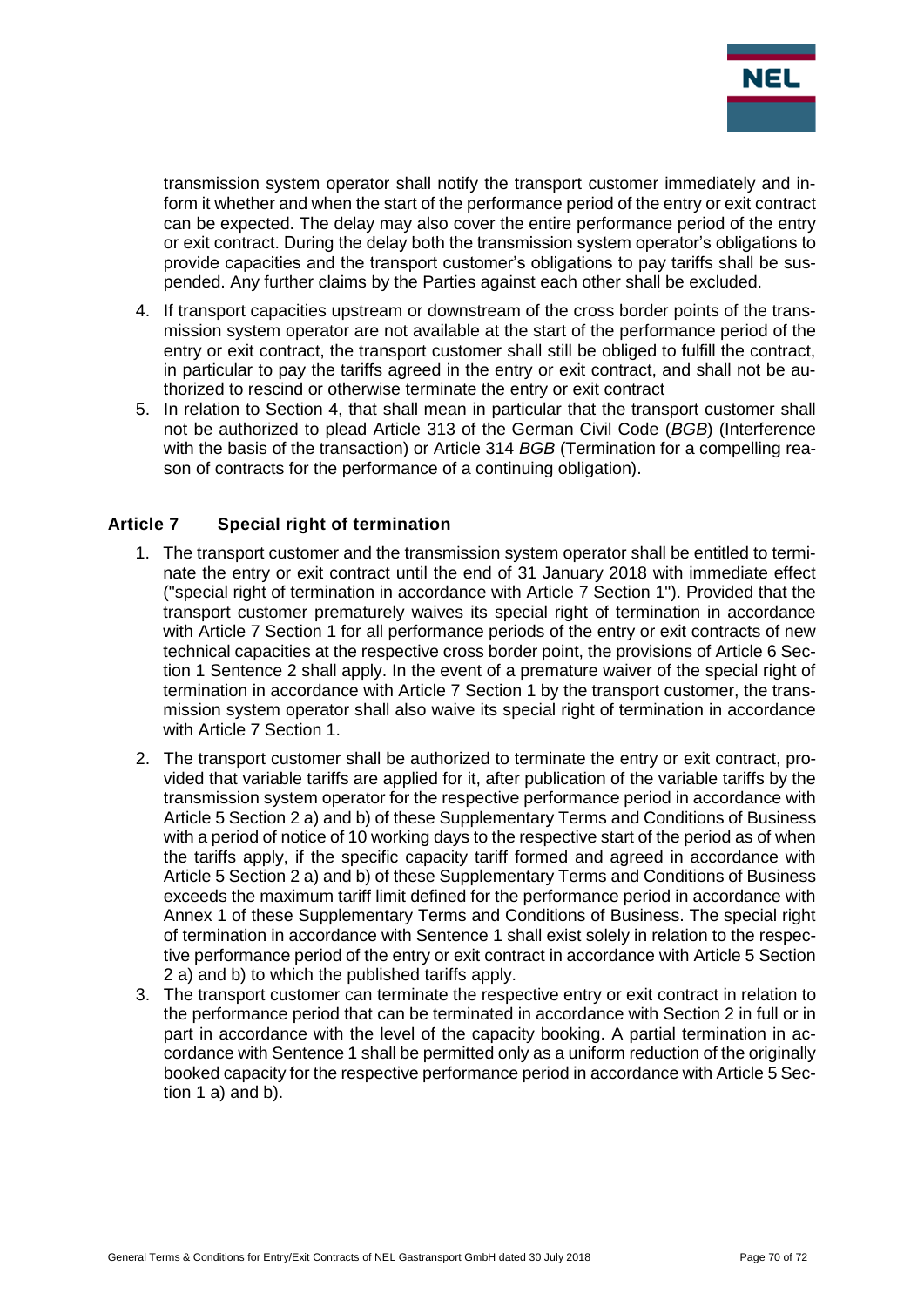

# **Article 8 List of appendices**

The following appendix shall constitute an integral part of these Supplementary Terms & Conditions of Business of NEL Gastransport GmbH for allocating new technical capacities as of 06 March 2017:

Appendix 1 STC for allocating new technical capacity